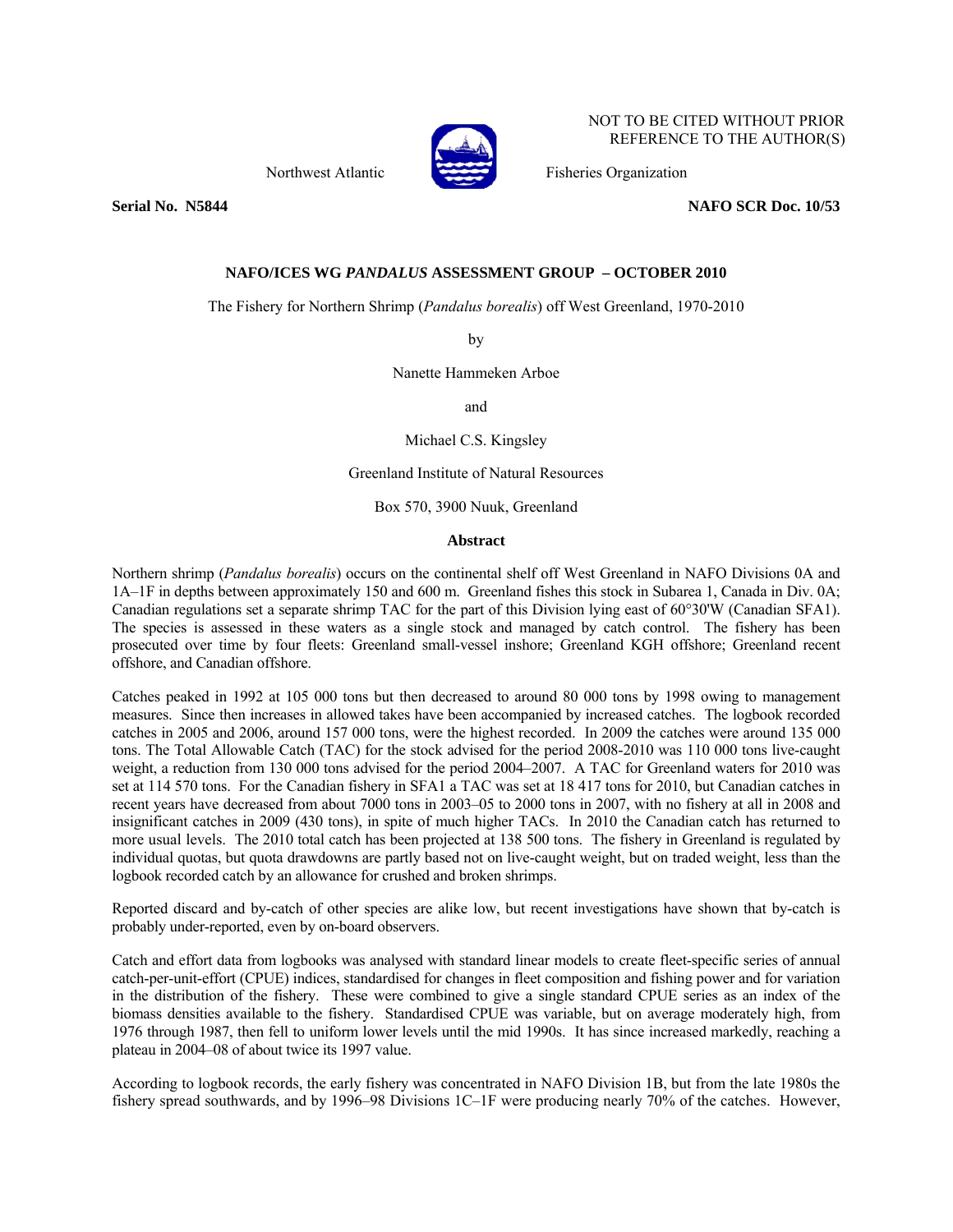these southern areas have since become less important and the fishery is now again concentrated in Division 1B more so than at any time since the late 1980s. Even though CPUEs remain high, if the area that the stock is spread over is shrinking, then its biomass could also be decreasing.

### **Introduction**

Northern shrimp (*Pandalus borealis*) occurs on the continental shelf off West Greenland in NAFO Div. 0A and in Div. 1A-1F. The species is more or less continuously distributed from Cape Farewell (60°N) to about 74°N, with the highest densities in depths between 150 and 600 m (Fig. 4). Within this habitat area, there is little evidence of sub-structure. TACs have at some times in the past been allocated to subdivisions of the stock area, especially with a view to limiting catches in northern areas (north variously of 72°52'N, 71°00'N, or 68°00'N) but since 1993 the species has been assessed as a single stock, and since 2002 a single TAC has been enacted for NAFO SA 1.

A bottom-trawl fishery began in inshore areas in 1935. In 1970 a multinational offshore fishery started to develop and over the following years landings increased, to approximately 153 000 tons in 2006 (Table 1, Fig. 2). Catch restrictions were first imposed in 1977 and the fishery has since been managed by Total Allowable Catch (TAC). From 1981 until recent years the West Greenland fishery was limited to Greenlandic vessels in NAFO Subarea 1 and to Canadian vessels in NAFO Div. 0A, but pursuant to agreements on fisheries between the European Union (EU) and Greenland, an initial quota of 1000 tons allocated to EU vessels in NAFO Subarea 1 in 2003 has been increased to 4000 tons in subsequent years. The EU quota is an offshore quota and in this document is treated as part of the Greenland offshore fishery.

Three types of licence are issued to Greenland vessels in Subarea 1 (Fig. 1). A fleet of about 10 deep-sea trawlers with on-board production licences must stay 3 n.mi. outside the baseline (but can fish to the baseline between 61°N and 65°N from 1 Nov. to 31 March) and are further excluded from 5 'shrimp boxes' extending up to 47 n.mi. west from the baseline; they fish from an offshore quota. A few smaller sea-going trawlers also holding on-board production licenses but fishing from a coastal quota may fish to the baseline (but must stay 3 n.mi. offshore of it between 61°N and 65°N in summer) and are excluded from 3 of the boxes (G.H. 2002). Also fishing from the coastal quota are vessels without production licences—generally, those under 75 GRT/120 GT—which may fish anywhere, thus having privileged access to the 'shrimp boxes' and to good grounds inside the baseline in Julianehåb Bay, Disko Bay, Vaigat, and fjords. No TAC was set for the small-vessel fleet until 1997; the coastal quota is now fixed by law at 43% of the Greenland TAC. A system of Individual Transferable Quotas (ITQs) was introduced in the Greenlandic fishery in 1991. The coastal and offshore quotas were kept separate until 2009, when a transfer of quotas between the coastal and the offshore fleet was first allowed. Since 1986 logbook recording of fishing activity has been required for all vessels above 50 GRT, and since 1997 for all vessels, but logbook records before 1986 must be recognised as incomplete.

The inshore fleet of smaller trawlers generally ices its catch and lands it at shore stations for processing, and Greenland vessels with on-board production licences are required to land 25% of their catches. In earlier years, the true weight of packages produced on board was often greater than the nominal weight—which was also the invoiced weight and the weight recorded for the product in the logbook—and this practice of 'overpacking' led to systematic underreporting. Legislation has been modified and since 2004 logbook entries are required to correspond to live catch weight (G.H. 2003). Catch data from 2003 and earlier was corrected (Hvingel 2004) by 21–25% for overpacking. TAC advice is based on the perceived ability of the stock to withstand reported catches, so upward adjustment of historical catch reports has led to an increase in advised TACs.

However, the quota drawdown for shrimps landed at shore stations in Greenland by any fleet component is still less than the live weight by an allowance for crushed or broken shrimps, which are included in the landing, but not in the sale (G.H. 1996). If TACs and quotas are based on analysis of live-caught weights, but quota drawdown and tactical fishery management are partly based on such traded weights—even if honestly reported—annual catches measured as live-caught weight are apt to exceed TACs and the stock is liable to be over-fished.

A licence holder who fishes out his quota for a year may apply to start fishing the following year's quota from 15 November, and licence holders with quotas unfished at the end of the year may apply to fish the year's quota until 30 April in the following year. This provision can lead to accumulation of unfished quotas.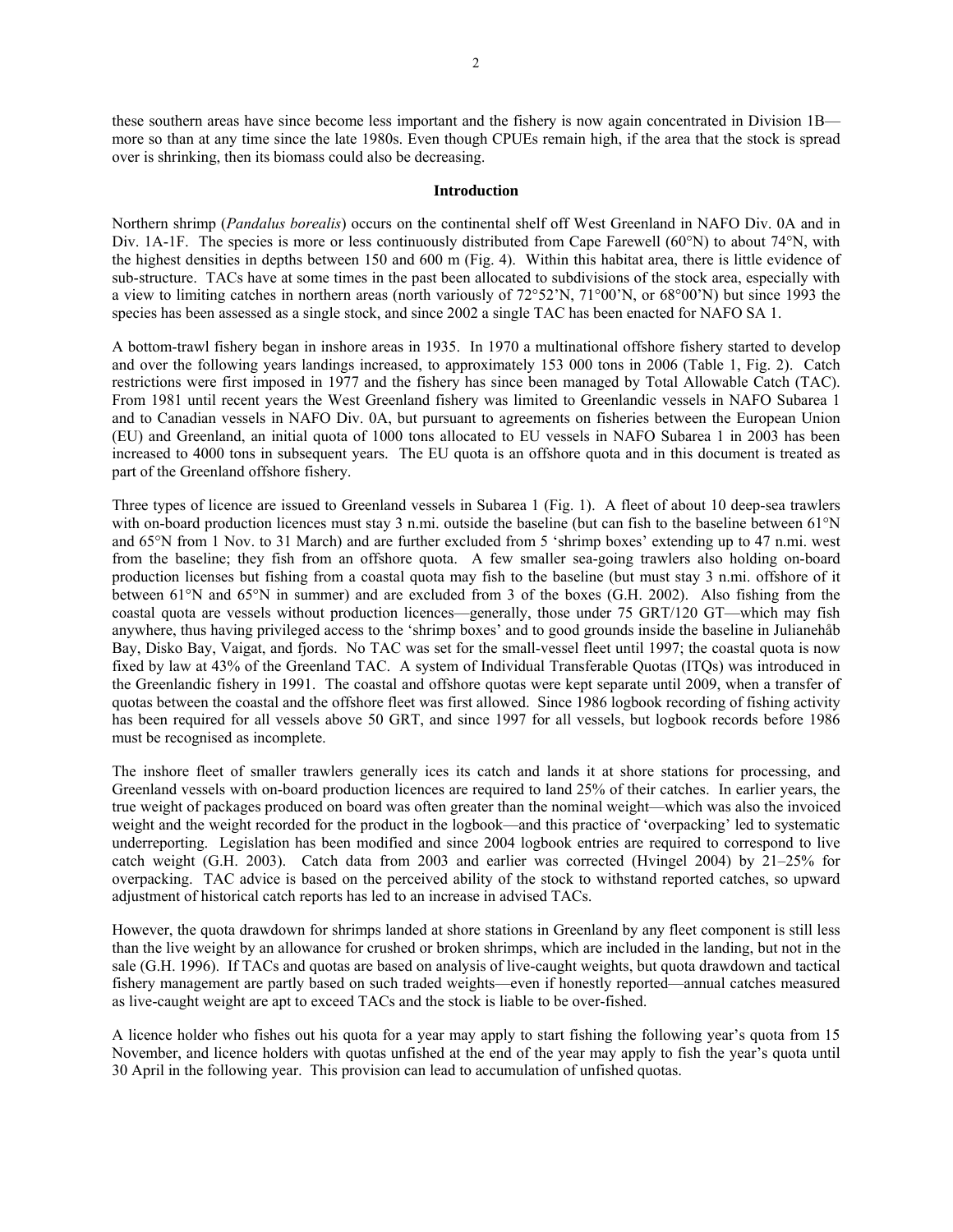Canada fishes this stock where the edge of the West Greenland shelf bulges westward into the Canadian EEZ at the eastern edge of NAFO Div. 0A, between about 67°24'N and 68°40'N; 'Shrimp Fishing Area 1' (SFA1), consisting of NAFO Div. 0A east of 60°30'W, has been defined by Canada since 1994. Its least depth is 270 m; its greatest E-W extent of waters shallower than 600 m is about 24 n.mi. It is included in the annual Greenland research trawl survey. From 1996 to 2005 on average only about 9 vessels (2000–4000 GRT) have participated in the fishery in this area. In 2006 there were 7, and in 2007 there were 5 vessels participating in the fishery. In 2008 there was no fishery and in 2009 only one vessel participated in the fishery. Catches are restricted by quota; a quota may be retroactively adjusted to cover an overrun, with a corresponding correction in a later year. Logbooks have been available since 1979.

Gear restrictions in place in Greenland are a cod-end mesh size of at least 40 mm stretched, and, for the Greenlandic fleet since 2000, sorting grids with 22-mm spaces between the bars to reduce finfish bycatch  $(G.H. 2001)^1$ . The Canadian fleet fishing in SFA 1 uses cod-end mesh sizes ranging from 40 to 50 mm and grates with bar spacing from 22 to 28mm. Other measures to limit bycatch include an executive order of the Greenland Home Rule Government that a ship must move its fishing at least 5 n.mi. if bycatch exceeds a given proportion of the catch (G.H. 1995).

## **Material and Methods**

### Fleet Data

Logbook records were analysed to follow the development of the fleet and the fishery. Vessels were classified as 'offshore' or 'coastal' from available information, including current information on the type of licence held or tonnage, but mostly relying on the mapping of fishing positions, which were classified into statistical areas (Fig. 4). 'Coastal' vessels fish mostly in Areas 1 (Disko Bay), 2 (Vaigat), 3 (Disko Bay mouth) and 13 (Julianehåb Bay), and in Area 7 (the Holsteinsborg Deep) they fish east of about 54°W in to the coast and fjords. 'Offshore' vessels do not fish in Areas 1, 2, or 13, but fish in Areas 4 and 6 north and west of Store Hellefiske Banke and in Area 7 they fish west of about 54°W. Both fleets fish in Areas 8–12, but this region is more important for the offshore fleet than for the coastal fleet (Fig. 4).

The number of vessels providing logbook data for the West Greenland fishery was used to track fleet size, and the distribution of catches between vessels was assessed by an 'effective' fleet size calculated using Simpson's (1949)

diversity index  $D = 1 / \sum p_i^2$ *i*  $D = 1/\sum p_i^2$  where  $p_i$  is the proportion of the total catch taken by the *i*<sup>th</sup> vessel. If this index is

much lower than the nominal fleet size, it indicates large differences in annual catch between different vessels, while if it is close to the nominal fleet size, all ships are catching about the same amount. Nominal and effective fleet sizes were calculated for the offshore and coastal fleets separately and for the total fleet (Fig. 1).

### Catch Data

Sources for catch data comprised: STATLANT 21A (sum of 'N Prawn' and 'Shrimps (NS)'); weekly and annual summaries of quota drawdowns ('kvotetræk') from the Greenlandic Fishery and Licence Control (GFLK); logbooks from vessels fishing in Greenlandic waters; and the Canadian Atlantic 'Quota Reports' from the website of the Canadian Department of Fisheries and Oceans (Kingsley 2007, Hammeken Arboe and Kingsley 2010). These sources are all (on-line) electronic databases, not printed documents, and are therefore labile; audit trails, if they exist, are not easily accessible. For years up to 1998, the catch series for the Greenland fishery was taken from existing SCR Documents, incorporating a correction for earlier overpacking (Kingsley 2007). For 1999 to 2001, STATLANT 21A data fetched in July 2007 was corrected for overpacking using the correction factors of SCR 03/74 (Hvingel 2003). For 2002 and 2003, Greenland logbooks were used as the source of catch data, again using correction factors for overpacking. This catch series for 1999 to 2003 was close to the values used in SCR 04/75 (Hvingel 2004). For years from 2004 on, Greenland logbooks were used without correction.

<sup>&</sup>lt;sup>1</sup> dispensation from the requirement for sorting grids on trawls may be granted for vessels under 150 GRT for safety reasons; has been granted for all vessels under 75 GRT/120 GT since 2001.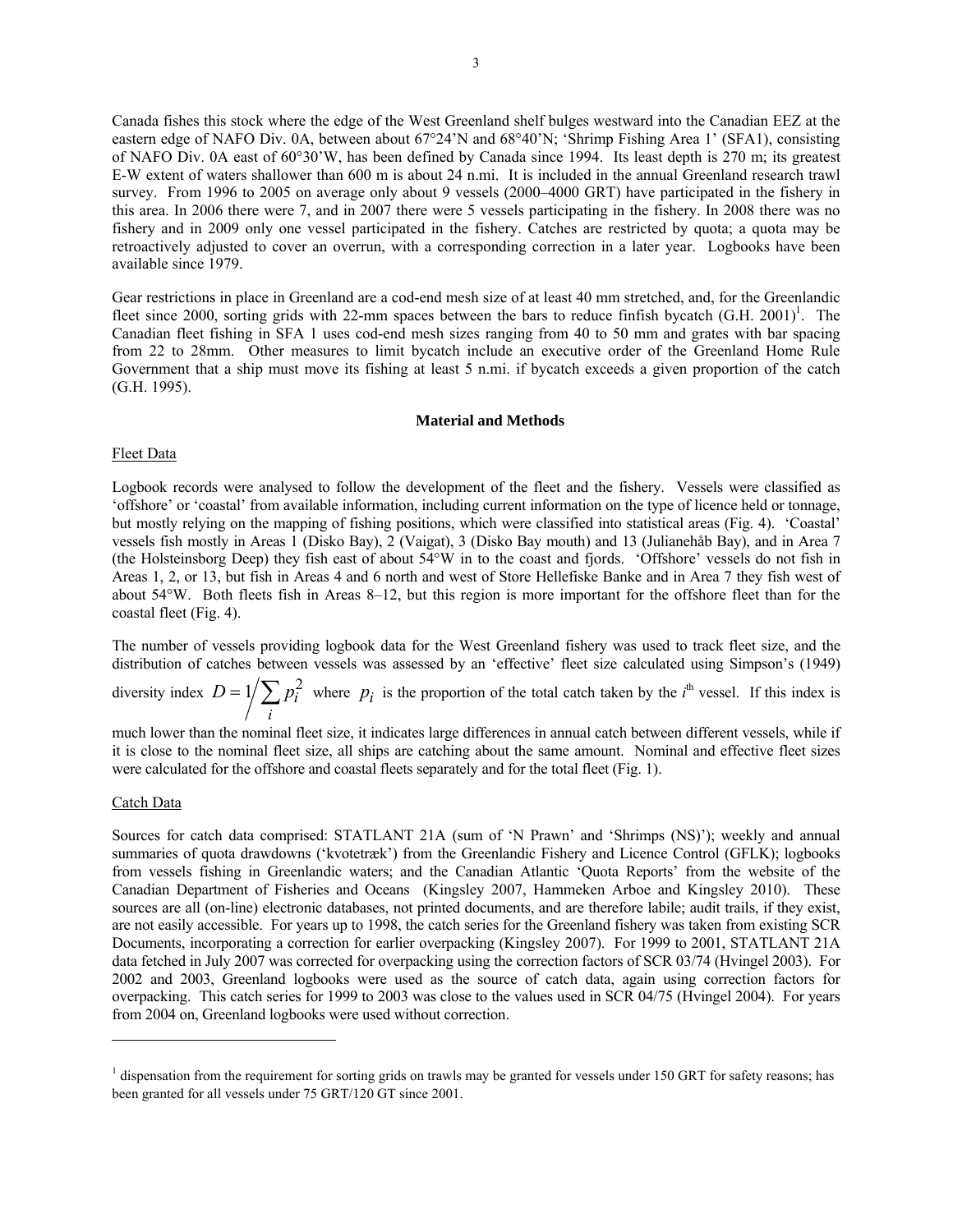For analysing CPUE data and standardising CPUE series, the following catch correction measures were used:

- the coastal fleet of small vessels, which land iced raw shrimps for processing by shore stations, was assumed not to have changed its practices as a result of the 2004 change in the laws, and no correction was applied;
- for the sea-going fleet, for which summary statistics were available as 'large' 'small' and 'unsorted', a correction of 15% was applied to reported catches of 'large' shrimp before 2004 and of 42% to catches of 'small' and 'unsorted'.

Up to 2006, no catch corrections had been used in standardising CPUE series, and in 2007 an overall average catch correction had been applied to all catches from both fleets.

Logbook records were analysed to follow the development of the fleet and the fishery.

The Canadian fishery in SFA1 has 100% observer coverage (Siferd, pers. comm.), and catch data for this fishery was fetched in October 2010 from the DFO Commercial Quota Reports web-pages and from Siferd (pers. comm.). Information on the Canadian enacted TAC for SFA1 in 2010 was provided by the DFO statistical office.

## Effort Data

Unstandardised logbook effort in trawl hours was corrected using 1.6 as a multiplier for records of trawl times with twin trawls to give corrected logbook effort. Unstandardised logbook CPUE was obtained by dividing corrected logbook catch by total corrected unstandardised logbook effort, and an unstandardised statistical effort by dividing total statistical catch by mean unstandardised logbook CPUE. Standardised statistical effort was calculated by dividing total statistical catch by standardised CPUE (see below).

## CPUE Analyses

Catch and effort data from Greenlandic vessels above 50 GRT fishing in Subarea 1 and Canadian vessels fishing in SFA1 were used in multiplicative models to calculate indices of standardised CPUE. Four separate index series covering four fleets were derived (Hvingel *et al*., 2000).

All four models included the following effects: (1) a vessel effect (its fishing power, and the skill of its men), (2) a month effect (seasonal fishability of the shrimp and the fishing grounds) , (3) an area effect and (4) a year effect (overall year-to-year changes in CPUE). The main criterion for including a vessel was three years of participation in the fishery covered by the index. Statistical areas were defined *ad hoc* based on distinct fishing grounds (Fig. 4), but Area 0 was not included in the analyses. The multiplicative model was represented in logarithmic form as:

Model 1  $\ln(CPUE_{mjki}) = \ln(u) + \ln(A_m) + \ln(S_j) + \ln(V_k) + \ln(Y_i) + \varepsilon_{mjki}$ 

where *CPUEmjki* is the observed (logbook) mean CPUE for vessel (or vessel class) *k*, fishing in area *m* in month *j* in year *i*;  $\ln(u)$  is overall mean  $\ln(\text{CPUE})$ ;  $A_m$  is effect of the *m*th area;  $S_j$  is the effect of the *j*<sup>th</sup> month;  $V_k$  is the effect of the  $k^{\text{th}}$  vessel; *Y<sub>i</sub>* is the effect of the *i*<sup>th</sup> year;  $\varepsilon_{mjki}$  is a variance assumed to be normally distributed as N(0, $\sigma^2/n$ ) where *n* is the number of observations in the cell. The year effects have been used as standardised annual CPUE indices in assessment models. These linear models in log. space were fitted using SAS Proc GLM (SAS Institute 1988). Estimates of the vessel, month and area effects from a first run of the main effects model (Model 1) were compared. To reduce the number of empty cells in the models, classes of effect variables were combined if a pairwise contrast had an *F* statistic less than one. However, posterior grouping on the basis of similar effects causes uncertainty to be underestimated. For further details on model construction and analysis see Hvingel *et al.* (2000).

The 'KGH index' was derived from catches in the early offshore fishery, executed by 7 sister trawlers (722 GRT) operated by the Kongelige Grønlandske Handel (KGH). This fishery only covered Div 1A and part of Div. 1B and data from Areas 3, 4, 6 and 7 (Fig. 4) for the years 1976–1990 was incorporated in the index. During this period this small fleet had a near-monopoly of the fishery and enjoyed fishing conditions somewhat different from those in subsequent years when the fishery became more populous. The analyses for reducing variable levels showed that 6 of the seven vessels could be treated as a group in the subsequent analyses. The month variable could be reduced to 10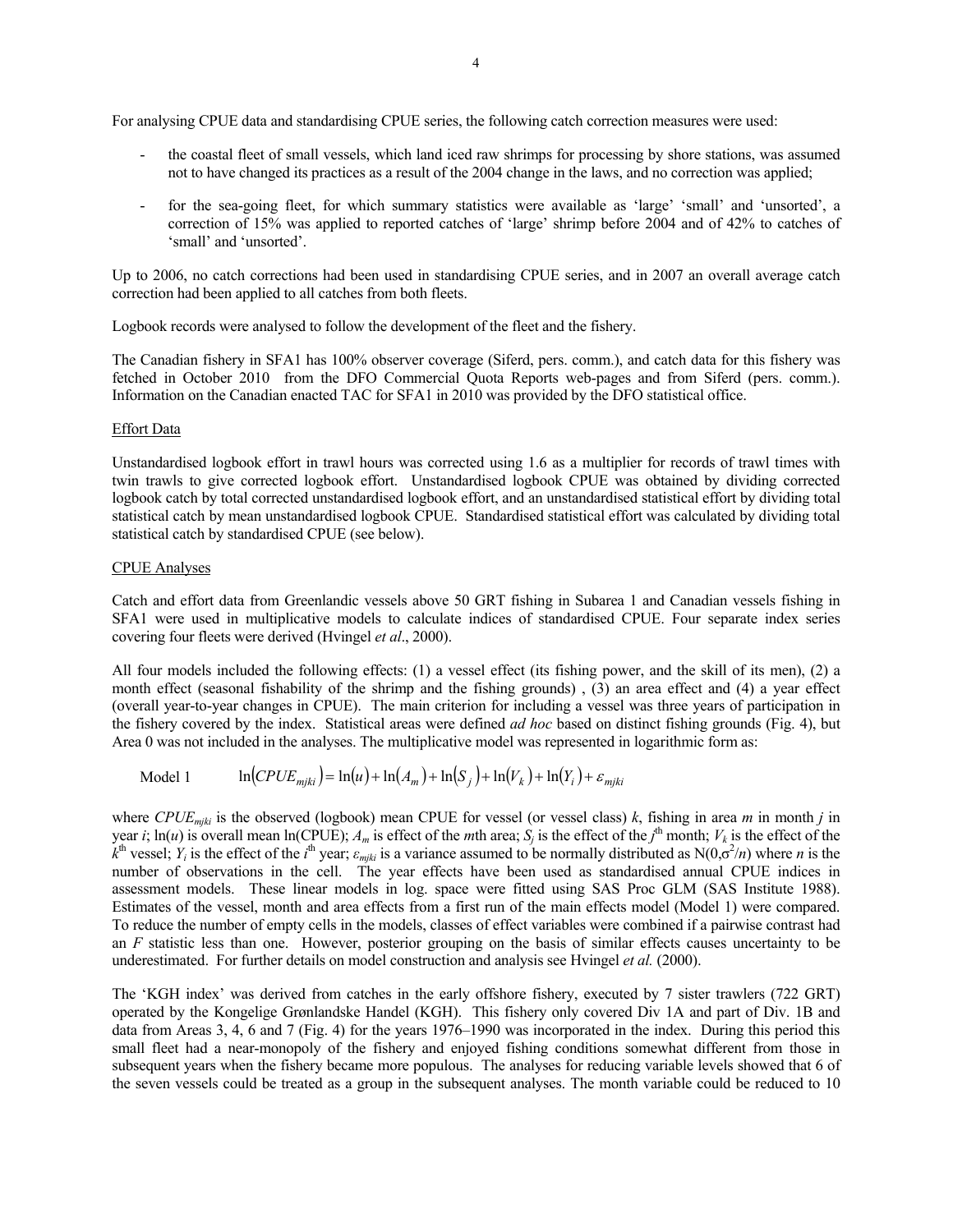levels and areas 4, 6 and 7 combined. This analysis was not repeated and results from Hvingel (2004) were incorporated into the present analysis.

The 'Offshore' index covers the most recent 23 years of the offshore production fishery in NAFO Div. 1A to 1F. 50 vessels were included providing data since 1987, grouped into 22 groups of 1–5 vessels with similar estimated effects. Statistical areas 3–12 were included in the analysis; areas 7, 8, and 9 were grouped. The month effect was reduced to 8 levels by grouping adjacent months with similar indices.

Checks of keyed data files against logbooks for 2007–08 showed that double-trawl hauls were often keyed as single trawl, but the reverse error was less frequent. Double-trawling vessels in the present offshore fleet use double trawls in over 80% of hauls. Therefore, for ships with much double-trawling activity, only double-trawl data was used. This reverses previous practice, according to which only single-trawl data was used. Since 2007 double- and single-trawl data has been completely checked and corrected. There is no information on double trawling before 1995, so if a ship was using double trawls in 1995 and after, its data for 1994 and before, if any, was not used in the CPUE analyses.

A 'Coastal' index was based on vessels below 80 GRT or 210 GT, which have privileged access to the inshore grounds. Some larger vessels holding coastal quotas and, according to their logbook records, fishing only in coastal areas were included in this analysis. This part of the fishery is prosecuted largely in areas around Disko Island in Div. 1A and 1B shown as areas 1, 2 and 3 in Fig. 4, but is also active in some inshore areas further south, especially in area 7 and in previous years in areas 11–13. Areas 1–3, 7 and 13 were included in the anlaysis. Comprehensive data were available since 1988; 35 vessels were included, in 16 groups. October, November and December were grouped together.

Data from the Canadian fishery in SFA 1 was available for 1981 through 2007. However, there was no data from 1986, and before then the fishery was prosecuted by few vessels, most having only one or two years in the fishery, and none continuing in the fishery after 1986. So a standardised CPU index series for SFA1 as a whole was only calculated for 1987–2007. Double- and single-trawl data was used in the analysis, the double-trawl effect being fitted by the GLM model and the data standardised to single trawl. Vessels with reports from fewer than 3 years in the fishery were rejected, and the 22 retained were nested within tonnage class. They were grouped, by examining pairwise contrasts, into 11 groups of up to 6 vessels.

One unified series of standardised CPUE, covering 1976–2010, was derived by combining these four index series. A Monte Carlo Markov Chain (MCMC) sampling process was used to construct distributions of likelihoods of possible values of this combined index. This was done within the programming framework WinBUGS v.1.4, (www.mrcbsu.cam.ac.uk/bugs). The individual CPUE series for the pth fleet, *μpi*, was assumed to reflect an overall biomass series, *Yi*, and a constant fleet coefficient, *νp*, so that:

$$
\mu_{pi} = v_p Y_i \cdot \exp(\varepsilon_{pi})
$$

The errors,  $\varepsilon_{pi}$ , were considered to be distributed with mean zero and with variance  $\sigma_{pi}^2$  assumed inversely proportional to the area of fishing ground, *ap*, covered by fleet p. The factor, *ap*, was taken to be the area of sea bottom between 150- 600 m. Hence,  $\sigma_{pi}^2$  was calculated by:

$$
\sigma_{pi}^2 = \frac{cv_{pi}^2}{a_p}
$$

where  $cv_{pi}$  is the annual fleet-specific coefficient of variation as calculated in the GLM run. The area weighting factors, *ap*, for the 1BCD, KGH, 0A and Small vessel indices were estimated to be 0.46, 0.36, 0.05 and 0.13.

### Distribution of the Fishery

To aid in interpreting the time trajectory of CPUE estimates, the distribution of the fishery and its change with time were also examined. Catch and effort were allocated to the same statistical areas as those used for the GLM standardisation of CPUE and summed up by year and area, and also by year and NAFO Division. The distribution of catch and effort between areas or Divisions was plotted, and was also summarised by Simpson's diversity index to calculate an 'effective' number of statistical areas or Divisions being fished.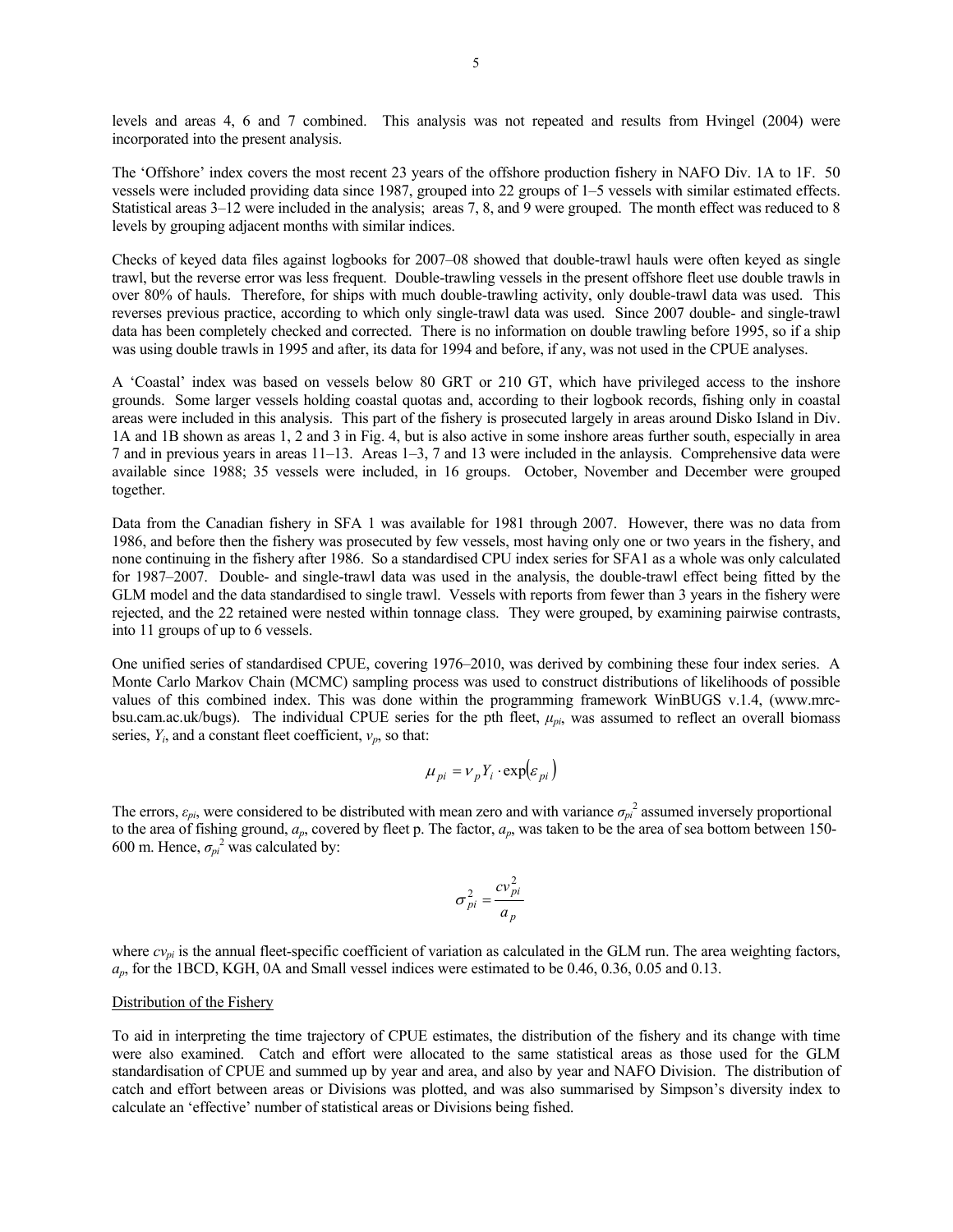## Biological Sampling

There is at the moment no programme for systematic sampling from the fishery for obtaining length, sex or weight distribution or for examining the relationships between these biological variables.

## **Results and Discussion**

## Evolution of the fishery: TACs, effort and catches,

Logbook data available since 1975 gives a picture of the evolution of the fishery. The first logbook data shows a small fishery comprising 1 or 2 vessels taking small catches in a restricted area, increasing to a fleet of the 7 sister trawlers of the KGH fleet. Nominal and effective fleet sizes were nearly the same, the fleet being homogeneous (Fig. 1a). After 1984 more vessels entered the fishery and the offshore fleet became larger and more heterogeneous, reaching a peak in the late 1980s. Since then a progressive rationalisation has forced a reduction in nominal fleet numbers, and the fleet has also returned close to its initial level of homogeneity.

The early logbook records from the coastal fleet, in the early 1990s, also show a small, homogeneous fleet, but this is an artefact of the small interval between the 80-ton upper limit for entry into the coastal fishery and the 50-ton lower limit for logbooks (Fig. 1b). When the latter was removed in 1997 and all trawlers had to report, the nominal size of the coastal fleet, as shown by logbooks, quadrupled from 24 to 94. However, the small ships were catching so little shrimp that the effective size of the coastal fleet only doubled, from 16 to 33, and the effective size of the total shrimp fleet changed little (Fig. 1c). Rationalisation and modernisation have driven the nominal size of the coastal fleet down by little less than 2/3 since 1997, but its effective size has decreased by only 1/3, as many of the smallest vessels have left the fishery and the fleet has become less diverse (Fig. 1c).

Since the inception of the fishery, it has seen continued increases in catches and TACs (Fig. 2). In conjunction with the development of the offshore shrimp fishery total annual catch increased from about 10 000 tons in the early 1970s to more than 105 000 tons in 1992 (Fig. 2, Table 1). Measures by the Greenland Home Rule Government to reduce effort, as well as improved fishing opportunities elsewhere for the Canadian shrimp fleet and the disappearance of a strong 1985 year-class (Garcia 2007), then introduced a period of lower catches lasting to the early 2000s. Canadian catches, in particular, were low in the mid- to late 90s. Catches have increased very rapidly since 2000, by about 50% by 2005. Enacted TACs have been high in recent years, and Canada has regularly set TACs for SFA1 that have been several time higher than catches. Management of the fishery in Greenland is bedevilled by mixed regulation, partly based on weights caught, and partly on weights traded.

From 1975, when the offshore fishery was well established, through 1984 annual unstandardised effort increased slightly from about 75 000 hr to about 93 000 hr (Fig. 3). In the subsequent years the offshore fleet was considerably enlarged and effort went up by almost a factor of three, reaching 250 000 hr in 1991–92. Unstandardised effort has since decreased to about 120 000 hr as a result of management measures, reduced activity in Div. 0A (Table 1) and a generally increased fishing efficiency. The increase in the overall unstandardised effort reported, in particular in Div. 1A from 1996 to 1997 (Fig. 3), is due to the imposition in 1997 of logbook recording on vessels below 50 tons, until then exempt.

The trajectory of the standardised effort time series agrees with that of the unstandardised (Fig. 3). After 1992, when it reached its highest value, standardised effort decreased steadily—overall by about 35%—to a minimum in 1998–2000. Since then it has been increasing again.

## Spatial and seasonal distribution

During the period of logbook recordings (since 1975) the relative importance of the different fishing grounds has varied a lot (Fig. 5). At first, the fishery concentrated on the wide shelf west and southwest of Disko Bay (Div. 1B/Area 6; Fig. 5), but the effective number of areas fished increased steadily up to the early 1990s (Fig. 6) as the fishery extended first into southwestern Disko Bay (Areas 3 and 4) and the Holsteinsborg Deep (Area 7), with shortlived excursions in the late 1980s and early '90s into northern areas (Area 0) and the outer margin of the shelf north of Canadian SFA1 (Area 5). From the end of the 1980s there was a significant expansion of the fishery southwards (Fig. 5), and in the mid-1990s the effective number of areas being fished peaked at about 9.5 (Fig. 6). Since then, the fishery has contracted northwards and the effective number of areas fished has decreased as effort has become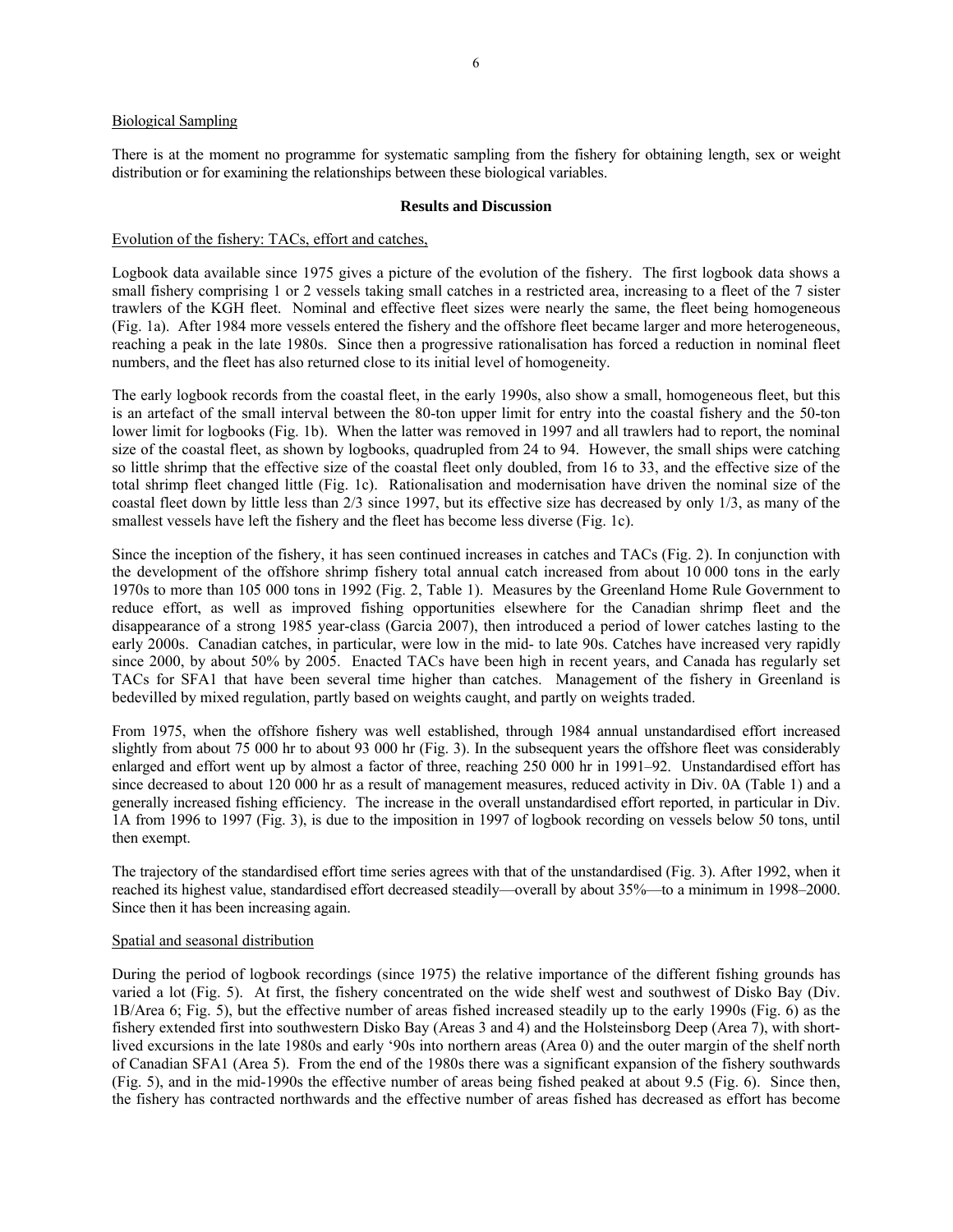more concentrated (Fig. 6, Table 4b). Catch has also become more concentrated and the southern areas (NAFO Divs. 1C-1F) has accounted for less than 15% of total catch since 2005 (Table 3, Table 4a). During the 1980s 80% of the catch was taken in NAFO Divisions 1A and 1B. This pattern changed from the beginning of the 1990s to mid-2000s, where between 50% and 63% of the catch was taken in NAFO Divisions 1C – 1F. Since 2005, 75 % of the catches has been taken in NAFO Divisions 1A-1B (Table 4a). The distribution pattern for fishing effort follows the distribution of the catch (Fig. 4b). In the late 1990s Areas 8–13 accounted for 60-65% of the catch and Areas 3-7 for 25%; this is now reversed, and Areas 8–13 yielded 10% of the catch in 2008 and 2009, while Areas 3-7 yielded 69% in 2008 and 57% in 2009. In recent years Area 0 has yielded between 5 and 10% of the catch (Fig. 5a). An increasing concentration of the stock and the fishery would be consistent with a decreasing biomass index from the research trawl survey while catch rates in the commercial fishery remain high, and this agrees with data since 2003.

The results of analyses for the current year must be viewed in the light of a somewhat seasonal distribution of the fishery, in that access to the most northerly grounds is restricted by sea-ice in the early part of the year. Therefore, the concentration of the fishery for the current year, based on a half year's data, is exaggerated and hence excluded from the analysis of the distribution of the fishery by statistical areas (Fig. 6).

It has been suggested that the southward shift of the fishery in the early and mid-1990s could have been promoted by the development of gear that could fish effectively on difficult bottoms, but this would not explain the recent decline of the southern areas. Besides, a southward shift of the stock distribution in the early 1990s was also recorded by research trawl surveys (Carlsson and Kanneworff 1997; Rätz 1997). The distribution of the survey biomass has moved north since 1997 and the distribution of the survey biomass has contracted since 2003 (Ziemer and Siegstad 2010), which is in line with the distribution of the catches taken by the fishery (Fig. 5, Fig. 6).

The fishery is active all year, but more so in summer and fall. A strongly seasonal pattern prevalent as recently as 10 years ago, with summer monthly catches 2–3 times the winter minimum, appears to have given way to a more uniform seasonal distribution, with summer maxima only 25–50% higher than the winter minima (Table 5).

## By-catch and discard

The logbook-reported at-sea discard of shrimp, mostly for quality reasons by production trawlers, has remained less than 1% by weight of total catch throughout the period 1975–2010 (Table 6). However, these statistics do not include shrimp discarded for quality reasons from land processing stations ('vragrejer'). Placing observers on offshore vessels in 1991 may have improved the reporting of discard—hence an apparent increase—while an improved market for smaller shrimp may have offset a corresponding effect of observers on the reported discard of shrimp.

Bycatch of fish—especially pre-recruits—in small-mesh shrimp trawls has long been a serious problem, partly solved by the development of sorting grids that deflect fish, but not shrimp, out of the trawl. In the most recent years registered annual discards of fish have been below 1.5 % of total shrimp catch, but fish discard reports are based on visual estimates of weight, not on physical weighing, and errors are likely (Table 6, Table 7). An EU project<sup>2</sup> to verify the quantity of bycatch and the accuracy with which it is reported—by both captain and observer found from observations, including the weighing of bycatch, by a scientific assistant of 166 hauls on 7 vessels in NAFO Divs 1B–1E in 2006–07, that reports by captain and observer tended to agree on the bycatch weight, but not necessarily at the correct value, that the presence of the scientific assistant probably affected the estimates made by the captain and the observer, and that the weighed bycatches were on average larger—at 1.2–3.2% of the shrimp catch—than logbook reports on average indicate (Sünksen 2007).

From 1995 to 2010 reports have included overall annual catches of *P. montagui* in the range of about 100 to 2 000 tons (Table 6), which can be landed outside the quota on *P. borealis*. However, landings can be classified as *montagui* while including up to 70% *borealis*, so it has been possible to land substantial unrecorded catches of *borealis*, and it is difficult to use the reporting of *montagui* to infer changes either in the targeting strategy of the fishery or in the availability of this species. However there were indications of increased biomass of *P. montagui* in the mid-1990s (Kanneworff, 2003), and catches since 2000 appear to have stayed high, reaching a maximum in

<sup>&</sup>lt;sup>2</sup> 'CEDER: Catch, Effort and Discard Monitoring in Real Time'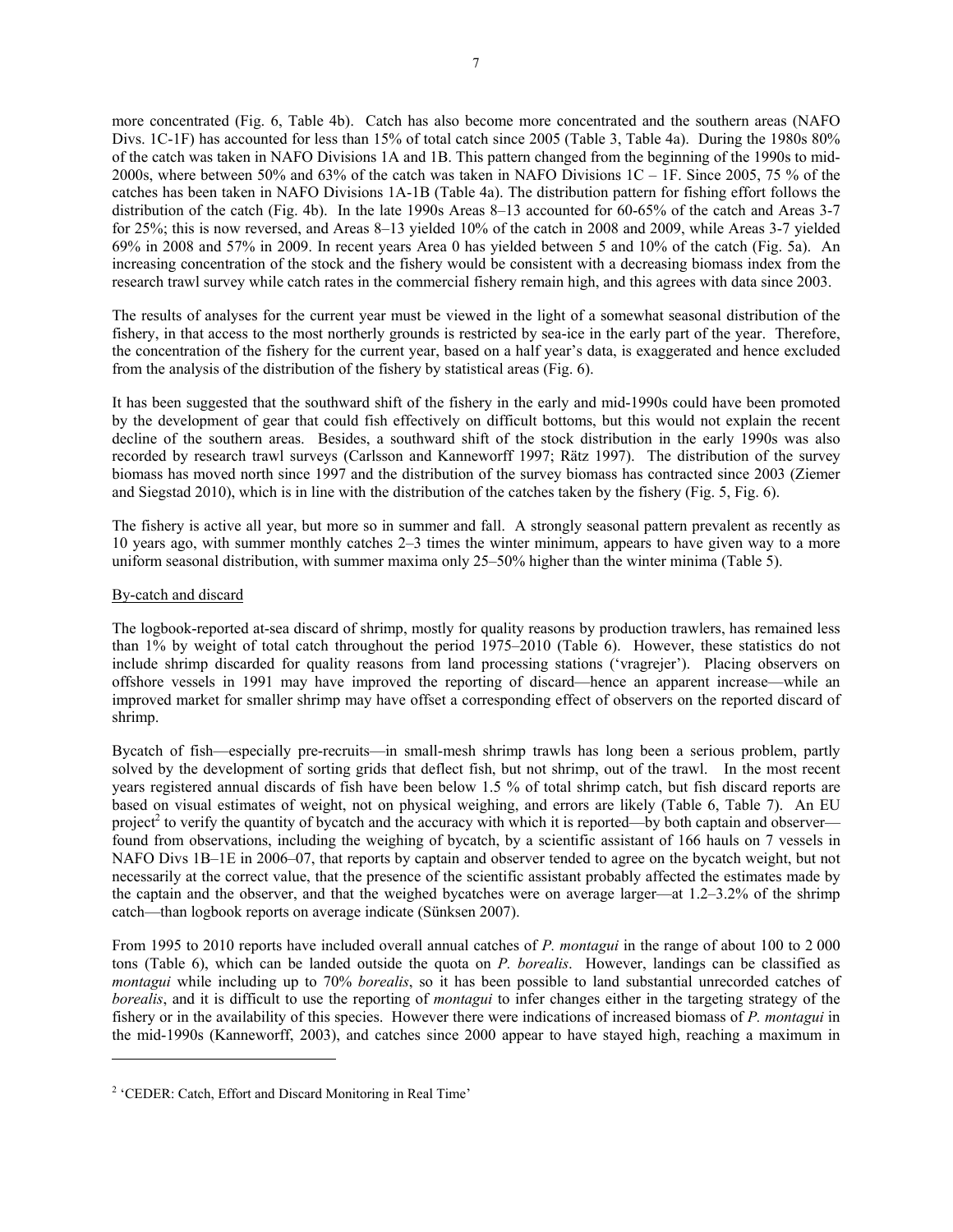2007. In 2008 and 2009 the landings of *montagui* have been less than 100 tons. The projected catch for 2010 is around 2 600 tons (Table 6). Catches of fish in the Canadian offshore fishery ranged up to well over 30% of the shrimp catch from the mid-1980s to the mid-1990s, but have since decreased to stable levels below 5% (Table 7).

## Catch per unit of effort

Logbook data for selected ships from four fleets were analysed using SAS PROC GLM (see Appendices 1–3) to give standardised series and unified by fitting a separate model. All fleets included in the analysis exploit(ed) mainly shrimp greater than 16 mm cpl. The CPUE indices are therefore indicative of the stock of females and older males combined. From 1988 to 2003 the CPUE indices from the Greenland coastal and the Greenland offshore fleets have remained closely in step. However, since 2004 they have diverged more than in previous years (Table 2, Fig. 7). CPUE in the Canadian fishery in SFA1 has always varied more from year to year and has never stayed closely in step with the Greenland fleets, although over time its overall trend has been similar. (Table 2, Fig. 7).

The overall combined index (Table 2, Fig. 7) fluctuated without trend by a factor of 2 between 1976 and 1987. It then dropped precipitously to the lowest levels in the series in 1990–91, and stayed fairly flat until 1996. Since then, the unified CPUE index increased markedly and sustainedly for 9 years, reaching a plateau in 2004–2008, to turn downward in 2009. The standardisation method used accounts for the increase in efficiency from renewal of the fleet but does not account for technological improvements to existing vessels. Examination of records of motor power changes in the GFLK fleet database showed very few real changes in motor power. Hvingel *et al*. (2000) considered the possible effects that upgrading ships, crews, or electronics might have on CPUE series, which are always liable to be over-optimistic in respect of the historical trend of stock biomass.

A louder alarm signal is sounded by the apparently contracting distribution area of the stock. CPUE does not truly measure biomass, it only measures density in fished areas; and if the fished areas are contracting it is difficult not to be concerned that the stock biomass might also be on its way down. Between 1995–99 and 2005–2009 the effective number of NAFO Divisions providing catches for the Greenland fleet has decreased to below 60% of its peak value, so that although densities in the fished areas remain high, the extent of the fishery, and therefore the likely biomass, is reduced. The same is true when the distribution by statistical areas is analysed in the same way. This reduction in the 'effective number of areas' does not translate directly into a reduction in the fished area, but it exceeds the increase in the CPUE over the same period. A decreasing area of distribution of the stock is consistent with changes in the research survey estimate of fishable biomass, which since 2003 has decreased, overall by 50% from its then value.

Catch rates never reflected the high survey biomass estimates of 2003–04. The survey estimates have high serial correlation, so must be credible. So perhaps the high survey biomass reflected an extension of the stock distribution area rather than increases in density.

## **Acknowledgements**

Mads Rossing Lund of Grønlands Fiskeri- og Licenskontrol helped in obtaining logbook data for the Greenland fleets. Tim Siferd of the Canadian Department of Fisheries and Oceans, Central and Arctic Region, Winnipeg, updated the data for the Canadian fishery in SFA1 for 2009.

## **References**

SAS Institute. 1988. SAS/STAT User's Guide, Release 6.03 Edition. Cary, NC: SAS Institute Inc., 1988. 1028.

- CARLSSON, D. M., and P. KANNEWORFF. 1997. Offshore stratified-random trawl survey for shrimp (*Pandalus borealis*) in NAFO Subarea 0+1, in 1997. NAFO SCR Doc., No. 97/101, Ser. No. N2958.
- GARCIA, E.G. 2007. The Northern Shrimp (*Pandalus borealis*) offshore fishery in the northeast Atlantic. Adv. Mar. Biol. 52:147–266.
- G.H. 1995. Hjemmestyrets bekendtgørelse nr. 32 af 14. december 1995 om fiskeriets bifangster. http:// www.nanoq.gl/gh.gl-love/dk/1995/bkg/bkg\_nr\_32-1995\_dk.htm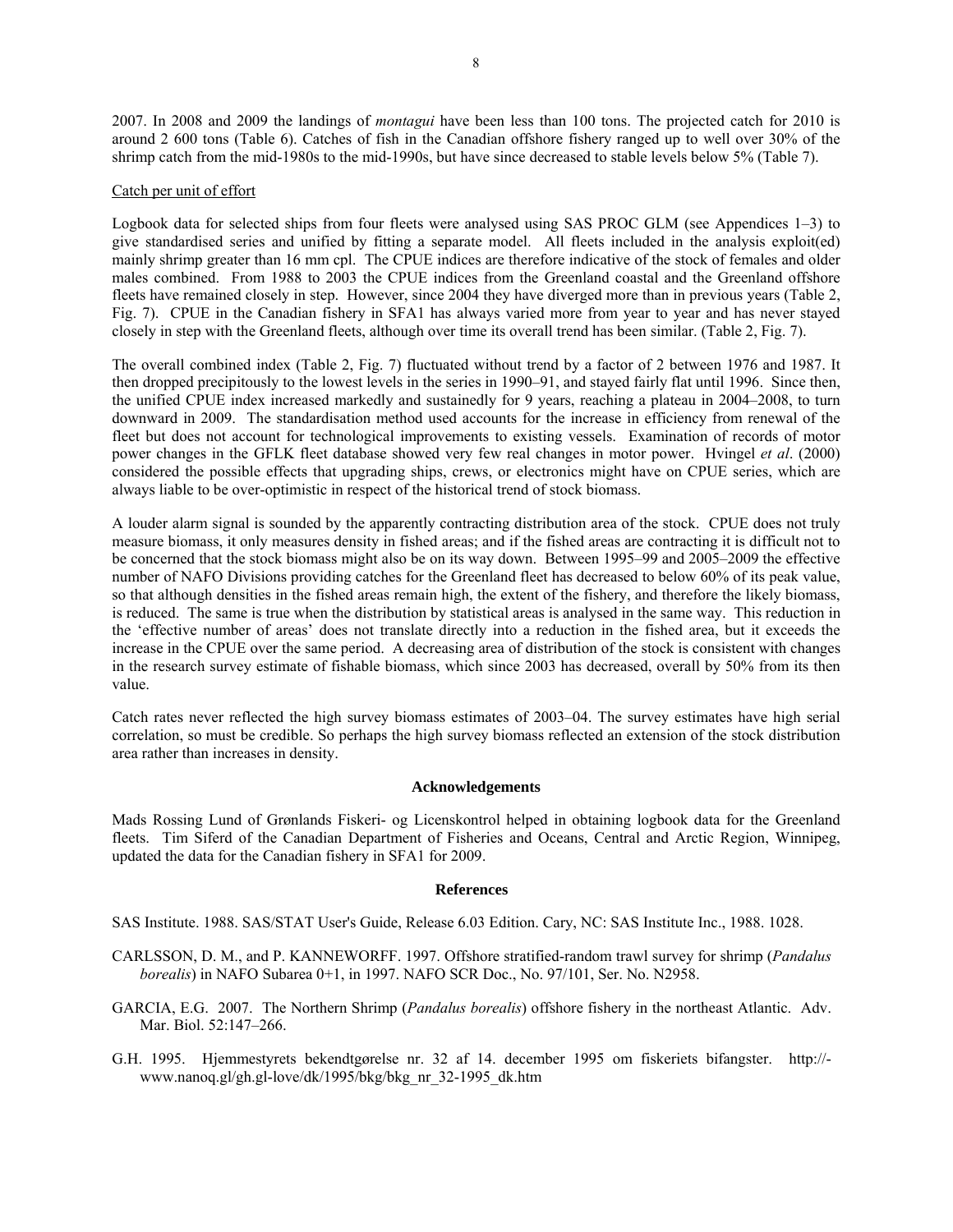- G.H. 1996. Hjemmestyrets bekendtgørelse nr. 39 af 30. december 1996 om kontrol med kystnært fiskeri efter rejer. http://www.nanoq.gl/gh.gl-love/dk/1996/bkg/bkg nr 39-1996 dk.htm
- G.H. 2001. Hjemmestyrets bekendtgørelse nr. 39 af 6. december 2001 om regulering af fiskeri ved tekniske bevaringsforanstaltninger. http://www.nanoq.gl/gh.gl-love/dk/2001/bkg/bkg\_nr\_39-2001\_dk.htm
- G.H. 2002. Hjemmestyrets bekendtgørelse nr. 23 af 29. august 2002 om geografisk adgang til rejefiskeri på Grønlands fiskeriterritorium. http://www.nanoq.gl/gh.gl-love/dk/2002/bkg/bkg\_nr\_29-2002\_dk.htm
- G.H. 2003. Hjemmestyrets bekendtgørelse nr. 25 af 29. december 2003 om beregningsmetoder ved rapportering af visse fangster. http://www.nanoq.gl/gh.gl-love/dk/2003/bkg/bkg\_nr\_25-2003\_dk.htm
- HAMMEKEN ARBOE, N and KINGSLEY, M.C.S. 2010. Catch Table Update for the West Greenland Shrimp Fishery. NAFO SCR Doc., No. 10/54 Ser. No. N5845. 3 pp.
- HVINGEL, C. 2003. Correction of reported past catches of Northern Shrimp within the Greenland EEZ to conform to a revision of reporting practices. NAFO SCR Doc., No. 03/74 Ser. No. N4913. 3 pp.
- HVINGEL, C. 2003. The fishery for Northern Shrimp *(Pandalus borealis*) off West Greenland, 1970–2003. NAFO SCR Doc., No. 03/75 Ser. No. N4914.
- HVINGEL, C. 2004. The fishery for Northern Shrimp *(Pandalus borealis*) off West Greenland, 1970–2004. NAFO SCR Doc. 04/75, Ser. No. 4914. 24 pp.
- HVINGEL, C., H. LASSEN, and D. G. PARSONS. 2000. A biomass index for northern shrimp (*Pandalus borealis*) in Davis Strait based on multiplicative modelling of commercial catch-per-unit-effort data (1976– 1997). J. Northw. Atl. Fish. Sci., 26: 25–31.
- KANNEWORFF, P. 2003. Occurrence of *Pandalus montagui* in trawl survey samples from NAFO Subarea 0+1. NAFO SCR Doc., No. 03/70, Ser. No. N4909*.*
- KINGSLEY, M.C.S. 2007. Catches of Northern Shrimp (Pandalus borealis) off West Greenland, 1999–2006. NAFO SCR Doc. 07/66 Ser. No. N5451. 4 pp.
- RÄTZ, H.-J. 1997. Biomass indices and geographical distribution patterns of survey catches for shrimp (*Pandalus borealis*) off West and East Greenland, 1982–96. NAFO SCR Doc., No. 97/96, Serial No. N2953.
- SIMPSON, E. H. 1949. Measurement of diversity. Nature 163:688.

SÜNKSEN, K. 2007. Discarded by-catch in shrimp fisheries in Greenlandic offshore waters 2006–2007. NAFO SCR Doc. 07/88, Ser. No. 5474. 12 pp.

ZIEMER, N. , M. KINGSLEY and H. SIEGSTAD. 2010. Results of the Greenland bottom trawl survey for Northern Shrimp (*Pandalus borealis*) off West Greenland (NAFO Sub area 1 and Division 0A), 1988–2010. NAFO SCR Doc. 10/57; Ser. No. N5848. 45 pp.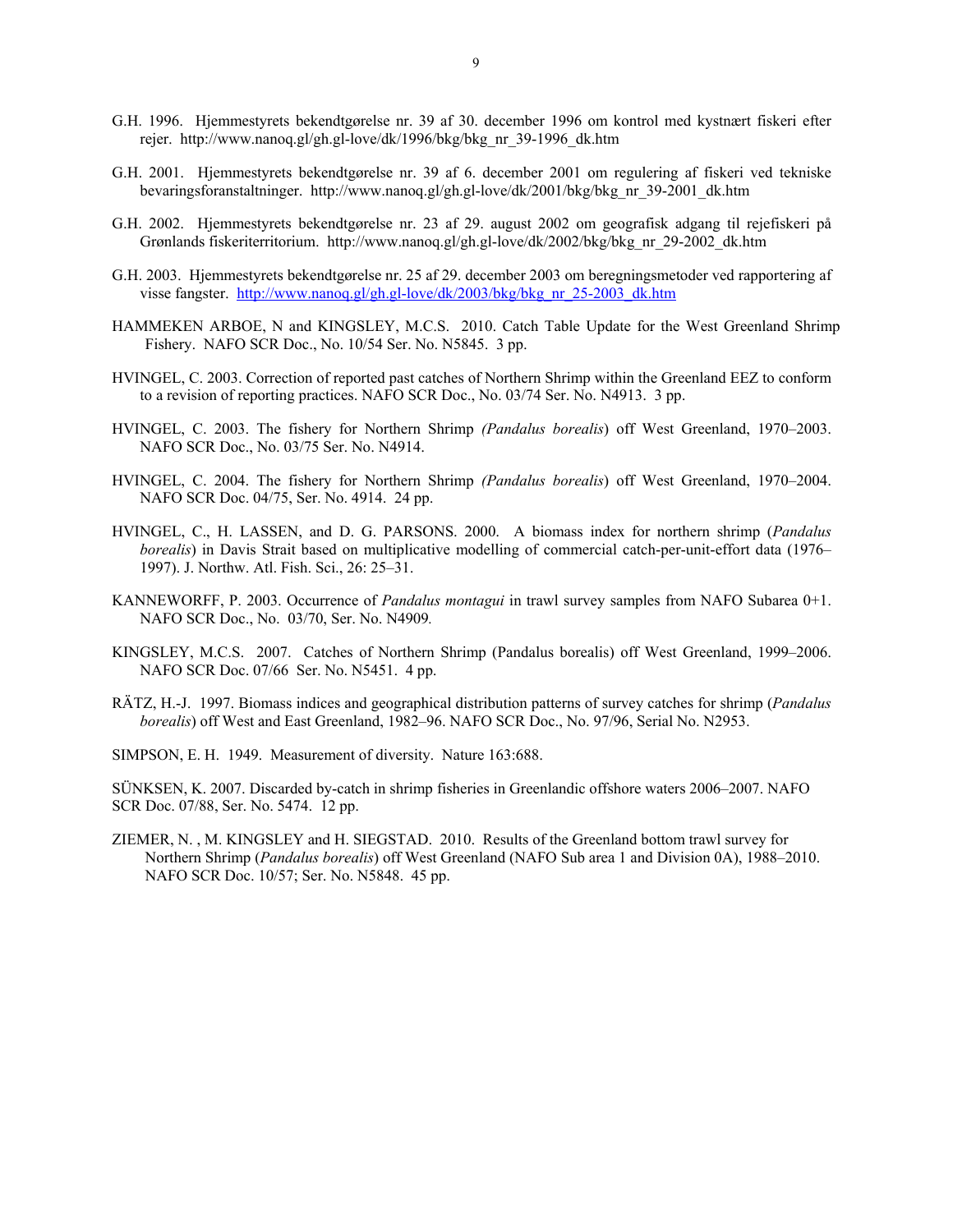| Year | TAC (t)                  |                          |              | Catch (t)  |         |       |             |              | <b>Effort</b> |                          |                          |              | <b>CPUE</b>     |                          |                          |                   |
|------|--------------------------|--------------------------|--------------|------------|---------|-------|-------------|--------------|---------------|--------------------------|--------------------------|--------------|-----------------|--------------------------|--------------------------|-------------------|
|      | <b>SA1*</b>              | Div. 0A                  | <b>Total</b> | <b>SA1</b> |         |       | Div. 0A     | <b>Total</b> | <b>SA1</b>    | Div. 0A                  | <b>Total</b>             | Total        | SA <sub>1</sub> | Div. 0A                  | Total                    | <b>Std. Total</b> |
|      |                          |                          |              | Offshore   | Inshore | Total | Offshore    |              |               | Unstd. ('000 hr)         |                          | Std. (index) |                 | Unstd. (kg/hr)           |                          | $(1976=1)$        |
| 1970 | no                       | No                       | no           | 1243       | 9272    | 10515 | $\Omega$    | 10515        |               |                          |                          |              |                 |                          |                          |                   |
| 1971 | no                       | No                       | no           | 1978       | 9615    | 11593 | $\Omega$    | 11593        |               |                          | ٠                        |              |                 |                          |                          |                   |
| 1972 | no                       | <b>No</b>                | no           | 3786       | 8076    | 11862 | $\mathbf 0$ | 11862        |               |                          | $\overline{\phantom{a}}$ |              |                 |                          | $\overline{\phantom{a}}$ |                   |
| 1973 | no                       | N <sub>0</sub>           | no           | 6785       | 8745    | 15530 | 0           | 15530        |               |                          | $\overline{a}$           |              |                 |                          |                          |                   |
| 1974 | no                       | <b>No</b>                | no           | 15967      | 11070   | 27038 | $\mathbf 0$ | 27038        |               |                          | ٠                        |              |                 |                          | $\overline{\phantom{a}}$ |                   |
| 1975 | no                       | <b>No</b>                | no           | 36977      | 9570    | 46547 | $\Omega$    | 46547        | 74.2          | $\overline{\phantom{a}}$ | 74                       |              | 628             | $\overline{\phantom{a}}$ | 628                      |                   |
| 1976 | no                       | No                       | no           | 52993      | 8030    | 61023 | 392         | 61415        | 80.1          | $\overline{\phantom{a}}$ | 80                       |              | 762             | $\overline{\phantom{a}}$ | 766                      | 1.00              |
| 1977 | $\overline{\phantom{a}}$ | $\overline{\phantom{a}}$ | 36000        | 42578      | 8580    | 51158 | 457         | 51615        | 73.1          | $\overline{\phantom{a}}$ | 73                       | 0.88         | 699             | $\blacksquare$           | 706                      | 0.96              |
| 1978 | $\overline{\phantom{a}}$ | 1000                     | 41000        | 33835      | 8360    | 42195 | 122         | 42317        | 84.2          | $\blacksquare$           | 84                       | 0.90         | 501             | $\blacksquare$           | 503                      | 0.77              |
| 1979 | $\overline{\phantom{a}}$ | 2000                     | 31500        | 32852      | 8250    | 41102 | 1732        | 42834        | 72.4          |                          | 72                       | 1.00         | 568             | $\blacksquare$           | 592                      | 0.70              |
| 1980 | $\overline{\phantom{a}}$ | 2500                     | 32000        | 44916      | 8250    | 53166 | 2726        | 55892        | 80            | 11.6                     | 92                       | 1.09         | 665             | 235                      | 610                      | 0.83              |
| 1981 | 35000                    | 5000                     | 40000        | 40295      | 8250    | 48545 | 5284        | 53829        | 88.2          | 16.6                     | 105                      | 1.11         | 551             | 318                      | 514                      | 0.79              |
| 1982 | 34800                    | 5000                     | 39800        | 43979      | 8250    | 52229 | 2064        | 54293        | 81.1          | 8.1                      | 89                       | 0.89         | 644             | 256                      | 609                      | 0.99              |
| 1983 | 34625                    | 5000                     | 39625        | 42553      | 8250    | 50803 | 5413        | 56216        | 89            | 26.1                     | 115                      | 1.04         | 571             | 208                      | 488                      | 0.88              |
| 1984 | 34925                    | 5000                     | 39925        | 42414      | 8250    | 50664 | 2142        | 52806        | 85            | $\sim$                   | 85                       | 1.04         | 596             | $\omega$                 | 621                      | 0.83              |
| 1985 | 42120                    | 6120                     | 48240        | 54889      | 8250    | 63139 | 3069        | 66208        | 129.1         | 23.6                     | 153                      | 1.21         | 489             | 130                      | 433                      | 0.89              |
| 1986 | 42120                    | 6120                     | 48240        | 65623      | 8250    | 73873 | 2995        | 76868        | 133.4         | $\sim$                   | 133                      | 1.36         | 554             | $\overline{\phantom{a}}$ | 576                      | 0.92              |
| 1987 | 40120                    | 6120                     | 46240        | 64222      | 7613    | 71836 | 6095        | 77931        | 137.1         | 17.7                     | 155                      | 1.15         | 524             | 344                      | 503                      | 1.11              |
| 1988 | 40120                    | 6120                     | 46240        | 56479      | 11256   | 67735 | 5881        | 73616        | 152.9         | 14.9                     | 168                      | 1.49         | 443             | 395                      | 439                      | 0.81              |
| 1989 | 45245                    | 7520                     | 52765        | 58890      | 14546   | 73436 | 7235        | 80671        | 179.6         | 19.7                     | 199                      | 1.86         | 409             | 367                      | 405                      | 0.71              |

**Table 1a.** Catch limits, catch, effort and CPUE statistics for the shrimp fishery on the West Greenland shelf, 1970‐1989.

**\*** in 1981–1995 quotas applied to the offshore area only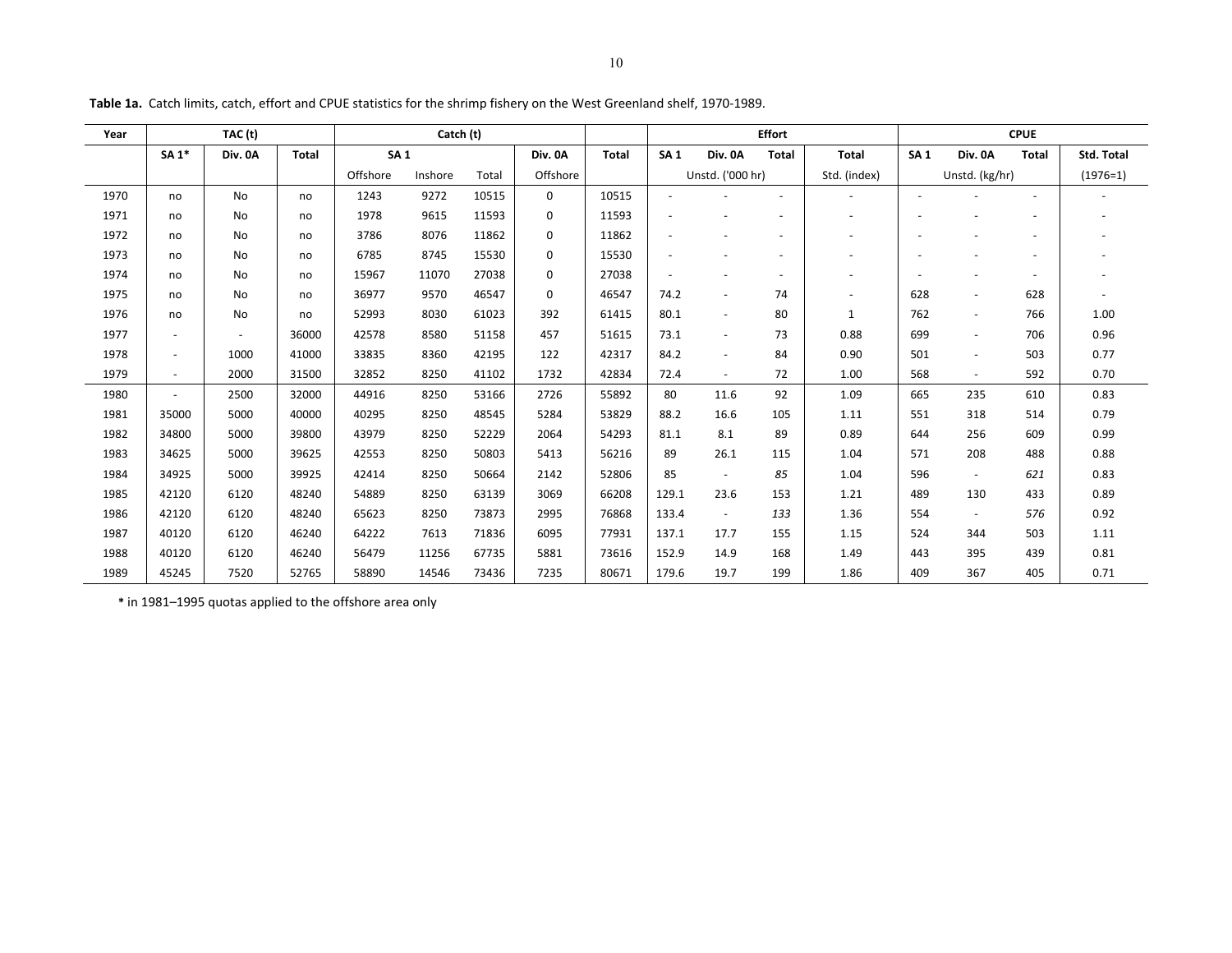| Year  |             | TAC (t) |              | Catch (t)  |         |        |          | <b>Effort</b> |            |                          |              | <b>CPUE</b>  |            |                |              |                   |
|-------|-------------|---------|--------------|------------|---------|--------|----------|---------------|------------|--------------------------|--------------|--------------|------------|----------------|--------------|-------------------|
|       | <b>SA1*</b> | Div. 0A | <b>Total</b> | <b>SA1</b> |         |        | Div. 0A  | <b>Total</b>  | <b>SA1</b> | Div. 0A                  | <b>Total</b> | <b>Total</b> | <b>SA1</b> | Div. 0A        | <b>Total</b> | <b>Total Std.</b> |
|       |             |         |              | Offshore   | Inshore | Total  | Offshore |               |            | Unstd. ('000 hr)         |              | Std. (index) |            | Unstd. (kg/hr) |              | $(1976=1)$        |
| 1990  | 45245       | 7520    | 52765        | 62800      | 14993   | 77793  | 6177     | 83970         | 209.6      | 14.3                     | 224          | 1.99         | 371        | 433            | 375          | 0.69              |
| 1991  | 46225       | 8500    | 54725        | 66818      | 17884   | 84701  | 6788     | 91489         | 230.8      | 19.6                     | 250          | 2.22         | 367        | 346            | 365          | 0.67              |
| 1992  | 44200       | 8500    | 52700        | 75341      | 22653   | 97994  | 7493     | 105487        | 234.2      | 16.6                     | 251          | 2.33         | 418        | 451            | 421          | 0.74              |
| 1993  | 40600       | 8500    | 49100        | 65894      | 19627   | 85522  | 5491     | 91013         | 206.1      | 12.2                     | 218          | 2.04         | 415        | 450            | 417          | 0.73              |
| 1994  | 42300       | 8500    | 50800        | 68109      | 19930   | 88039  | 4766     | 92805         | 209.8      | 15.3                     | 225          | 2.09         | 420        | 312            | 412          | 0.72              |
| 1995  | 39500       | 8500    | 48000        | 66955      | 18072   | 85027  | 2361     | 87388         | 184.7      | 7.3                      | 192          | 1.74         | 460        | 322            | 455          | 0.82              |
| 1996  | 63922       | 8500    | 72422        | 62368      | 19095   | 81463  | 2632     | 84095         | 164.6      | 9                        | 174          | 1.61         | 495        | 293            | 484          | 0.85              |
| 1997  | 64600       | 8500    | 74800        | 62743      | 14868   | 77611  | 517      | 78128         | 184.9      | 1.3                      | 186          | 1.54         | 420        | 412            | 420          | 0.83              |
| 1998  | 60729       | 7650    | 68379        | 69156      | 10406   | 79562  | 933      | 80495         | 152.7      | 2.6                      | 155          | 1.37         | 521        | 353            | 518          | 0.95              |
| 1999  | 73500       | 9350    | 82850        | 71203      | 18948   | 90152  | 2046     | 92198         | 164.7      | 5.1                      | 170          | 1.40         | 547        | 398            | 543          | 1.07              |
| 2000  | 77675       | 9350    | 87025        | 73013      | 23365   | 96378  | 1590     | 97968         | 156.2      | 2.6                      | 159          | 1.38         | 617        | 613            | 617          | 1.16              |
| 2001  | 92950       | 9350    | 102300       | 79291      | 20010   | 99301  | 3625     | 102926        | 158.3      | 6                        | 164          | 1.51         | 627        | 602            | 626          | 1.11              |
| 2002  | 91150       | 12040   | 103190       | 107195     | 21729   | 128925 | 6247     | 135172        | 173.3      | 9                        | 182          | 1.67         | 744        | 695            | 741          | 1.32              |
| 2003  | 101000      | 14167   | 115167       | 104237     | 18799   | 123036 | 7137     | 130173        | 124.4      | 8.2                      | 133          | 1.50         | 989        | 873            | 982          | 1.41              |
| 2004  | 135352      | 14167   | 149519       | 121640     | 20686   | 142326 | 7021     | 149347        | 130.0      | 12.3                     | 142.3        | 1.54         | 1095       | 570            | 1049         | 1.58              |
| 2005  | 134000      | 18452   | 152452       | 128051     | 21927   | 149978 | 6921     | 156899        | 129.5      | 9.3                      | 138.8        | 1.55         | 1159       | 741            | 1130         | 1.65              |
| 2006  | 134000      | 18380   | 152380       | 127712     | 25476   | 153188 | 4127     | 157315        | 126.1      | 4.7                      | 130.8        | 1.60         | 1215       | 884            | 1203         | 1.60              |
| 2007  | 134000      | 18417   | 152417       | 116240     | 26005   | 142245 | 1945     | 144190        | 114.0      | 2.2                      | 116.2        | 1.45         | 1248       | 872            | 1241         | 1.62              |
| 2008  | 127300      | 18417   | 145717       | 115785     | 36964   | 152749 | $\Omega$ | 152749        | 119.1      | $\overline{\phantom{a}}$ | 119.1        | 1.49         | 1283       | $\sim$         | 1283         | 1.66              |
| 2009  | 114570      | 18417   | 132987       | 95238      | 39652   | 134890 | 429      | 135319        | 119.3      | $\overline{\phantom{a}}$ | 119.3        | 1.54         | 1131       | $\blacksquare$ | 1134         | 1.43              |
| 2010# | 114570      | 18417   | 132987       |            |         | 134000 | 4500     | 138500        | 129.1      |                          | 129.1        | 1.67         | 1038       | $\overline{a}$ | 1073         | 1.35              |

**Table 1b.** Catch, effort and CPUE statistics for the shrimp fishery on the West Greenland shelf, 1990‐2010.

\* 1981‐1995 TAC for offshore only; # Projections based on communication with GFLK and DFO.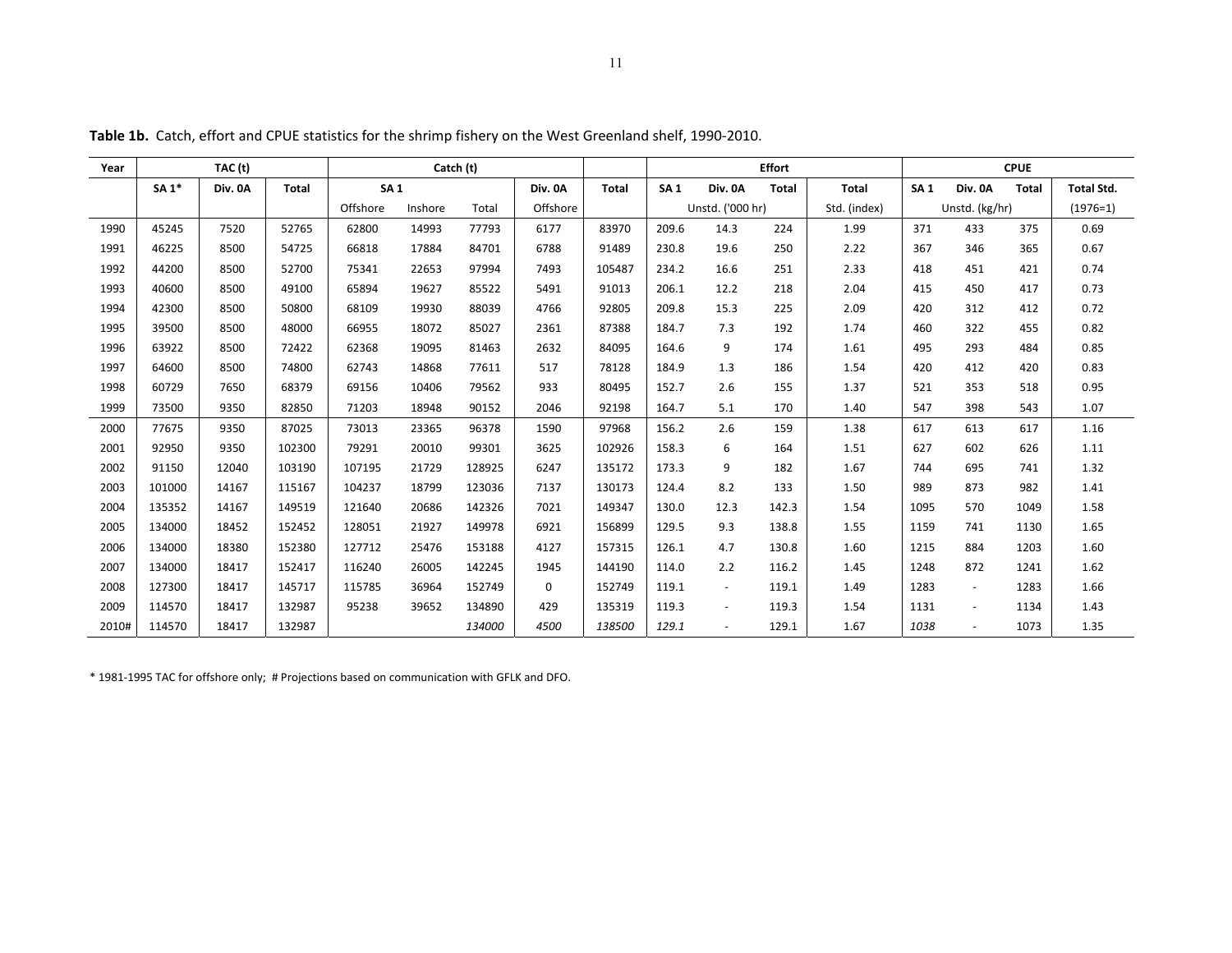|      | <b>KGH</b>  |       | <b>Offshore</b> |       | Coastal |       | Canada SFA1 |       | Combined |       |
|------|-------------|-------|-----------------|-------|---------|-------|-------------|-------|----------|-------|
| Year | mean        | se    | mean            | se    | mean    | se    | mean        | se    | median   | i.q.r |
| 1976 | 1.66        | 0.153 |                 |       |         |       |             |       | 1.000    | 0.468 |
| 1977 | 1.556       | 0.095 |                 |       |         |       |             |       | 0.955    | 0.318 |
| 1978 | 1.23        | 0.074 |                 |       |         |       |             |       | 0.767    | 0.210 |
| 1979 | 1.113       | 0.066 |                 |       |         |       |             |       | 0.698    | 0.172 |
| 1980 | 1.34        | 0.082 |                 |       |         |       |             |       | 0.831    | 0.240 |
| 1981 | 1.265       | 0.072 |                 |       |         |       |             |       | 0.787    | 0.207 |
| 1982 | 1.61        | 0.099 |                 |       |         |       |             |       | 0.992    | 0.333 |
| 1983 | 1.423       | 0.085 |                 |       |         |       |             |       | 0.879    | 0.263 |
| 1984 | 1.338       | 0.078 |                 |       |         |       |             |       | 0.830    | 0.231 |
| 1985 | 1.432       | 0.082 |                 |       |         |       |             |       | 0.890    | 0.259 |
| 1986 | 1.49        | 0.085 |                 |       |         |       |             |       | 0.920    | 0.280 |
| 1987 | 1.787       | 0.106 | 1.625           | 0.043 |         |       | 0.898       | 0.278 | 1.106    | 0.104 |
| 1988 | 1.465       | 0.086 | 1.168           | 0.024 | 1.180   | 0.049 | 0.976       | 0.144 | 0.806    | 0.066 |
| 1989 | 1.086       | 0.071 | 1.043           | 0.020 | 0.893   | 0.028 | 0.954       | 0.090 | 0.705    | 0.054 |
| 1990 | $\mathbf 1$ |       | 1.000           |       | 1.000   |       | 1.000       |       | 0.686    | 0.053 |
| 1991 |             |       | 0.980           | 0.017 | 0.976   | 0.027 | 0.839       | 0.078 | 0.672    | 0.051 |
| 1992 |             |       | 1.075           | 0.020 | 1.071   | 0.030 | 0.894       | 0.084 | 0.738    | 0.056 |
| 1993 |             |       | 1.049           | 0.019 | 1.117   | 0.031 | 0.972       | 0.088 | 0.726    | 0.055 |
| 1994 |             |       | 1.061           | 0.020 | 1.001   | 0.027 | 0.679       | 0.060 | 0.723    | 0.057 |
| 1995 |             |       | 1.215           | 0.023 | 1.014   | 0.028 | 0.795       | 0.072 | 0.816    | 0.064 |
| 1996 |             |       | 1.266           | 0.025 | 1.065   | 0.030 | 0.667       | 0.063 | 0.849    | 0.067 |
| 1997 |             |       | 1.225           | 0.026 | 1.080   | 0.030 | 0.710       | 0.096 | 0.825    | 0.064 |
| 1998 |             |       | 1.408           | 0.032 | 1.306   | 0.040 | 0.617       | 0.073 | 0.953    | 0.082 |
| 1999 |             |       | 1.607           | 0.038 | 1.405   | 0.039 | 0.856       | 0.092 | 1.075    | 0.089 |
| 2000 |             |       | 1.673           | 0.042 | 1.739   | 0.048 | 1.120       | 0.134 | 1.157    | 0.100 |
| 2001 |             |       | 1.608           | 0.041 | 1.621   | 0.044 | 1.127       | 0.112 | 1.106    | 0.095 |
| 2002 |             |       | 1.910           | 0.045 | 1.993   | 0.055 | 1.402       | 0.131 | 1.321    | 0.110 |
| 2003 |             |       | 2.067           | 0.050 | 2.017   | 0.057 | 1.686       | 0.165 | 1.414    | 0.123 |
| 2004 |             |       | 2.361           | 0.057 | 2.107   | 0.057 | 1.056       | 0.098 | 1.582    | 0.136 |
| 2005 |             |       | 2.501           | 0.060 | 2.047   | 0.056 | 1.111       | 0.112 | 1.650    | 0.138 |
| 2006 |             |       | 2.357           | 0.056 | 2.220   | 0.063 | 1.367       | 0.146 | 1.599    | 0.136 |
| 2007 |             |       | 2.329           | 0.060 | 2.523   | 0.072 | 1.290       | 0.150 | 1.619    | 0.141 |
| 2008 |             |       | 2.399           | 0.062 | 2.544   | 0.071 |             |       | 1.664    | 0.145 |
| 2009 |             |       | 2.063           | 0.058 | 2.177   | 0.062 |             |       | 1.431    | 0.128 |
| 2010 |             |       | 1.962           | 0.069 | 2.005   | 0.068 |             | —     | 1.348    | 0.142 |

**Table 2.** Standardised (1990=1) CPUE series for 4 fleets fishing northern shrimp in West Greenland waters and a combined standardised (1976=1) CPUE series for the fishery.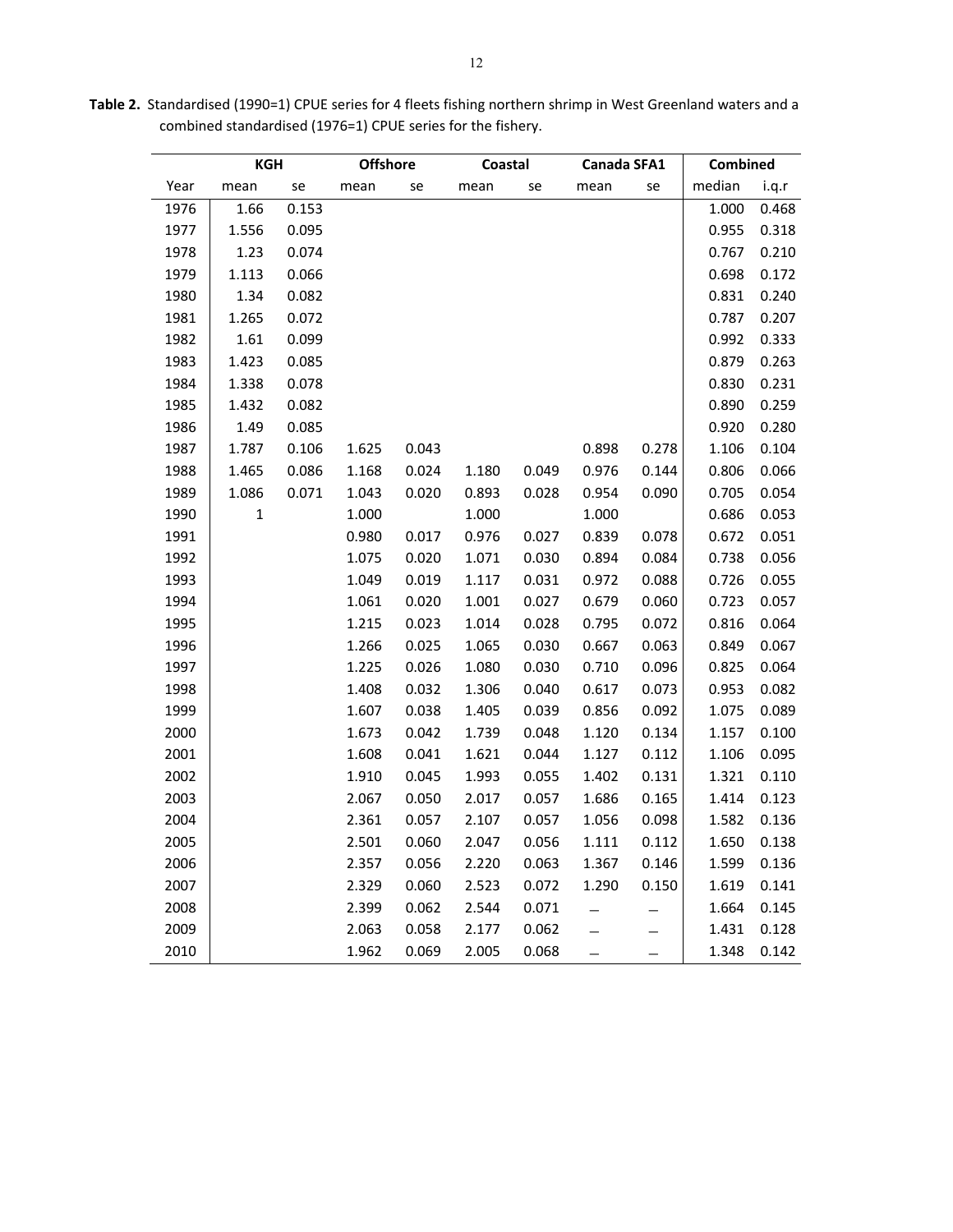| Year  |                |             |      | Agreed Catch ('000 tons) |                  |                |                         |                          |             | Corrected, Unstandardised Effort ('000 hr) |                  |                |                |              |                |          | Unstandardised CPUE (agreed kg/hr) |                |      |      |      |
|-------|----------------|-------------|------|--------------------------|------------------|----------------|-------------------------|--------------------------|-------------|--------------------------------------------|------------------|----------------|----------------|--------------|----------------|----------|------------------------------------|----------------|------|------|------|
|       | 0A             | 1A          | 1B   | 1C                       | 1D               | $1\mathsf{E}$  | 1F                      | 0A                       | 1A          | 1B                                         | 1C               | 1D             | 1E             | 1F           | 0A             | 1A       | $1\mathrm{B}$                      | 1 <sup>C</sup> | 1D   | 1E   | 1F   |
| 1975  | $\mathbf 0$    | $\mathbf 0$ | 44.6 | $\overline{2}$           | $\pmb{0}$        | $\pmb{0}$      | $\mathbf 0$             | $\omega$                 | $\mathbf 0$ | 70.5                                       | $\overline{3.6}$ | $\overline{0}$ | $\overline{0}$ | $\pmb{0}$    | $\mathbb{Z}$   | $\omega$ | 632                                | 551            |      |      |      |
| 1976  | 0.4            | $\pmb{0}$   | 54.7 | 6.3                      | $\mathbf 0$      | 0              | $\mathbf 0$             |                          | 0.1         | 70.1                                       | $\bf 8$          | 0.1            | 0.8            | 1.1          |                |          | 780                                | 785            |      |      | 40   |
| 1977  | 0.5            | 0.2         | 47.8 | 3.1                      | 0.1              | 0              | 0                       |                          | 0.5         | 67.8                                       | 4.4              | 0.5            | $\pmb{0}$      | $\mathbf 0$  | $\sim$         | 357      | 705                                | 691            | 253  |      |      |
| 1978  | 0.1            | 0.5         | 40.9 | 0.5                      | 0.2              | 0              | $\mathbf 0$             |                          | 1.4         | 80.7                                       | 1.3              | 0.8            | $\pmb{0}$      | $\mathbf 0$  | $\omega$       | 382      | 507                                | 416            | 259  |      |      |
| 1979  | 1.7            | 4.8         | 35.7 | 0.5                      | $\mathbf 0$      | 0              | $\pmb{0}$               |                          | 6.7         | 64.1                                       | 1.5              | 0.1            | $\mathbf 0$    | $\mathbf 0$  | $\blacksquare$ | 719      | 557                                | 348            | 112  |      |      |
| 1980  | 2.7            | 14.6        | 35   | 3.3                      | 0.3              | $\overline{0}$ | $\overline{\mathbf{0}}$ | 11.6                     | 21.2        | 53.3                                       | 4.9              | 0.5            | $\pmb{0}$      | $\mathbf 0$  | 235            | 690      | 655                                | 668            | 596  |      |      |
| 1981  | 5.3            | 5.7         | 37.5 | 5.3                      | $\pmb{0}$        | 0              | $\mathbf 0$             | 16.6                     | 11.2        | 66.4                                       | 10.4             | 0.1            | 0              | $\mathbf 0$  | 318            | 511      | 564                                | 510            | 409  |      |      |
| 1982  | 2.1            | $0.8\,$     | 43.2 | 8.2                      | $\pmb{0}$        | 0              | $\pmb{0}$               | 8.1                      | 1.7         | 65.7                                       | 13.5             | $0.1\,$        | $\mathbf 0$    | $\mathbf 0$  | 256            | 472      | 657                                | 604            | 388  |      |      |
| 1983  | 5.4            | 0.5         | 40.5 | 9.4                      | 0.5              | 0              | $\mathbf 0$             | 26.1                     | 0.9         | 69.5                                       | 17.8             | 0.9            | $\overline{0}$ | $\mathbf 0$  | 208            | 559      | 582                                | 528            | 531  |      | 614  |
| 1984  | $2.1\,$        | 1.2         | 30.4 | 17                       | 2.1              | 0              | $\mathbf 0$             |                          | 2.7         | 51.1                                       | 28.4             | 2.7            | $\pmb{0}$      | 0.1          |                | 431      | 595                                | 598            | 785  |      | 47   |
| 1985  | 3.1            | 8.1         | 35.5 | 14.9                     | 4.7              | 0              | $\mathbf 0$             | 23.6                     | 28.7        | 66.2                                       | 25.6             | 8.7            | $\mathbf 0$    | $\mathbf 0$  | 130            | 282      | 536                                | 580            | 540  |      |      |
| 1986  | 3              | 26.3        | 32.4 | 9.2                      | $\boldsymbol{6}$ | 0              | $\mathbf 0$             |                          | 54.2        | 55.2                                       | 14.1             | 9.6            | 0.1            | 0.1          |                | 485      | 586                                | 649            | 624  | 273  |      |
| 1987  | 6.1            | 19.4        | 43.7 | 7.3                      | 1.3              | $\pmb{0}$      | $\mathbf 0$             | 17.7                     | 54.4        | 67.9                                       | 10.7             | 4.2            | $\pmb{0}$      | $\pmb{0}$    | 344            | 357      | 644                                | 685            | 324  |      |      |
| 1988  | 5.9            | 12.4        | 47.5 | 7.1                      | 0.5              | 0              | 0.1                     | 14.9                     | 40.9        | 94.3                                       | 14.7             | $\overline{2}$ | $\mathbf 0$    | $\mathbf{1}$ | 395            | 302      | 504                                | 486            | 268  |      | 153  |
| 1989  | 7.2            | 16.3        | 33.8 | 12.9                     | 10               | 0              | 0.5                     | 19.7                     | 47.3        | 77.7                                       | 30.5             | 19.8           | $\pmb{0}$      | 4.2          | 367            | 343      | 435                                | 422            | 507  |      | 111  |
| 1990  | 6.2            | 12.2        | 30   | 22.7                     | 12.4             | $\mathbf 0$    | 0.5                     | 14.3                     | 42.3        | 77.5                                       | 56.1             | 30.8           | $\mathbf 0$    | 2.8          | 433            | 288      | 387                                | 405            | 403  |      | 165  |
| 1991  | 6.8            | 12.6        | 32.9 | 18.8                     | 19.6             | 0.6            | 0.2                     | 19.6                     | 37          | 90                                         | 52.6             | 49.2           | 0.7            | 1.3          | 346            | 341      | 365                                | 357            | 398  | 824  | 191  |
| 1992  | 7.5            | 16.3        | 32.8 | 19.9                     | 23.4             | $\sqrt{5}$     | 0.6                     | 16.6                     | 49.3        | 76.2                                       | 48               | 51.7           | 7.8            | 1.3          | 451            | 330      | 431                                | 415            | 452  | 642  | 497  |
| 1993  | 5.5            | 7.6         | 36.3 | 15.8                     | 18.1             | 4.5            | 3.2                     | 12.2                     | 22.9        | 82                                         | 41.3             | 44.3           | 8              | 7.6          | 450            | 331      | 442                                | 383            | 410  | 559  | 425  |
| 1994  | 4.8            | 7.3         | 33.7 | 15.9                     | 19.9             | $\overline{7}$ | 4.2                     | 15.3                     | 23.3        | 84.1                                       | 40.9             | 42.7           | 9.6            | 9.3          | 312            | 313      | 401                                | 390            | 467  | 736  | 450  |
| 1995  | 2.4            | 6.9         | 27.2 | 15.5                     | 22               | 8.6            | 4.9                     | 7.3                      | 20.9        | 69.2                                       | 33.8             | 40.8           | 12.3           | 7.9          | 322            | 330      | 393                                | 458            | 539  | 696  | 624  |
| 1996  | 2.6            | 5.4         | 22.4 | 16.8                     | 23.3             | 8.3            | 5.3                     | 9                        | 18.4        | 51                                         | 35               | 39.3           | 11.8           | 9.1          | 293            | 293      | 439                                | 481            | 594  | 700  | 579  |
| 1997  | 0.5            | 7.3         | 20.2 | 11.5                     | 22.6             | 8.5            | 7.6                     | 1.3                      | 43.7        | 53.7                                       | 24               | 39.2           | 11.6           | 12.6         | 412            | 167      | 376                                | 477            | 576  | 730  | 605  |
| 1998  | 0.9            | $4.5\,$     | 22.6 | 13.5                     | 21.1             | 8.7            | 9                       | 2.6                      | 20          | 48.9                                       | 25.4             | 34.2           | 10.6           | 13.5         | 353            | 226      | 463                                | 532            | 618  | 817  | 671  |
| 1999  | $\overline{2}$ | 8.8         | 28.5 | 14.6                     | 19.1             | 8.3            | 10.9                    | 5.1                      | 34.2        | 58.9                                       | 22.5             | 27.1           | 9.2            | 12.9         | 398            | 259      | 484                                | 650            | 704  | 902  | 839  |
| 2000  | 1.6            | 14.8        | 29.2 | 15                       | 19               | $\overline{7}$ | 11.5                    | 2.6                      | 36.2        | 51.7                                       | 20.3             | 26.2           | 7.7            | 14.1         | 613            | 409      | 564                                | 737            | 727  | 909  | 810  |
| 2001  | 3.6            | 14.4        | 27.4 | 17.1                     | 20.8             | 8              | 11.6                    | 6                        | 41          | 49.2                                       | 21.1             | 27.4           | 7.7            | 11.8         | 602            | 351      | 557                                | 810            | 760  | 1029 | 980  |
| 2002  | $6.2\,$        | 15.2        | 43.5 | 26.5                     | 25               | 8.5            | 10.3                    | 9                        | 41.6        | 58.7                                       | 27.5             | 28.2           | $\overline{7}$ | 10.4         | 695            | 365      | 741                                | 963            | 888  | 1216 | 989  |
| 2003  | $7.1$          | 13.9        | 42.4 | 24.8                     | 23.1             | $\bf8$         | 10.8                    | 8.2                      | 32.6        | 41.6                                       | 17.2             | 17.5           | 5.3            | 10.1         | 873            | 427      | 1018                               | 1440           | 1324 | 1512 | 1061 |
| 2004  | $7.0\,$        | 13.8        | 55.0 | 33.6                     | 24.6             | 5.7            | 9.6                     | 12.3                     | 33.4        | 51.2                                       | 18.1             | 13.3           | 2.8            | 11.2         | 570            | 413      | 1075                               | 1853           | 1857 | 2019 | 856  |
| 2005  | 6.9            | 11.3        | 73.0 | 33.6                     | 18.0             | 5.4            | 8.7                     | 9.3                      | 23.1        | 58.6                                       | 16.5             | 10.6           | 5.2            | 15.5         | 741            | 488      | 1244                               | 2039           | 1700 | 1038 | 565  |
| 2006  | 4.1            | 13.8        | 81.0 | 23.7                     | 19.3             | 9.8            | 5.5                     | 4.7                      | 21.5        | 60.6                                       | 12.3             | 11.2           | 10.0           | 10.6         | 884            | 642      | 1336                               | 1932           | 1730 | 984  | 519  |
| 2007  | 1.9            | 26.5        | 84.8 | 9.1                      | 12.0             | 8.7            | $1.1\,$                 | 2.2                      | 27.2        | 63.3                                       | 5.6              | 8.6            | 7.0            | 2.3          | 872            | 973      | 1340                               | 1635           | 1406 | 1241 | 473  |
| 2008  | $0.0\,$        | 41.9        | 95.4 | 6.7                      | 4.4              | 4.4            | 0.1                     |                          | 36.3        | 71.4                                       | 4.3              | 3.1            | 3.9            | 0.1          |                | 1156     | 1335                               | 1550           | 1399 | 1111 | 1161 |
| 2009  | 0.4            | 48.1        | 71.8 | 4.9                      | 6.5              | 3.6            | 0.0                     | $\overline{\phantom{a}}$ | 46.5        | 63.0                                       | 3.5              | 4.2            | 2.1            | 0.0          | $\sim$         | 1034     | 1140                               | 1391           | 1545 | 1738 |      |
| 2010* | 4.5            | 30.2        | 82.3 | 9.5                      | 9.7              | $2.2$          | 0.0                     |                          | 19.3        | 33.1                                       | 2.3              | 2.2            | 0.5            | 0.0          | $\sim$         | 1563     | 2490                               | 4068           | 4407 | 4835 |      |

**Table3.** Annual catch, effort and CPUE of the shrimp fishery on the West Greenland shelf by NAFO Divisions. Data from logbooks, weighted up to annual 'agreed' catch.

\* Projected.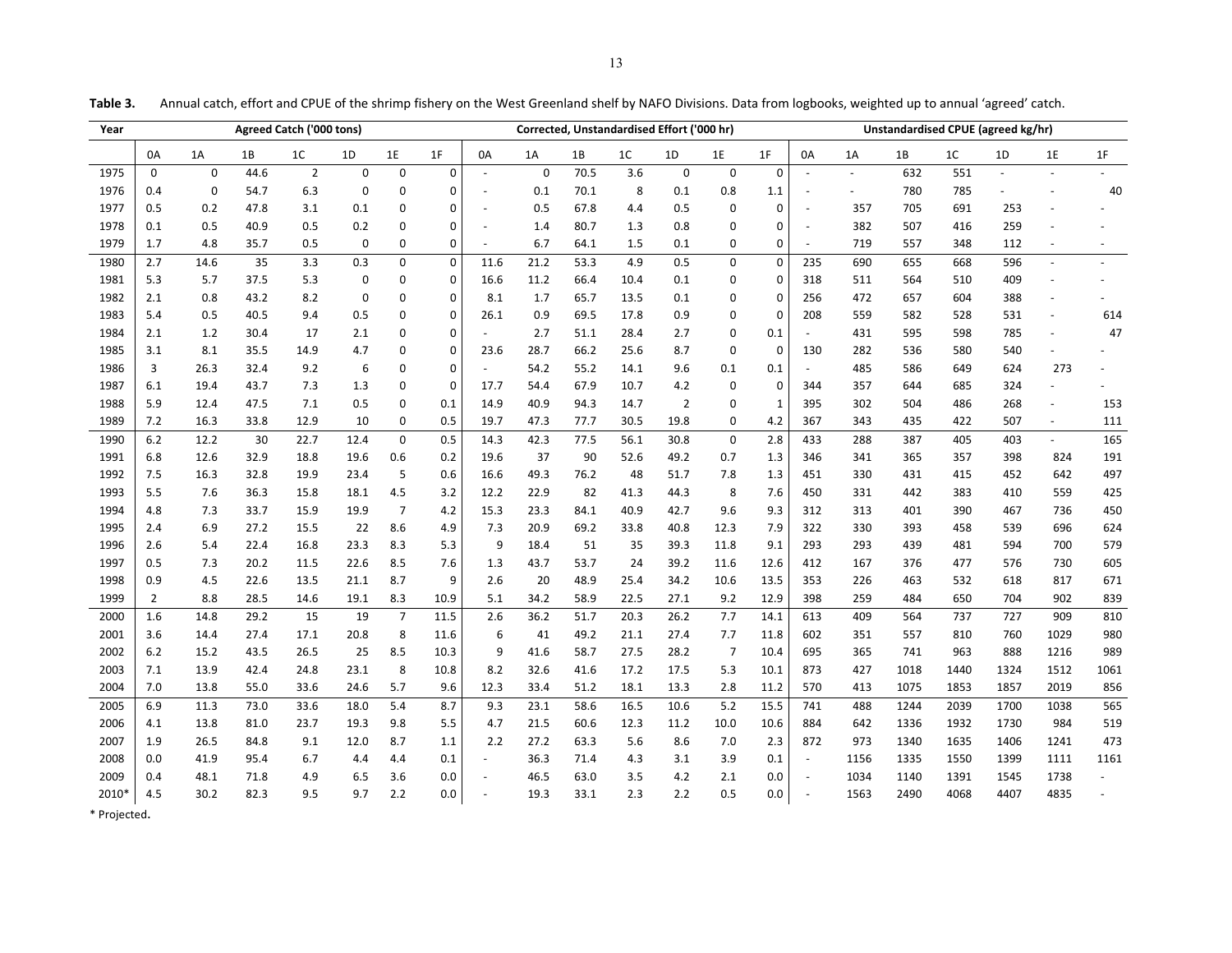|                |           |           |           | 5-year period |       |           |           |      |
|----------------|-----------|-----------|-----------|---------------|-------|-----------|-----------|------|
|                | $75 - 79$ | $80 - 84$ | $85 - 89$ | $90 - 94$     | 95-99 | $00 - 04$ | $05 - 09$ | 10   |
| 1A             | 4.7       | 9.2       | 23.4      | 12.8          | 8.1   | 12.1      | 19.4      | 22.6 |
| 1B             | 91.8      | 72.1      | 56.1      | 38.3          | 29.1  | 33.7      | 55.4      | 61.4 |
| 1 <sup>C</sup> | 3.3       | 17.4      | 13.9      | 21.5          | 17.2  | 20.0      | 10.6      | 7.1  |
| 1D             | 0.2       | 1.3       | 6.4       | 21.5          | 26.1  | 19.0      | 8.2       | 7.3  |
| 1E             | 0.0       | 0.0       | 0.0       | 4.0           | 10.2  | $6.2$     | 4.3       | 1.7  |
| 1F             | 0.0       | 0.0       | 0.2       | 2.1           | 9.3   | 9.0       | 2.1       | 0.0  |
| Diversity      | 1.2       | 1.8       | 2.5       | 3.9           | 4.8   | 4.6       | 2.7       | 2.3  |

**Table 4a.** Distribution (%; columns sum to 100) of catches of northern shrimp between Divisions in NAFO Subarea 1

by 5‐year period.

Table 4b. Distribution (%; columns sum to 100) of fishing effort<sup>1</sup> for northern shrimp between Divisions in NAFO Subarea 1 by 5‐year period.

|                |           |           |           | 5-year period |       |           |           |      |
|----------------|-----------|-----------|-----------|---------------|-------|-----------|-----------|------|
|                | $75 - 79$ | $80 - 84$ | $85 - 89$ | $90 - 94$     | 95-99 | $00 - 04$ | $05 - 09$ | 10   |
| 1A             | 4.2       | 9.3       | 30.5      | 15.9          | 16.7  | 24.9      | 25.4      | 33.7 |
| 1B             | 91.9      | 71.4      | 49.9      | 37.7          | 32.9  | 34.0      | 52.1      | 57.6 |
| 1 <sup>C</sup> | 3.4       | 18.1      | 12.6      | 21.9          | 16.2  | 14.1      | 6.9       | 4.1  |
| 1D             | 0.5       | $1.1\,$   | 6.0       | 20.0          | 21.0  | 15.1      | $6.2$     | 3.9  |
| 1E             | 0.1       | 0.0       | 0.0       | 2.4           | 6.5   | 4.1       | 4.6       | 0.8  |
| 1F             | 0.1       | 0.0       | 0.9       | 2.1           | 6.7   | 7.8       | 4.7       | 0.0  |
| Diversity      | 1.2       | 1.8       | 2.8       | 3.9           | 4.6   | 4.4       | 2.9       | 2.2  |

 $1$  unstandardised trawl time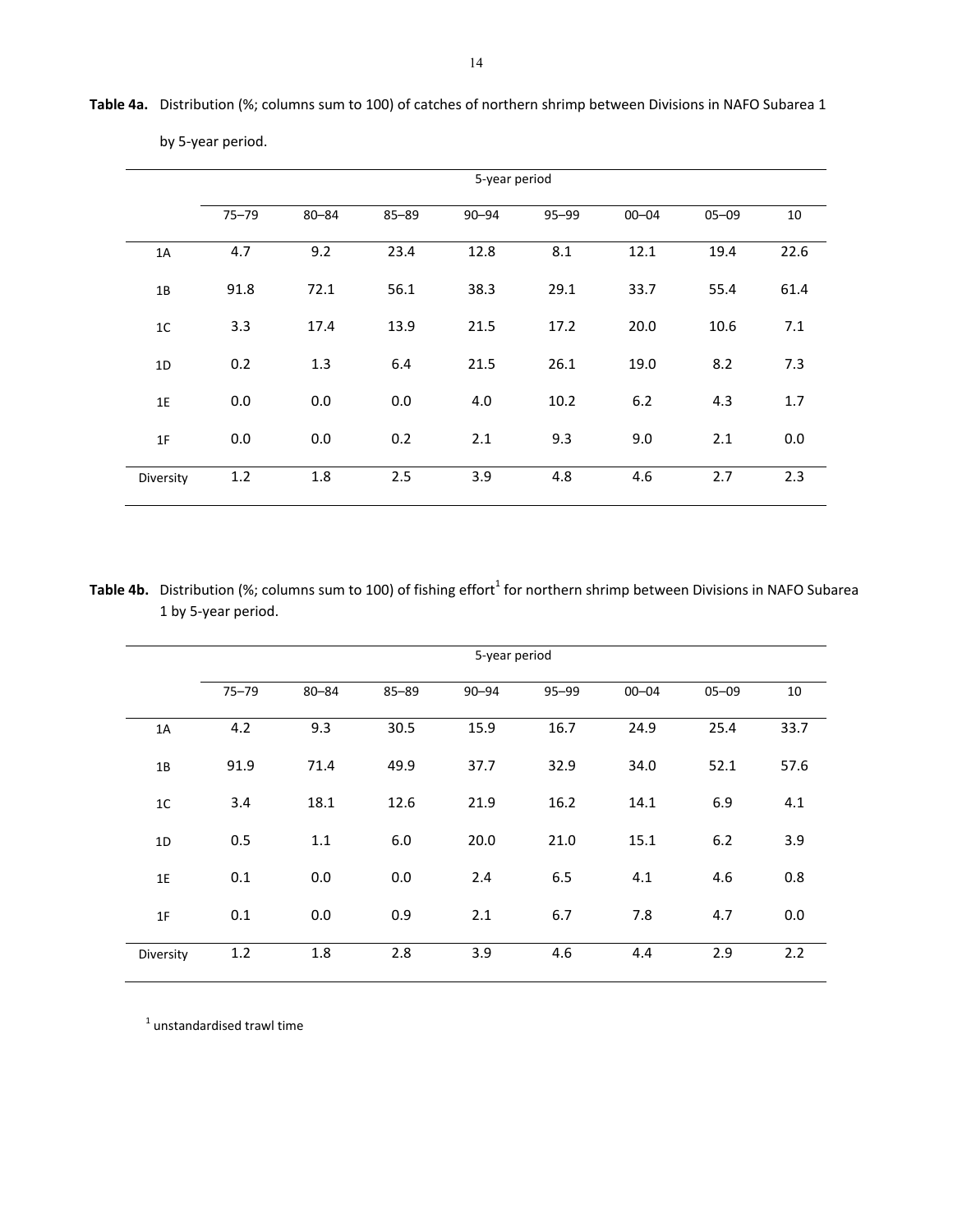| Year  | Jan   | Feb   | Mar   | Apr   | May   | Jun   | Jul   | Aug   | Sep   | Oct   | Nov              | Dec   |
|-------|-------|-------|-------|-------|-------|-------|-------|-------|-------|-------|------------------|-------|
| 1976  | 5778  | 736   | 0     | 0     | 154   | 10861 | 10457 | 11588 | 11398 | 8369  | 1985             | 89    |
| 1977  | 3062  | 3145  | 2229  | 2780  | 3736  | 5565  | 5972  | 5052  | 4321  | 6459  | 5682             | 3612  |
| 1978  | 971   | 366   | 152   | 777   | 5829  | 6620  | 6134  | 6348  | 4506  | 3601  | 3529             | 3483  |
| 1979  | 2428  | 540   | 5245  | 6444  | 6184  | 5252  | 4298  | 3904  | 2352  | 1563  | 3007             | 1617  |
| 1980  | 4651  | 5383  | 4976  | 5892  | 7072  | 7453  | 6656  | 5226  | 5499  | 2508  | $\boldsymbol{0}$ | 576   |
| 1981  | 3564  | 3555  | 2964  | 4279  | 7157  | 4890  | 7118  | 7121  | 4476  | 3171  | 3431             | 2103  |
| 1982  | 3422  | 709   | $1\,$ | 2441  | 8342  | 7738  | 6784  | 7803  | 4738  | 6907  | 4239             | 1168  |
| 1983  | 37    | 247   | 577   | 2029  | 7655  | 7838  | 9260  | 6855  | 5952  | 6785  | 5625             | 3357  |
| 1984  | 45    | 494   | 4426  | 7258  | 7881  | 8490  | 7800  | 3765  | 2408  | 4429  | 4310             | 1498  |
| 1985  | 2109  | 3513  | 5362  | 3419  | 5318  | 7221  | 6889  | 9117  | 6051  | 8733  | 6047             | 2429  |
| 1986  | 3337  | 3152  | 3553  | 5311  | 4768  | 9021  | 8382  | 7412  | 9571  | 14932 | 4401             | 3029  |
| 1987  | 2979  | 1731  | 4748  | 6167  | 7616  | 8168  | 9707  | 10340 | 7869  | 10724 | 4970             | 2911  |
| 1988  | 2318  | 2913  | 3589  | 7443  | 7636  | 7663  | 8835  | 8384  | 9110  | 7529  | 5412             | 2785  |
| 1989  | 2513  | 3029  | 4344  | 7873  | 6499  | 10254 | 13429 | 9699  | 6996  | 7883  | 4749             | 3403  |
| 1990  | 4097  | 4286  | 4952  | 8453  | 9011  | 8972  | 8997  | 8225  | 7393  | 7087  | 7957             | 4540  |
| 1991  | 4103  | 3653  | 4056  | 3834  | 6416  | 9439  | 11591 | 9941  | 8654  | 10243 | 11233            | 8326  |
| 1992  | 4695  | 3591  | 6037  | 6724  | 8463  | 11196 | 11442 | 10880 | 11384 | 13591 | 10274            | 7210  |
| 1993  | 2639  | 3164  | 4357  | 5950  | 7670  | 7991  | 8703  | 9659  | 10350 | 12584 | 11009            | 6937  |
| 1994  | 4321  | 3905  | 6566  | 8553  | 7342  | 7165  | 9656  | 9408  | 10678 | 11705 | 7942             | 5565  |
| 1995  | 3851  | 5268  | 7792  | 10378 | 8138  | 7761  | 8575  | 8931  | 8398  | 8010  | 6283             | 4004  |
| 1996  | 4028  | 6409  | 7885  | 9144  | 8873  | 8793  | 8842  | 9446  | 8570  | 6118  | 3302             | 2684  |
| 1997  | 3634  | 5995  | 6273  | 6562  | 7664  | 8185  | 9514  | 8061  | 7882  | 7277  | 5035             | 2047  |
| 1998  | 8625  | 6420  | 5896  | 9980  | 10438 | 10505 | 10308 | 5015  | 5366  | 3549  | 2634             | 1758  |
| 1999  | 5035  | 5648  | 7382  | 8133  | 9390  | 8547  | 11074 | 8738  | 8348  | 8203  | 6625             | 5075  |
| 2000  | 4440  | 6528  | 7491  | 9121  | 9738  | 11435 | 11580 | 8573  | 7934  | 6922  | 8377             | 5830  |
| 2001  | 4287  | 5471  | 6248  | 5763  | 8624  | 11195 | 12545 | 12011 | 9930  | 10981 | 8163             | 7708  |
| 2002  | 8815  | 5971  | 7985  | 11485 | 12324 | 12234 | 15668 | 14696 | 12415 | 11495 | 12711            | 9373  |
| 2003  | 8561  | 7984  | 10616 | 11832 | 12708 | 11228 | 10886 | 11542 | 14117 | 11901 | 10915            | 7881  |
| 2004  | 8440  | 9048  | 9342  | 12990 | 14822 | 14656 | 13374 | 10587 | 16038 | 14917 | 13377            | 11757 |
| 2005  | 10695 | 8782  | 12726 | 14836 | 15193 | 15177 | 15354 | 16472 | 13959 | 12720 | 10420            | 10564 |
| 2006  | 12785 | 11920 | 14185 | 11116 | 14444 | 11141 | 15736 | 15881 | 15251 | 13142 | 12362            | 9353  |
| 2007  | 5517  | 8820  | 10584 | 13624 | 13544 | 13726 | 17126 | 14775 | 14224 | 11436 | 10121            | 10693 |
| 2008  | 8923  | 7331  | 8940  | 12396 | 13725 | 15315 | 18271 | 15198 | 14307 | 12886 | 13507            | 11950 |
| 2009  | 11029 | 8162  | 4357  | 9080  | 12458 | 12734 | 14642 | 16719 | 12678 | 12928 | 11959            | 8576  |
| 2010* | 8277  | 7237  | 8289  | 9462  | 11246 | 10597 | 4481  |       |       |       |                  |       |

**Table 5.** Shrimp catch on the West Greenland shelf by month 1976‐2009, summed from vessel logs and weighted up to total catch.

\* Greenland and EU only, uncorrected logbook‐reported catches.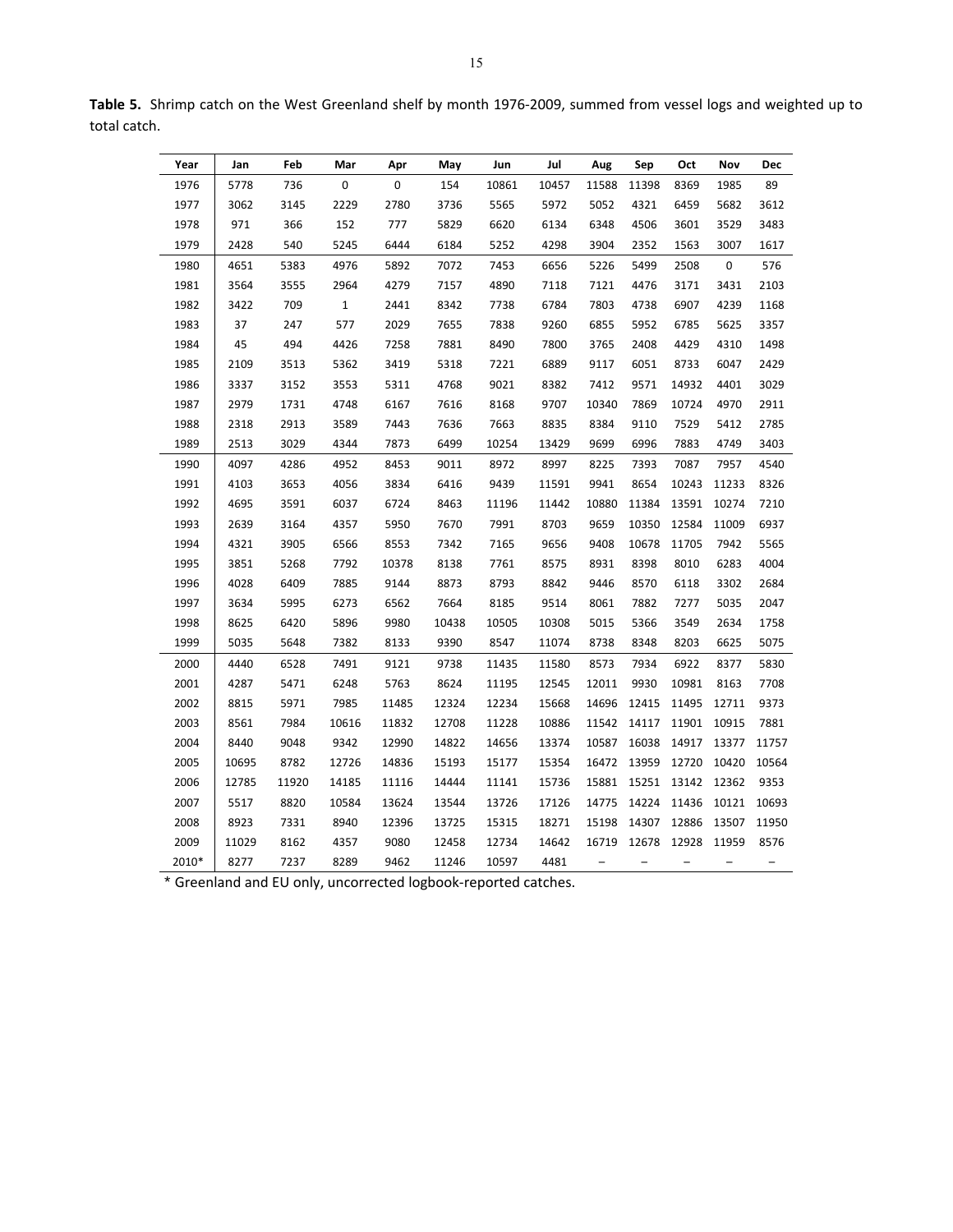| Year  |             | P. borealis |         | Fish         | P. montagui |
|-------|-------------|-------------|---------|--------------|-------------|
|       | discard     |             | discard |              | landed      |
|       | (tons)      | discard (%) | (tons)  | discard (%)  | (tons)      |
| 1975  | 0           | 0           | 0       | 0            | 0           |
| 1976  | 0           | 0           | 0       | 0            | 0           |
| 1977  | 0           | 0           | 23      | 0            | 0           |
| 1978  | 0           | 0           | 27      | 0.1          | 0           |
| 1979  | 0           | 0           | 151     | 0.4          | 0           |
| 1980  | $\mathbf 0$ | 0           | 186     | 0.3          | 0           |
| 1981  | 0           | 0           | 725     | 1.5          | 0           |
| 1982  | $\mathbf 0$ | 0           | 788     | 1.5          | 0           |
| 1983  | $\mathbf 0$ | 0           | 964     | 1.9          | 0           |
| 1984  | 0           | 0           | 1311    | 2.6          | 0           |
| 1985  | 149         | 0.2         | 1501    | 2.4          | 0           |
| 1986  | 110         | 0.1         | 1639    | 2.2          | 0           |
| 1987  | 182         | 0.3         | 885     | 1.2          | 0           |
| 1988  | 209         | 0.3         | 1067    | 1.6          | 0           |
| 1989  | 197         | 0.3         | 1403    | 1.9          | 0           |
| 1990  | 263         | 0.3         | 1261    | 1.6          | 0           |
| 1991  | 407         | 0.5         | 2053    | 2.4          | 0           |
| 1992  | 335         | 0.3         | 2162    | 2.2          | 0           |
| 1993  | 250         | 0.3         | 1906    | 2.2          | 0           |
| 1994  | 331         | 0.4         | 2671    | 3            | 5           |
| 1995  | 476         | 0.6         | 2700    | 3.2          | 562         |
| 1996  | 324         | 0.4         | 2712    | 3.3          | 773         |
| 1997  | 310         | 0.4         | 2327    | 3            | 422         |
| 1998  | 314         | 0.4         | 2183    | 2.7          | 1253        |
| 1999  | 197         | 0.2         | 7       | 0            | 4           |
| 2000  | 268         | 0.3         | 685     | 0.7          | 305         |
| 2001  | 382         | 0.4         | 1122    | 1.1          | 882         |
| 2002  | 649         | 0.5         | 1274    | $\mathbf{1}$ | 225         |
| 2003  | 638         | 0.5         | 1291    | 1            | 967         |
| 2004  | 762         | 0.5         | 1044    | 0.7          | 831         |
| 2005  | 753         | 0.5         | 982     | 0.7          | 512         |
| 2006  | 865         | 0.6         | 1178    | 0.8          | 1444        |
| 2007  | 741         | 0.5         | 2085    | 1.5          | 2003        |
| 2008  | 854         | 0.6         | 1108    | 0.7          | 88          |
| 2009  | 710         | 0.5         | 1664    | 1.2          | 53          |
| 2010* | 680         | 0.5         | 829     | 0.6          | 2594        |

**Table 6.** Discards of shrimp and fish, and landed catch reported as *P. montagui,* in the shrimp fishery in NAFO Subarea 1.

\* 2010: projected from part‐year's data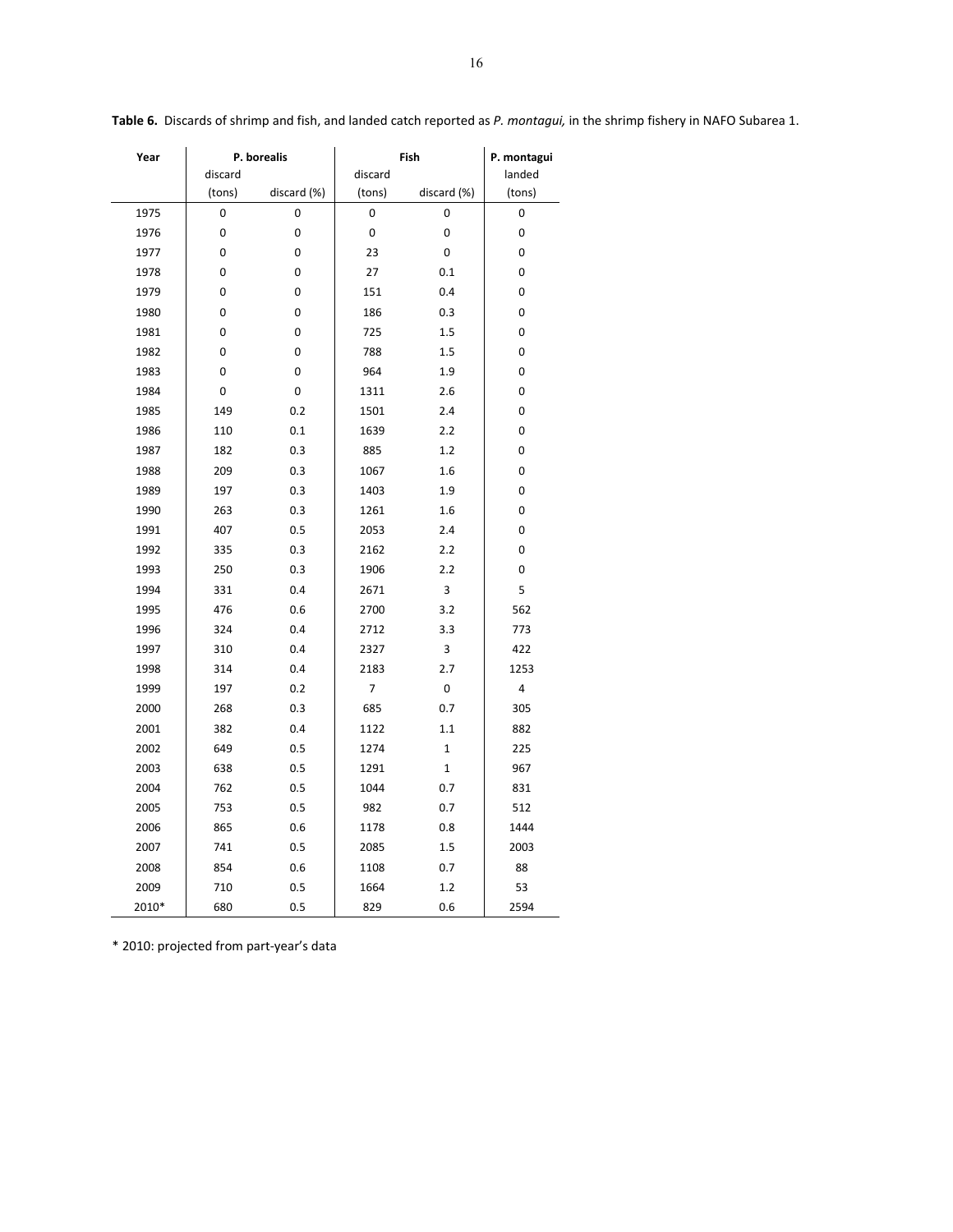| Year | <b>Fish Catch</b> | Shrimp | Ratio (%) |
|------|-------------------|--------|-----------|
| 1979 | 186               | 1732   | 10.7      |
| 1980 | 104               | 415    | 25.1      |
| 1981 | 789               | 4419   | 17.9      |
| 1982 | 230               | 2818   | 8.1       |
| 1983 | 137               | 2096   | 6.5       |
| 1984 | 231               | 1569   | 14.7      |
| 1985 | 377               | 2449   | 15.4      |
| 1986 | 867               | 2972   | 29.2      |
| 1987 | 696               | 3406   | 20.4      |
| 1988 | 707               | 3479   | 20.3      |
| 1989 | 1848              | 7360   | 25.1      |
| 1990 | 1354              | 5663   | 23.9      |
| 1991 | 2496              | 6849   | 36.4      |
| 1992 | 2457              | 7480   | 32.8      |
| 1993 | 1426              | 5275   | 27        |
| 1994 | 1498              | 4355   | 34.4      |
| 1995 | 740               | 2275   | 32.5      |
| 1996 | 612               | 2673   | 22.9      |
| 1997 | 67                | 520    | 12.9      |
| 1998 | 115               | 819    | 14.1      |
| 1999 | 131               | 2081   | 6.3       |
| 2000 | 35                | 1676   | 2.1       |
| 2001 | 84                | 3443   | 2.5       |
| 2002 | 176               | 5966   | 3         |
| 2003 | 196               | 5439   | 3.6       |
| 2004 | 352               | 7155   | 4.9       |
| 2005 | 228               | 6077   | 3.8       |
| 2006 | 175               | 4127   | 4.2       |
| 2007 | 35                | 1945   | 1.8       |
| 2008 |                   |        |           |
| 2009 |                   |        |           |
| 2010 |                   |        |           |

**Table 7**. Catches\* (tons) of fish in Canadian offshore fisheries in eastern Davis Strait.

\* for some years, not clear whether this is by‐catch in the shrimp fishery, or whether directed catches in other fisheries are included.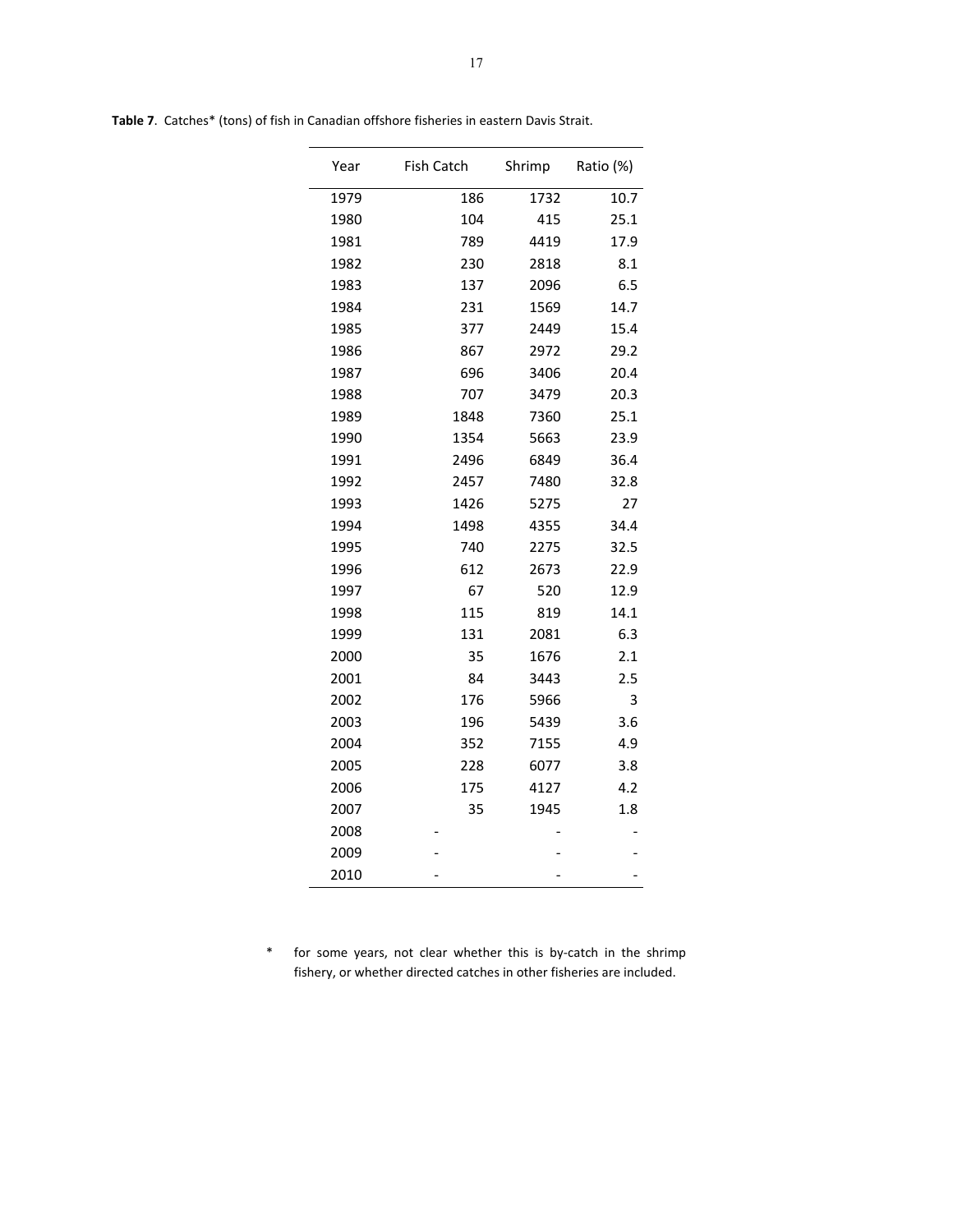

**Fig. 1a**. Nominal and effective sizes of the trawler fleet in the West Greenland shrimp fishery, 1975–2010, from logbook records.



**Fig. 1b**. Nominal and effective sizes of the offshore trawler fleet in the West Greenland shrimp fishery, 1975–2010, from logbook records.



**Fig. 1c**. Nominal and effective sizes of the coastal trawler fleet in the West Greenland shrimp fishery, 1986–2010, from logbook records.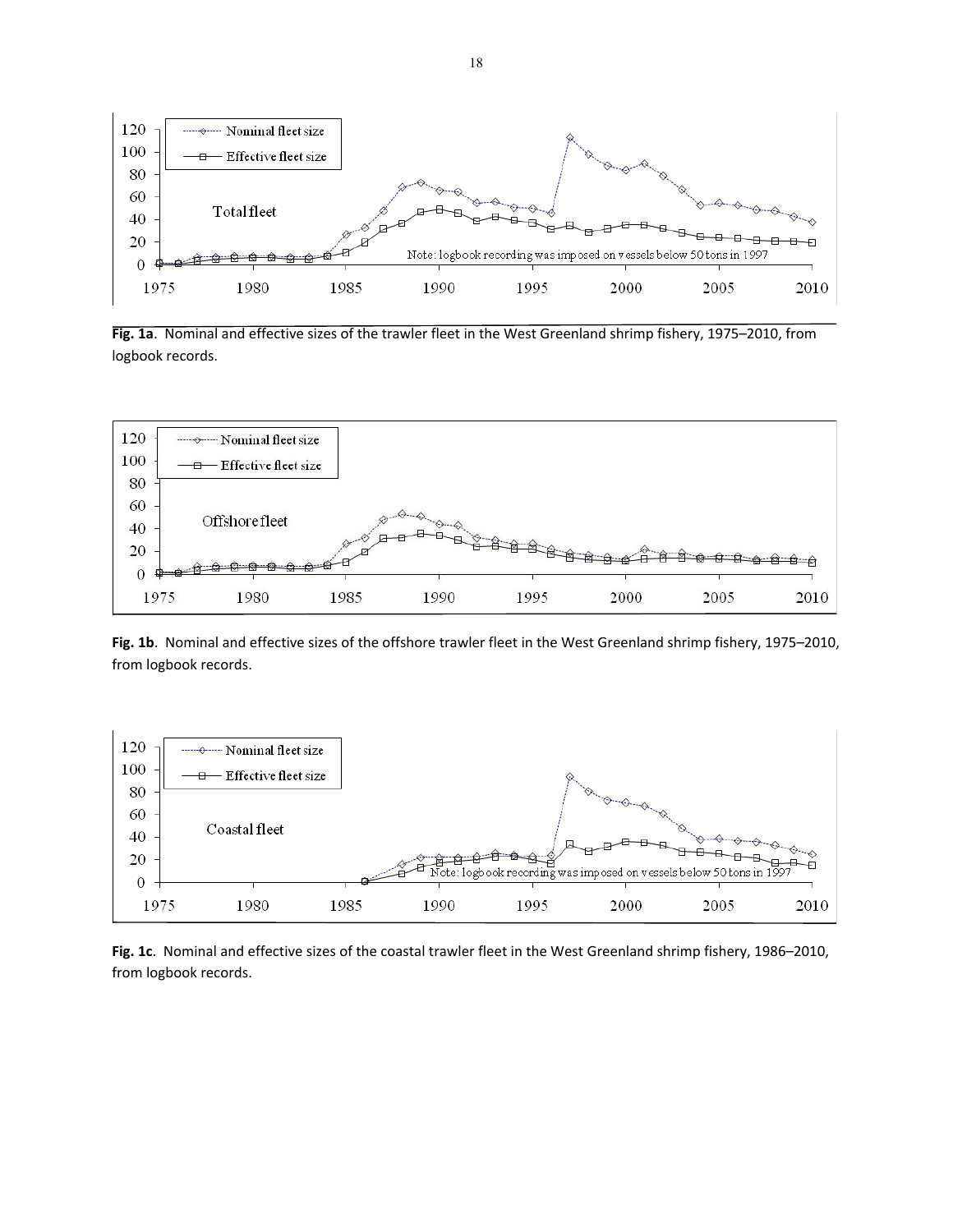

**Fig. 2.** Catches in the shrimp fishery in NAFO Subarea 1 and Canadian SFA 1, 1970‐2010; 2010 catches is based on prognosis from GFLK and DFO.



**Fig. 3.** Fishing effort applied in the shrimp fishery in NAFO Subarea 1 and Canadian SFA 1, 1970–2010.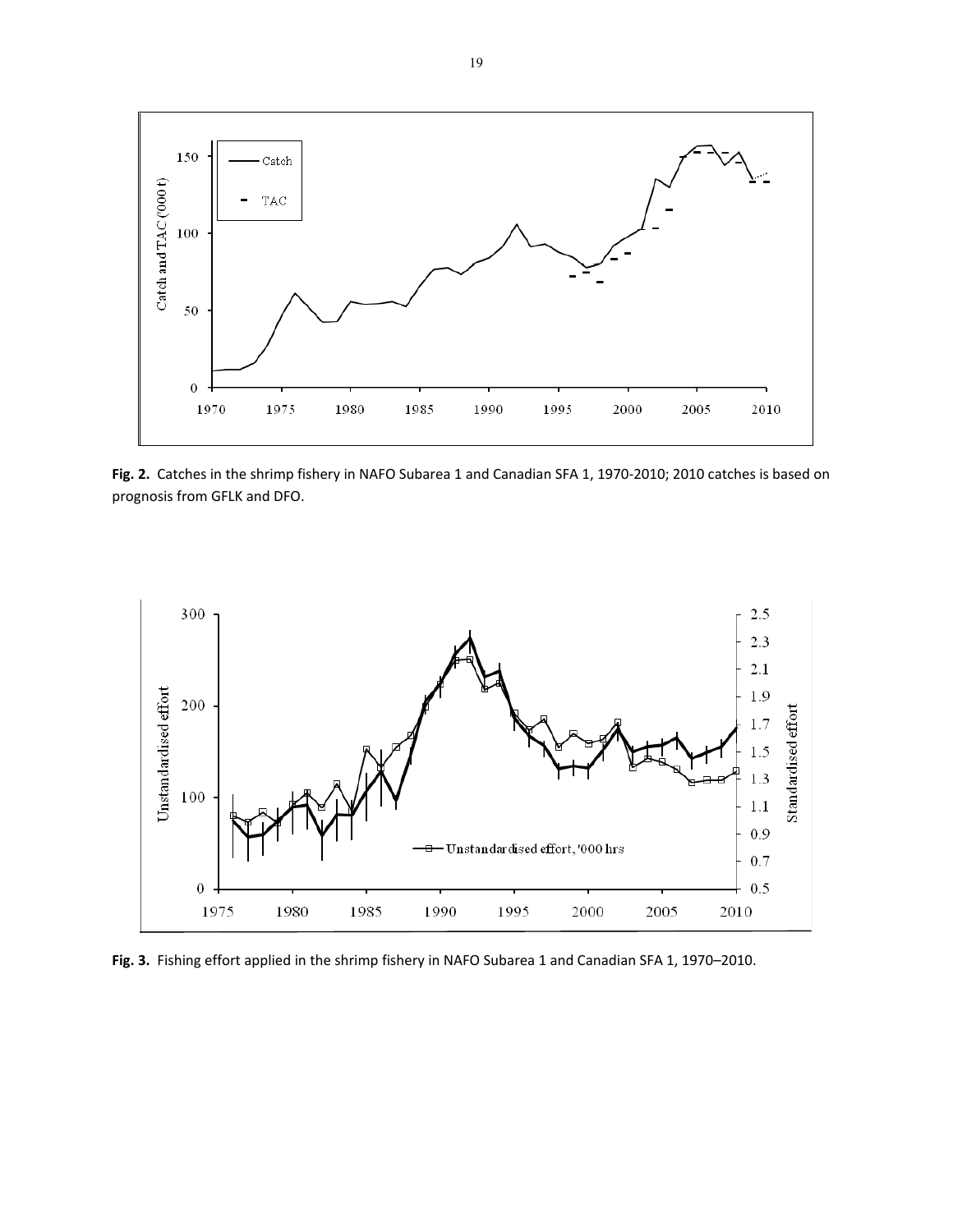

**Fig. 4a.** Distribution of fishing for Northern Shrimp by the Greenland coastal fleet in NAFO Subarea 1 from July through June 2009, with NAFO Divisions and statistical areas.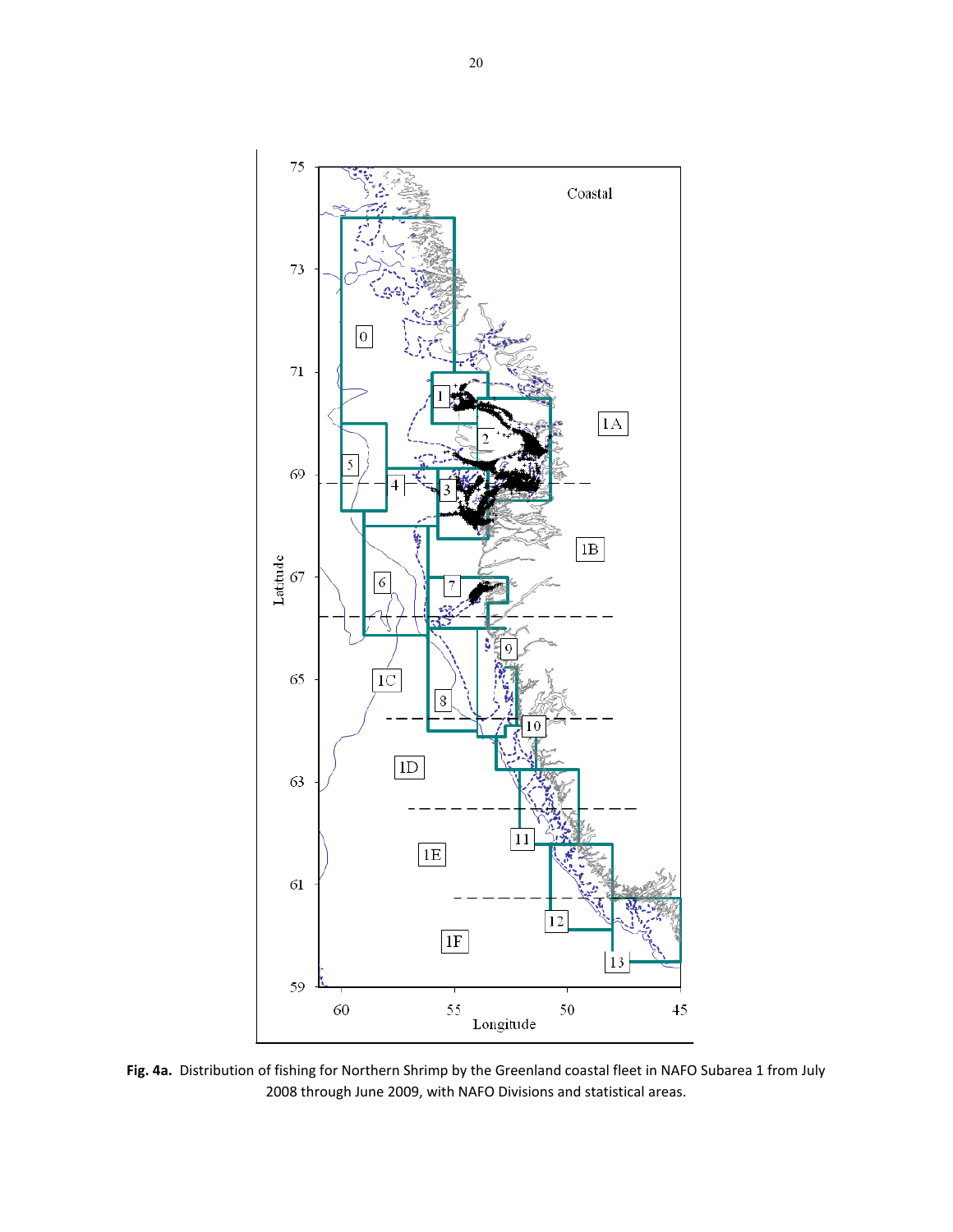

**Fig. 4b.** Distribution of fishing for Northern Shrimp by the offshore fleet in NAFO Subarea 1 from July 2009 through June 2010, with statistical areas and NAFO Divisions.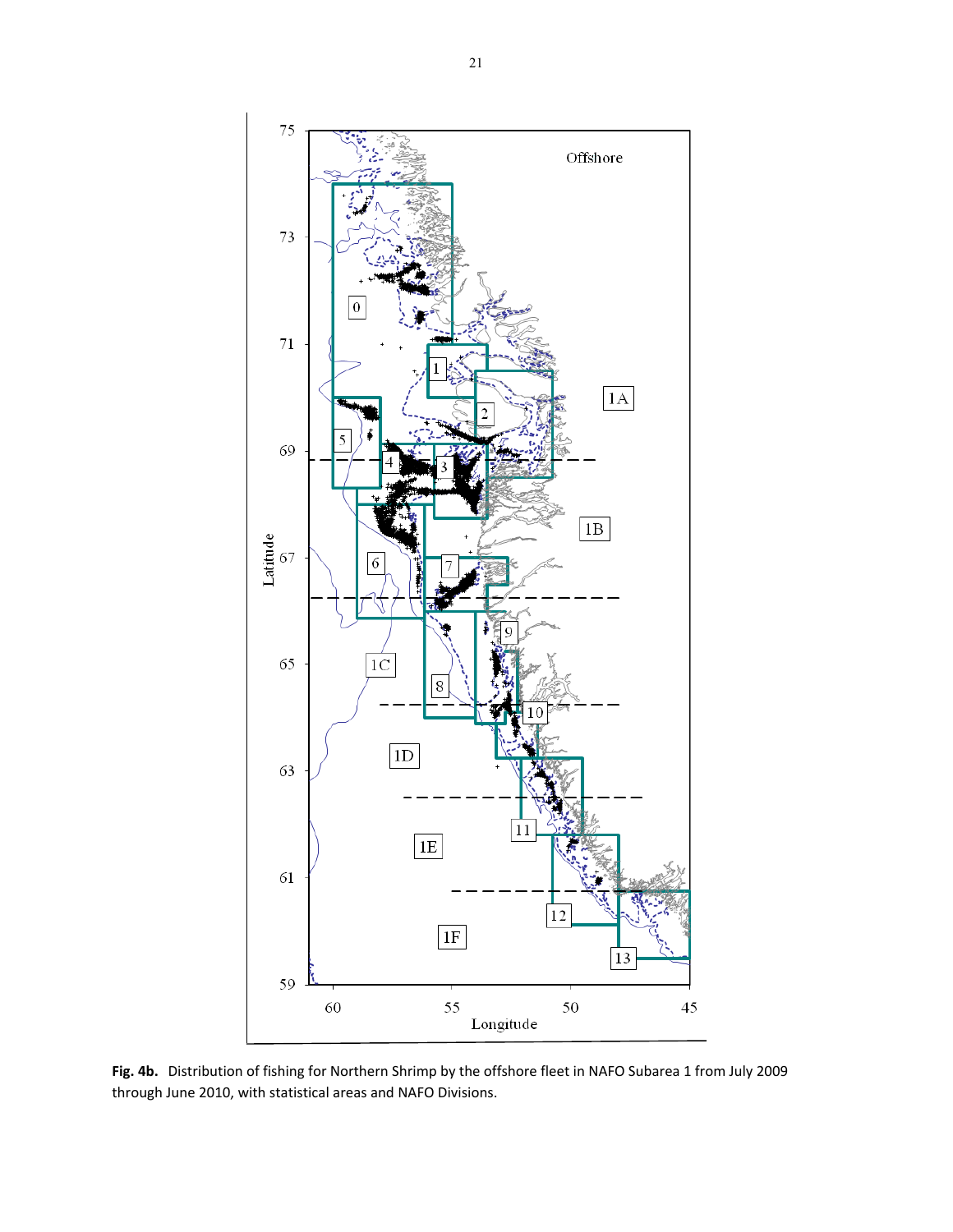

**Fig. 5a.** Distribution of the logbook‐recorded catch of northern shrimp in the West Greenland fishery between statistical areas. (The light band that starts in the top left-hand corner is Area 6; the black band at the top is Area 0, that at the bottom is Area 13.)



**Fig. 5b.** Distribution of the logbook‐recorded catch of northern shrimp in the West Greenland fishery between NAFO Divisions in Subarea1. (2010 results are from part‐year data).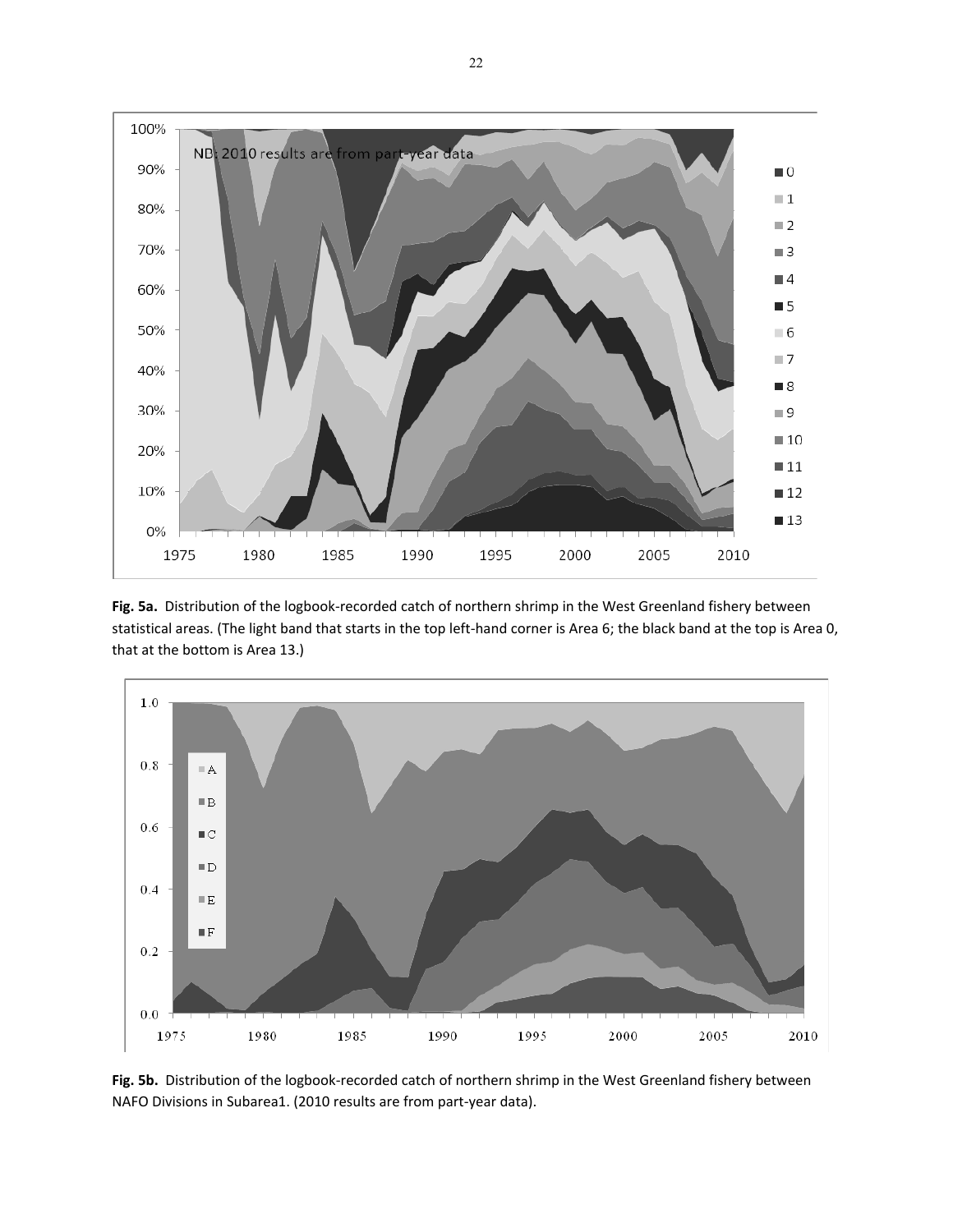

**Fig. 6.** Diversity indices for the distribution of logbook records of the West Greenland fishery between statistical areas, 1975–2009.



**Fig. 7.** Standardised CPUE in the West Greenland shrimp fishery, 1976–2010; standardised series from 4 fleets and a standardised union series.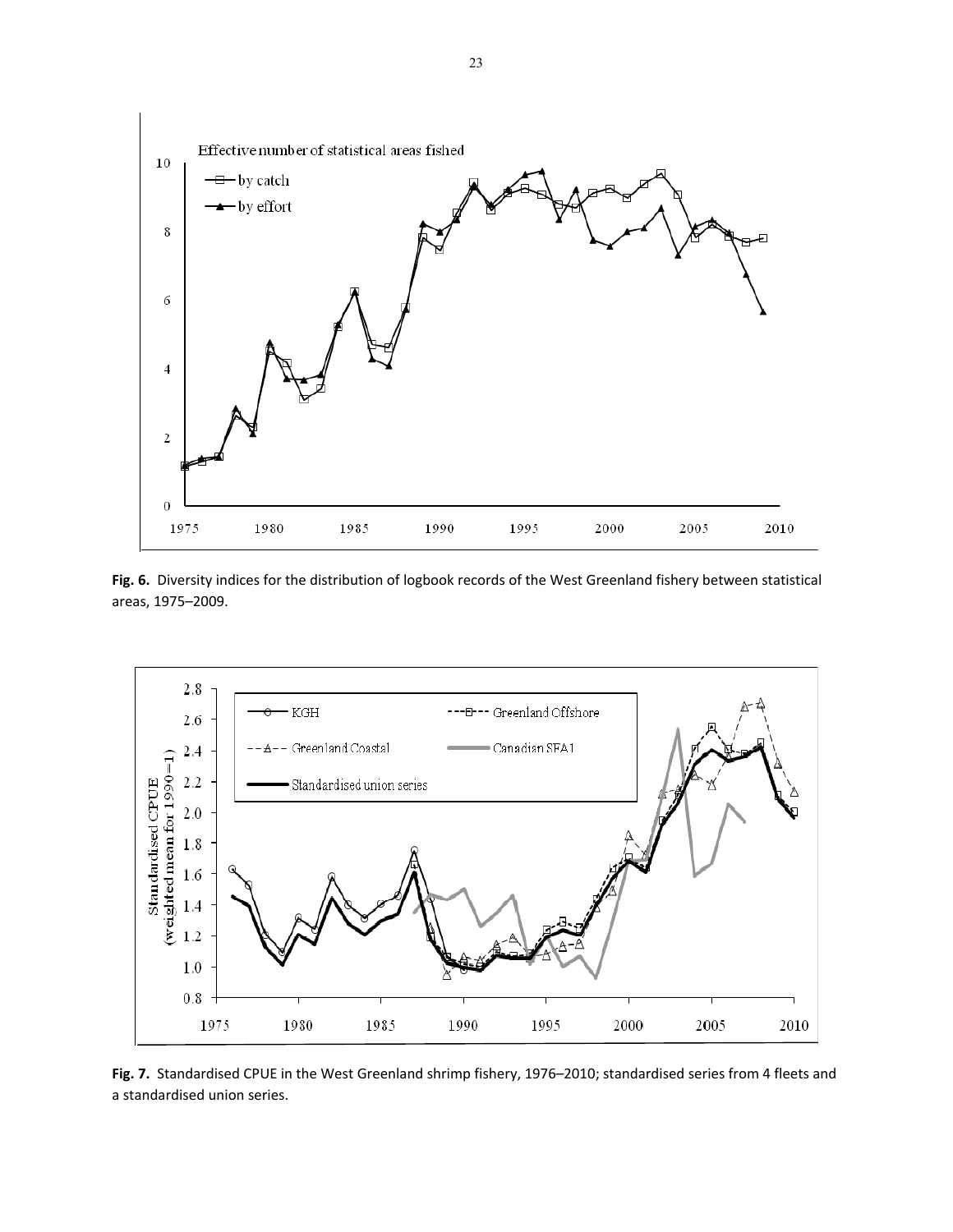# **Appendix I: A standardised CPUE series for the Greenland Offshore fleet.**

### Greenland offshore fleet

no month‐area interaction included no summation after grouping

Group Area 7 with Area 8 and Area 9

March w. April; June w. July; October w. November w. December

#### The GLM Procedure

#### Class Level Information

| Class        |    | Levels Values                                                                                                 |
|--------------|----|---------------------------------------------------------------------------------------------------------------|
| VESSEL       | 23 | hh02 hh05 hh06 hh07 hh11 hh15 hh18 hh20 hh22 hh23 hh24 hh26 hh27 hh28 hh29 hh32 hh35 hh38 hh41 hh43 hh45 hh47 |
|              |    | hh48                                                                                                          |
| year         | 24 | 1987 1988 1989 1991 1992 1993 1994 1995 1996 1997 1998 1999 2000 2001 2002 2003 2004 2005 2006 2007 2008 2009 |
|              |    | 2010 2090                                                                                                     |
| <b>MONTH</b> |    | 8 1 2 4 5 7 8 9 12                                                                                            |
| AREA         |    | 8 3 4 5 6 9 10 11 12                                                                                          |
|              |    |                                                                                                               |

Number of Observations Used 13378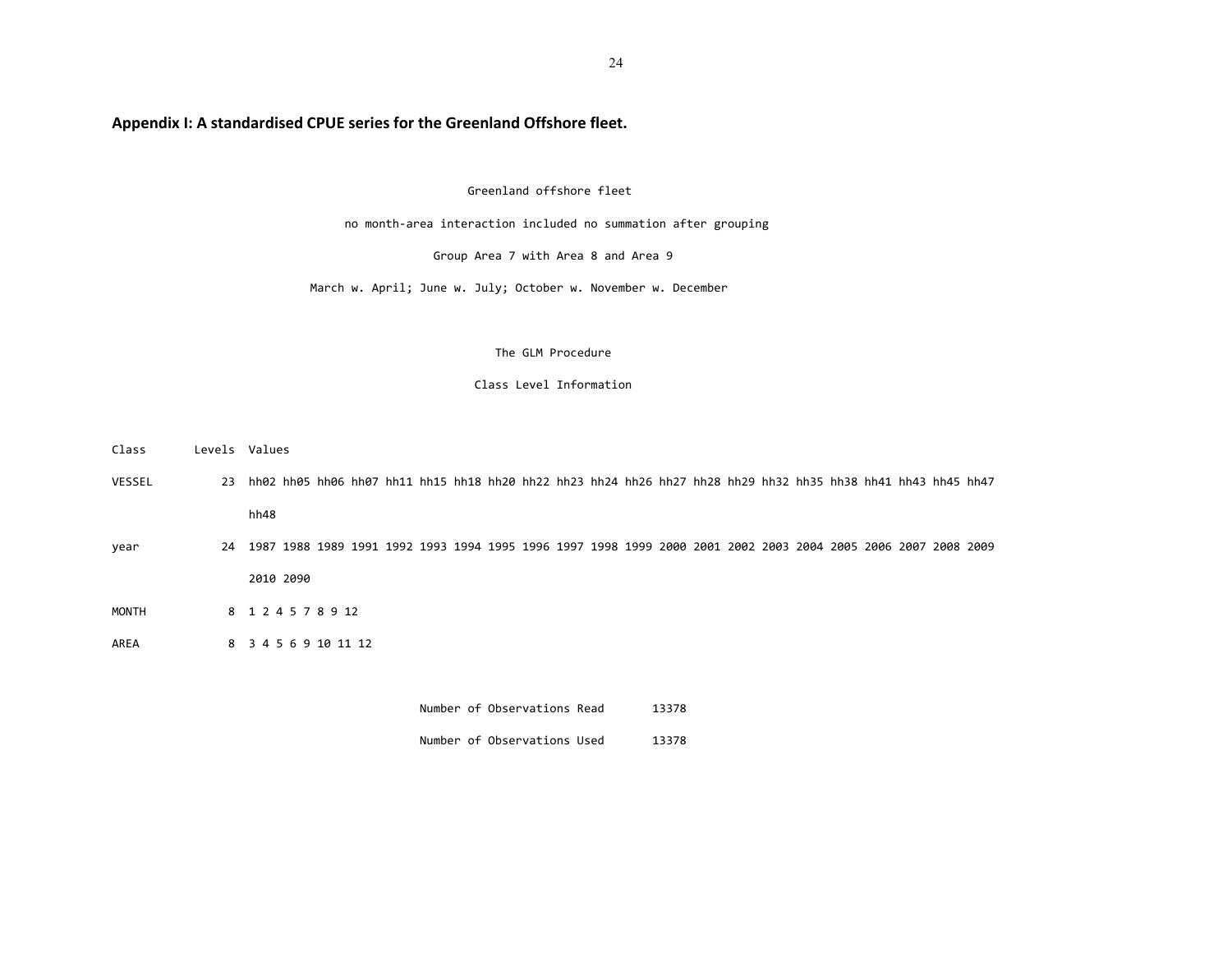### Greenland offshore fleet no month‐area interaction included no summation after grouping Group Area 7 with Area 8 and Area 9 March w. April; June w. July; October w. November w. December The GLM Procedure

## Dependent Variable: LNCPUE

Weight: Hauls

|                 |          |                | Sum of                  |          |             |                               |                 |
|-----------------|----------|----------------|-------------------------|----------|-------------|-------------------------------|-----------------|
| Source          |          | <b>DF</b>      |                         |          |             | Squares Mean Square F Value   | $Pr$ > F        |
| Model           |          | 59             | 144809.3279             |          | 2454.3954   | 826.55                        | $\langle .0001$ |
| Error           |          | 13318          | 39546.8723              |          | 2.9694      |                               |                 |
| Corrected Total |          | 13377          | 184356.2002             |          |             |                               |                 |
|                 | R-Square |                | Coeff Var Root MSE      |          | LNCPUE Mean |                               |                 |
|                 | 0.785487 |                | 70.50509                | 1.723203 |             | 2.444084                      |                 |
| Source          |          | <b>DF</b>      |                         |          |             | Type I SS Mean Square F Value | $Pr$ > F        |
| VESSEL          |          | 22             | 127780.0720             |          | 5808.1851   | 1955.99                       | $\langle .0001$ |
| <b>MONTH</b>    |          | $\overline{7}$ | 2070.6287               |          | 295.8041    | 99.62                         | $\langle .0001$ |
| AREA            |          | $\overline{7}$ | 3041.4031               |          | 434.4862    | 146.32                        | $\ddotsc 0001$  |
| year            |          | 23             | 11917.2241              |          | 518.1402    | 174.49                        | $\ddotsc 0001$  |
| Source          |          | DF             | Type III SS Mean Square |          |             | F Value                       | $Pr$ > F        |
| VESSEL          |          | 22             | 19278.95147             |          | 876.31598   | 295.11                        | $\langle .0001$ |
| <b>MONTH</b>    |          | $\overline{7}$ | 2136.36365              |          | 305.19481   | 102.78                        | $\langle .0001$ |
| AREA            |          | $\overline{7}$ | 940.37046               |          | 134.33864   | 45.24                         | $\langle .0001$ |
| year            |          | 23             | 11917.22411             |          | 518.14018   | 174.49                        | $\langle .0001$ |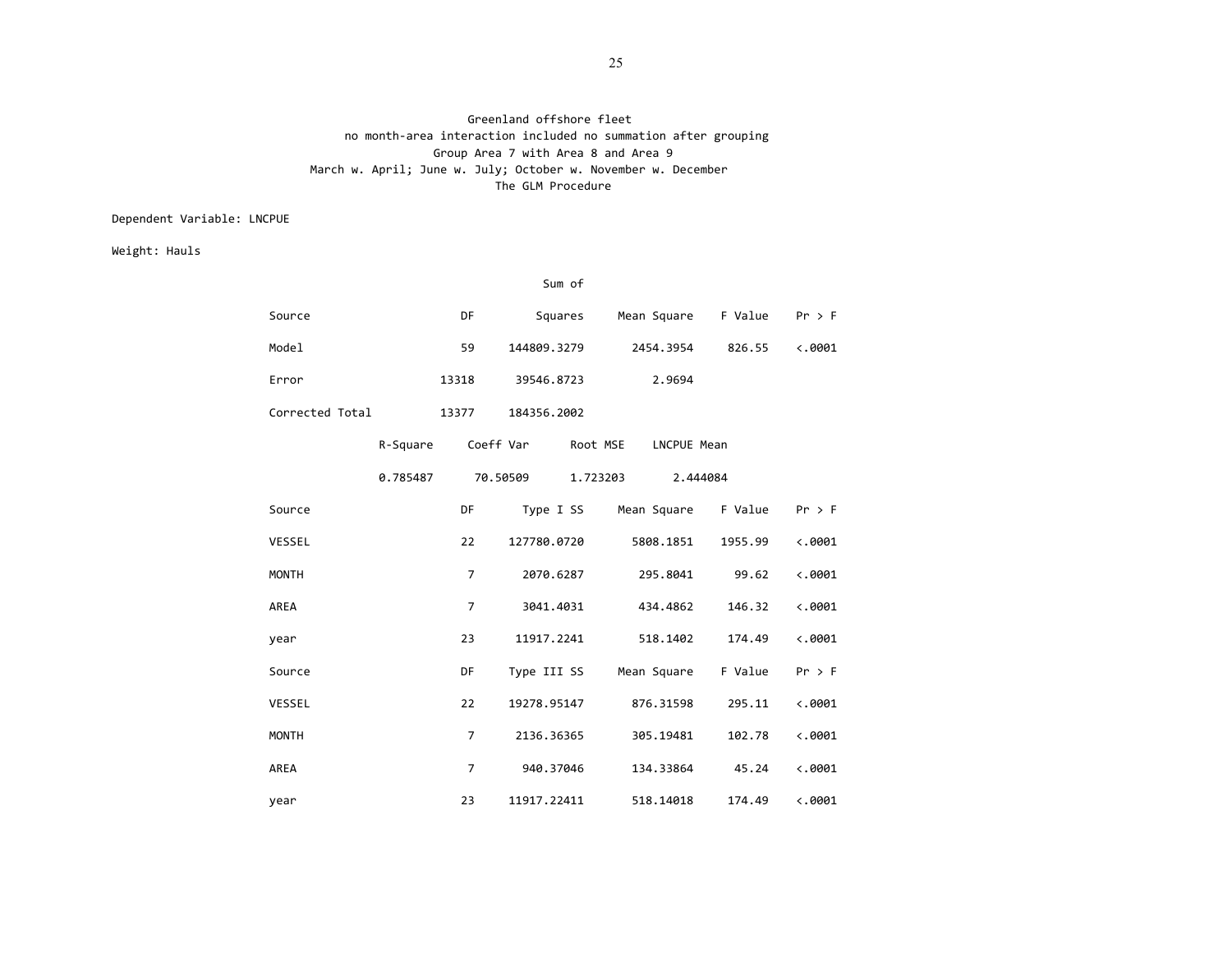| Contrast        | DF           | Contrast SS | Mean Square | F Value | $Pr$ > F        |
|-----------------|--------------|-------------|-------------|---------|-----------------|
| hh02 v hh05     | $\mathbf 1$  | 142.269811  | 142.269811  | 47.91   | $\ddotsc 0001$  |
| hh05 v hh06     | $\mathbf 1$  | 12.020100   | 12.020100   | 4.05    | 0.0442          |
| hh06 v hh07     | $\mathbf 1$  | 17.141927   | 17.141927   | 5.77    | 0.0163          |
| hh07 v hh11     | $\mathbf 1$  | 14.552479   | 14.552479   | 4.90    | 0.0269          |
| hh11 v hh15     | $\mathbf{1}$ | 84.819410   | 84.819410   | 28.56   | $\langle .0001$ |
| hh15 v hh18     | $\mathbf 1$  | 22.008601   | 22.008601   | 7.41    | 0.0065          |
| hh18 v hh20     | $\mathbf 1$  | 5.589192    | 5.589192    | 1.88    | 0.1701          |
| hh20 v hh22     | $\mathbf 1$  | 11.272978   | 11.272978   | 3.80    | 0.0514          |
| $hh22$ v $hh23$ | $\mathbf{1}$ | 10.635139   | 10.635139   | 3.58    | 0.0584          |
| $hh23$ v $hh24$ | $\mathbf{1}$ | 6.933808    | 6.933808    | 2.34    | 0.1265          |
| $hh24$ v $hh26$ | $\mathbf{1}$ | 16.146945   | 16.146945   | 5.44    | 0.0197          |
| hh26 v hh27     | $\mathbf{1}$ | 9.550112    | 9.550112    | 3.22    | 0.0729          |
| $hh27$ v $hh28$ | $\mathbf{1}$ | 11.886233   | 11.886233   | 4.00    | 0.0454          |
| hh28 v hh29     | $\mathbf 1$  | 3.407757    | 3.407757    | 1.15    | 0.2841          |
| $hh29$ v $hh32$ | $\mathbf 1$  | 43.121892   | 43.121892   | 14.52   | 0.0001          |
| $hh32$ v $hh35$ | $\mathbf 1$  | 55.127696   | 55.127696   | 18.57   | $\ddotsc 0001$  |
| $hh35$ v $hh38$ | $\mathbf 1$  | 48.894414   | 48.894414   | 16.47   | $\ddotsc 0001$  |
| hh38 v hh41     | $\mathbf 1$  | 11.596088   | 11.596088   | 3.91    | 0.0482          |
| $hh41$ v $hh43$ | $\mathbf 1$  | 46.440584   | 46.440584   | 15.64   | $\langle .0001$ |
| $hh43$ v $hh45$ | $\mathbf 1$  | 18.352014   | 18.352014   | 6.18    | 0.0129          |
| hh45 v hh47     | $\mathbf 1$  | 61.601570   | 61.601570   | 20.75   | $\langle .0001$ |
| hh47 v hh48     | $\mathbf 1$  | 7.635942    | 7.635942    | 2.57    | 0.1088          |
| m02 v m04       | $\mathbf 1$  | 58.819515   | 58.819515   | 19.81   | $\langle .0001$ |
| m04 v m05       | $\mathbf 1$  | 50.712327   | 50.712327   | 17.08   | $\ddotsc 0001$  |
| m05 v m06       | $\mathbf{1}$ | 188.926760  | 188.926760  | 63.62   | $\langle .0001$ |
| m06 v m08       | $\mathbf 1$  | 1047.367801 | 1047.367801 | 352.72  | $\langle .0001$ |
| m08 v m09       | $\mathbf 1$  | 285.197982  | 285.197982  | 96.04   | $\langle .0001$ |
| m09 v m12       | $\mathbf 1$  | 53.249400   | 53.249400   | 17.93   | $\langle .0001$ |
| m12 v m01       | $\mathbf 1$  | 21.002569   | 21.002569   | 7.07    | 0.0078          |
| a04 v a05       | $\mathbf 1$  | 374.211120  | 374.211120  | 126.02  | $\langle .0001$ |
| a04 v a06       | $\mathbf{1}$ | 144.882372  | 144.882372  | 48.79   | $\langle .0001$ |
| a06 v a09       | $\mathbf 1$  | 232.914197  | 232.914197  | 78.44   | $\langle .0001$ |
| a09 v a10       | $\mathbf{1}$ | 69.638997   | 69.638997   | 23.45   | $\ddotsc 0001$  |
| $a10$ v $a11$   | $\mathbf{1}$ | 17.926826   | 17.926826   | 6.04    | 0.0140          |
| $a11 \vee a12$  | $\mathbf{1}$ | 14.113270   | 14.113270   | 4.75    | 0.0293          |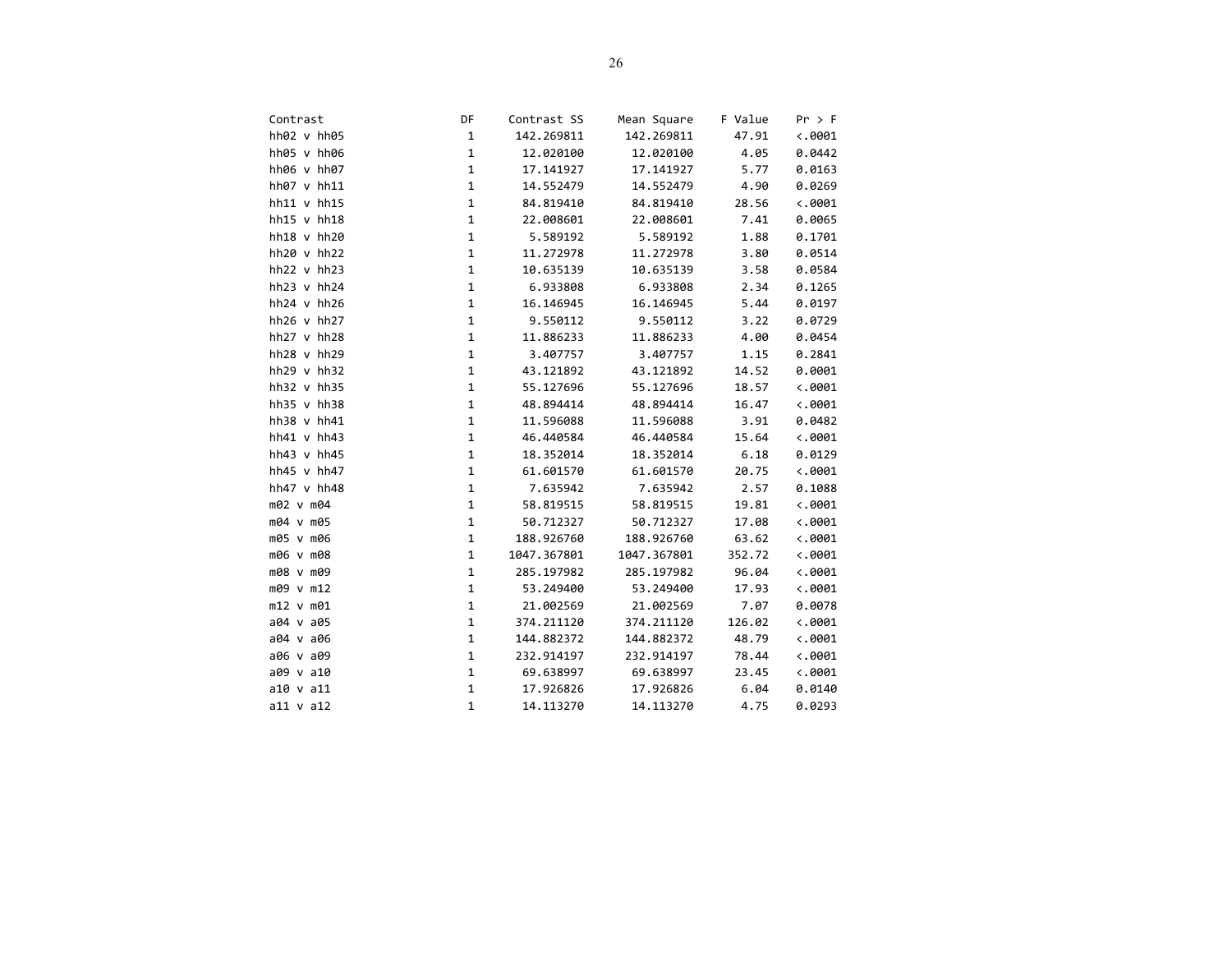### Greenland offshore fleet no month‐area interaction included no summation after grouping Group Area 7 with Area 8 and Area 9 Group March w. April; June w. July; October w. November w. December The GLM Procedure

Dependent Variable: LNCPUE

Standard

| Parameter    |                  | Estimate         | Error      | t Value  | Pr >  t         |
|--------------|------------------|------------------|------------|----------|-----------------|
| Intercept    |                  | 2.837967598 B    | 0.04019971 | 70.60    | $\langle .0001$ |
| VESSEL       | hh <sub>02</sub> | $-1.595553117 B$ | 0.03490939 | $-45.71$ | $\langle .0001$ |
| VESSEL       | hh05             | -1.385205362 B   | 0.03091874 | $-44.80$ | $\langle .0001$ |
| VESSEL       | hh06             | -1.306437409 B   | 0.04249736 | $-30.74$ | $\langle .0001$ |
| VESSEL       | hh07             | $-1.201941683$ B | 0.03574066 | $-33.63$ | $\langle .0001$ |
| VESSEL       | hh11             | $-1.138866661$ B | 0.02662520 | $-42.77$ | $\langle .0001$ |
| VESSEL       | hh15             | -1.058357029 B   | 0.02540481 | $-41.66$ | $\langle .0001$ |
| VESSEL       | hh18             | -1.017705238 B   | 0.02618667 | $-38.86$ | $\langle .0001$ |
| VESSEL       | hh20             | -0.992716507 B   | 0.02813362 | $-35.29$ | $\langle .0001$ |
| VESSEL       | hh <sub>22</sub> | -0.949863298 B   | 0.02926809 | $-32.45$ | $\langle .0001$ |
| VESSEL       | hh23             | $-0.900410408$ B | 0.03100193 | $-29.04$ | $\langle .0001$ |
| VESSEL       | hh <sub>24</sub> | -0.848117236 B   | 0.03626690 | $-23.39$ | $\langle .0001$ |
| VESSEL       | hh <sub>26</sub> | $-0.777726626 B$ | 0.02552726 | $-30.47$ | $\langle .0001$ |
| VESSEL       | hh <sub>27</sub> | -0.720125456 B   | 0.03841922 | $-18.74$ | $\langle .0001$ |
| VESSEL       | hh <sub>28</sub> | $-0.626594119$ B | 0.04419643 | $-14.18$ | $\langle .0001$ |
| VESSEL       | hh <sub>29</sub> | -0.582779207 B   | 0.02949087 | $-19.76$ | $\langle .0001$ |
| VESSEL       | hh32             | -0.482363701 B   | 0.02852235 | $-16.91$ | $\langle .0001$ |
| VESSEL       | hh35             | $-0.396256901$ B | 0.02339398 | $-16.94$ | $\langle .0001$ |
| VESSEL       | hh38             | -0.323676550 B   | 0.02553089 | $-12.68$ | $\langle .0001$ |
| VESSEL       | hh41             | $-0.283424103$ B | 0.02500982 | $-11.33$ | $\langle .0001$ |
| VESSEL       | hh43             | $-0.194027850$ B | 0.02655454 | $-7.31$  | $\langle .0001$ |
| VESSEL       | hh45             | $-0.136408839$ B | 0.02546670 | $-5.36$  | $\langle .0001$ |
| VESSEL       | hh47             | -0.039944997 B   | 0.02490965 | $-1.60$  | 0.1088          |
| VESSEL       | hh48             | 0.000000000 B    | $\cdot$    |          | $\bullet$       |
| <b>MONTH</b> | $\mathbf 1$      | $-0.047128221$ B | 0.01484402 | $-3.17$  | 0.0015          |
| <b>MONTH</b> | $\overline{2}$   | 0.033407925 B    | 0.01476012 | 2.26     | 0.0236          |
| <b>MONTH</b> | 4                | 0.094771089 B    | 0.01047717 | 9.05     | $\langle .0001$ |
| <b>MONTH</b> | 5                | $-0.000670116$ B | 0.01164245 | $-0.06$  | 0.9541          |
| <b>MONTH</b> | $\overline{7}$   | 0.216720438 B    | 0.00979086 | 22.13    | $\langle .0001$ |
| <b>MONTH</b> | 8                | 0.096095450 B    | 0.01218321 | 7.89     | $\ddotsc 0001$  |
| <b>MONTH</b> | 9                | 0.033532283 B    | 0.01260850 | 2.66     | 0.0078          |
| <b>MONTH</b> | 12               | 0.000000000 B    |            |          |                 |

#### Greenland offshore fleet

no month‐area interaction included no summation after grouping

Group Area 7 with Area 8 and Area 9

Group March w. April; June w. July; October w. November w. December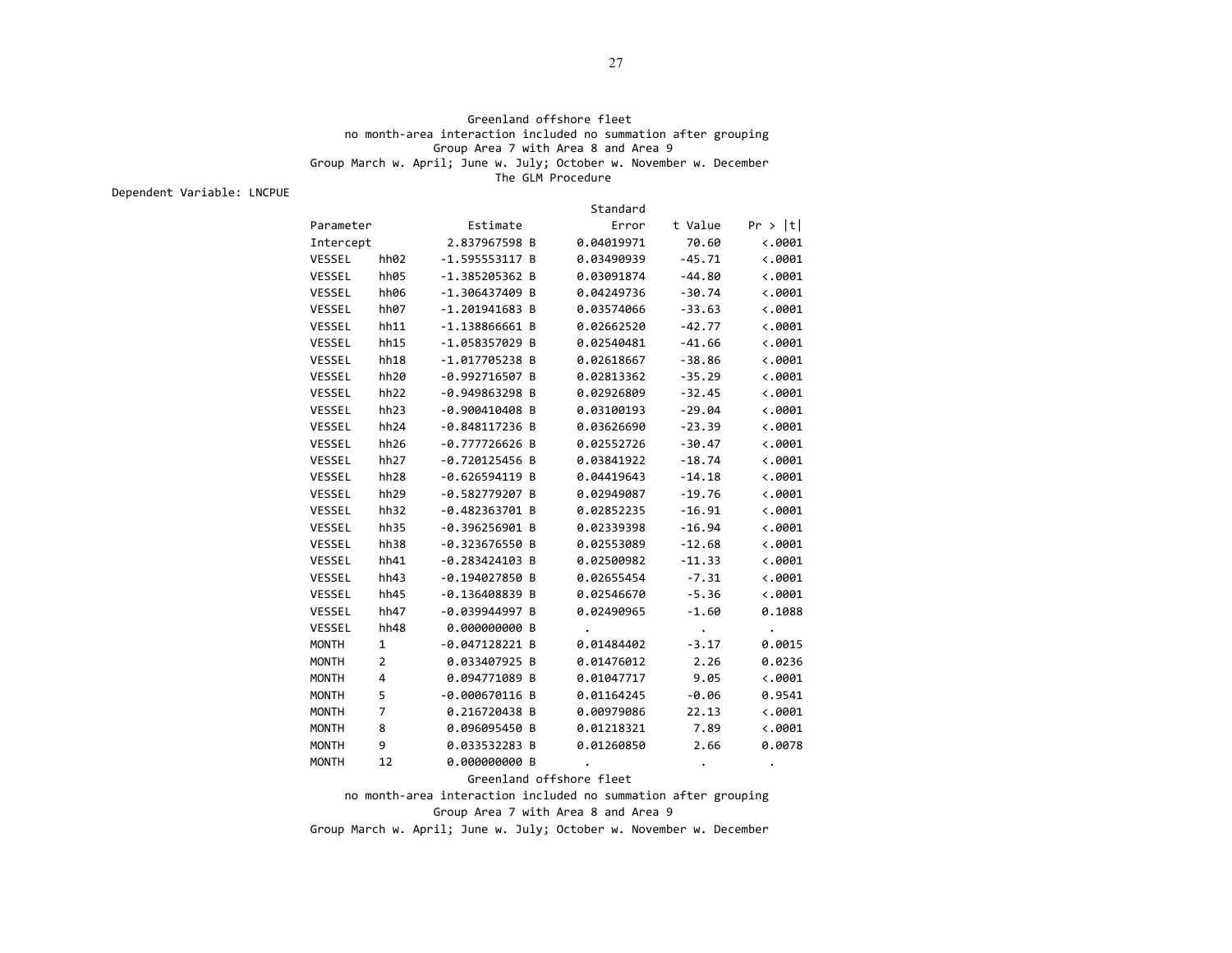#### The GLM Procedure

Dependent Variable: LNCPUE

|             |      |                  | Standard   |         |                 |
|-------------|------|------------------|------------|---------|-----------------|
| Parameter   |      | Estimate         | Error      | t Value | Pr >  t         |
| <b>AREA</b> | 3    | 0.057308179 B    | 0.03111732 | 1.84    | 0.0655          |
| AREA        | 4    | $-0.125581074$ B | 0.03037665 | $-4.13$ | $\langle .0001$ |
| AREA        | 5    | $-0.272669164 B$ | 0.03439490 | $-7.93$ | $\langle .0001$ |
| AREA        | 6    | $-0.085485968$ B | 0.02965078 | $-2.88$ | 0.0039          |
| AREA        | 9    | $-0.135251894$ B | 0.02861911 | $-4.73$ | $\langle .0001$ |
| AREA        | 10   | $-0.105961595$ B | 0.02998915 | $-3.53$ | 0.0004          |
| AREA        | 11   | $-0.073967905 B$ | 0.02916917 | $-2.54$ | 0.0112          |
| AREA        | 12   | 0.000000000 B    |            |         |                 |
| year        | 1987 | 0.485753110 B    | 0.02586542 | 18.78   | $\langle .0001$ |
| year        | 1988 | 0.155311020 B    | 0.02063998 | 7.52    | $\langle .0001$ |
| year        | 1989 | 0.041647870 B    | 0.01907430 | 2.18    | 0.0290          |
| year        | 1991 | $-0.020151685$ B | 0.01759613 | $-1.15$ | 0.2521          |
| year        | 1992 | 0.072406165 B    | 0.01824609 | 3.97    | $\langle .0001$ |
| year        | 1993 | 0.047822345 B    | 0.01820264 | 2.63    | 0.0086          |
| year        | 1994 | 0.059060183 B    | 0.01837430 | 3.21    | 0.0013          |
| year        | 1995 | 0.194737952 B    | 0.01868717 | 10.42   | $\ddotsc 0001$  |
| year        | 1996 | 0.235916274 B    | 0.01978072 | 11.93   | $\langle .0001$ |
| year        | 1997 | 0.202646287 B    | 0.02093363 | 9.68    | $\langle .0001$ |
| year        | 1998 | 0.342391586 B    | 0.02251143 | 15.21   | $\langle .0001$ |
| year        | 1999 | 0.474153985 B    | 0.02338891 | 20.27   | $\langle .0001$ |
| year        | 2000 | 0.514578697 B    | 0.02461415 | 20.91   | $\langle .0001$ |
| year        | 2001 | 0.475286005 B    | 0.02539246 | 18.72   | $\ddotsc 0001$  |
| year        | 2002 | 0.647028510 B    | 0.02317895 | 27.91   | $\langle .0001$ |
| year        | 2003 | 0.726213735 B    | 0.02377471 | 30.55   | $\langle .0001$ |
| year        | 2004 | 0.859111069 B    | 0.02404862 | 35.72   | $\langle .0001$ |
| year        | 2005 | 0.916607978 B    | 0.02364342 | 38.77   | $\langle .0001$ |
| year        | 2006 | 0.857516269 B    | 0.02354390 | 36.42   | $\langle .0001$ |
| year        | 2007 | 0.845433825 B    | 0.02536352 | 33.33   | $\langle .0001$ |
| year        | 2008 | 0.874851585 B    | 0.02550161 | 34.31   | $\langle .0001$ |
| year        | 2009 | 0.724125545 B    | 0.02770541 | 26.14   | $\langle .0001$ |
| year        | 2010 | 0.673831432 B    | 0.03450675 | 19.53   | $\langle .0001$ |
| year        | 2090 | 0.000000000 B    |            |         | $\bullet$       |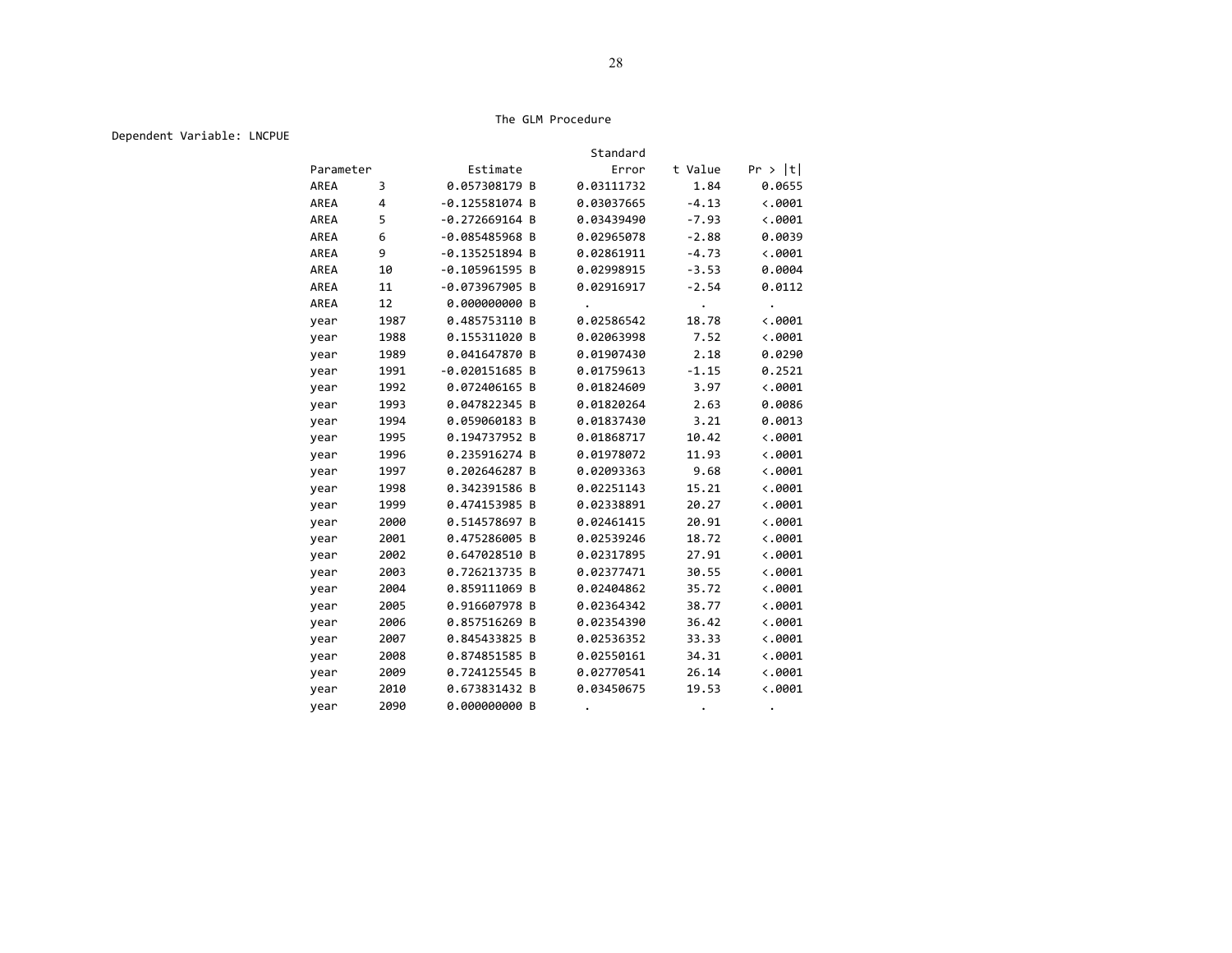# **Appendix II: A standardised CPUE series for the Greenland Coastal fleet.**

Greenland coastal fleet: areas 1‐‐3, 7, 13 2010

Group October w. November w. December

The GLM Procedure

### Class Level Information

Class Levels Values VESSEL 16 cc01 cc02 cc05 cc07 cc10 cc12 cc16 cc20 cc21 cc24 cc28 cc29 cc30 cc32 cc33 cc34 year 23 1988 1989 1991 1992 1993 1994 1995 1996 1997 1998 1999 2000 2001 2002 2003 2004 2005 2006 2007 2008 2009 2010 2090 AREA 5 1 2 3 7 13 MONTH 10 1 2 3 4 5 6 7 8 9 12 Number of Observations Read 8956

Number of Observations Used 8956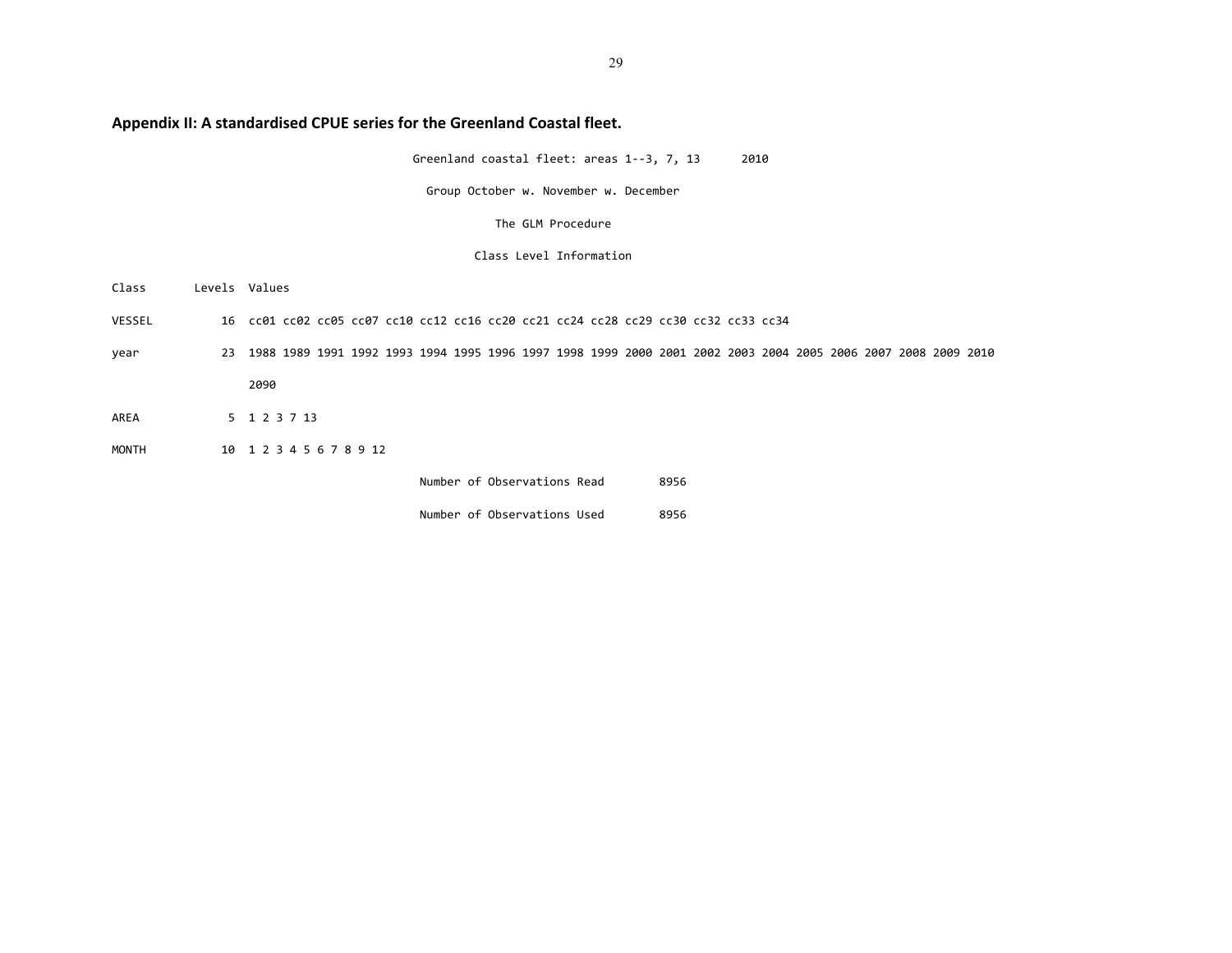#### Greenland coastal fleet: areas 1--3, 7, 13 September 10, 2010

Group October w. November w. December

#### The GLM Procedure

## Dependent Variable: LNCPUE

Weight: Hauls

|                 |          |           | Sum of      |                         |         |                 |
|-----------------|----------|-----------|-------------|-------------------------|---------|-----------------|
| Source          |          | DF        | Squares     | Mean Square F Value     |         | $Pr$ > F        |
| Model           |          | 50        | 39189.35089 | 783.78702               | 239.91  | $\langle .0001$ |
| Error           |          | 8905      | 29092.34988 | 3.26697                 |         |                 |
| Corrected Total |          | 8955      | 68281.70077 |                         |         |                 |
|                 | R-Square | Coeff Var |             | Root MSE<br>LNCPUE Mean |         |                 |
|                 | 0.573936 |           | 95.87778    | 1.807476<br>1.885187    |         |                 |
| Source          |          | DF        |             | Type I SS Mean Square   | F Value | $Pr$ > F        |
| AREA            |          | 4         | 3878.32706  | 969.58176               | 296.78  | $\langle .0001$ |
| <b>MONTH</b>    |          | 9         | 2647.78901  | 294.19878               | 90.05   | $\ddotsc 0001$  |
| VESSEL          |          | 15        | 10191.56314 | 679.43754               | 207.97  | $\ddotsc 0001$  |
| year            |          | 22        | 22471.67168 | 1021.43962              | 312.66  | $\ddotsc 0001$  |
| Source          |          | DF        | Type III SS | Mean Square             | F Value | $Pr$ > F        |
| AREA            |          | 4         | 3081.44999  | 770.36250               | 235.80  | $\ddotsc 0001$  |
| <b>MONTH</b>    |          | 9         | 2066.62610  | 229.62512               | 70.29   | $\ddotsc 0001$  |
| <b>VESSEL</b>   |          | 15        | 5952.32016  | 396.82134               | 121.46  | $\ddotsc 0001$  |
| year            |          | 22        | 22471.67168 | 1021.43962              | 312.66  | $\langle .0001$ |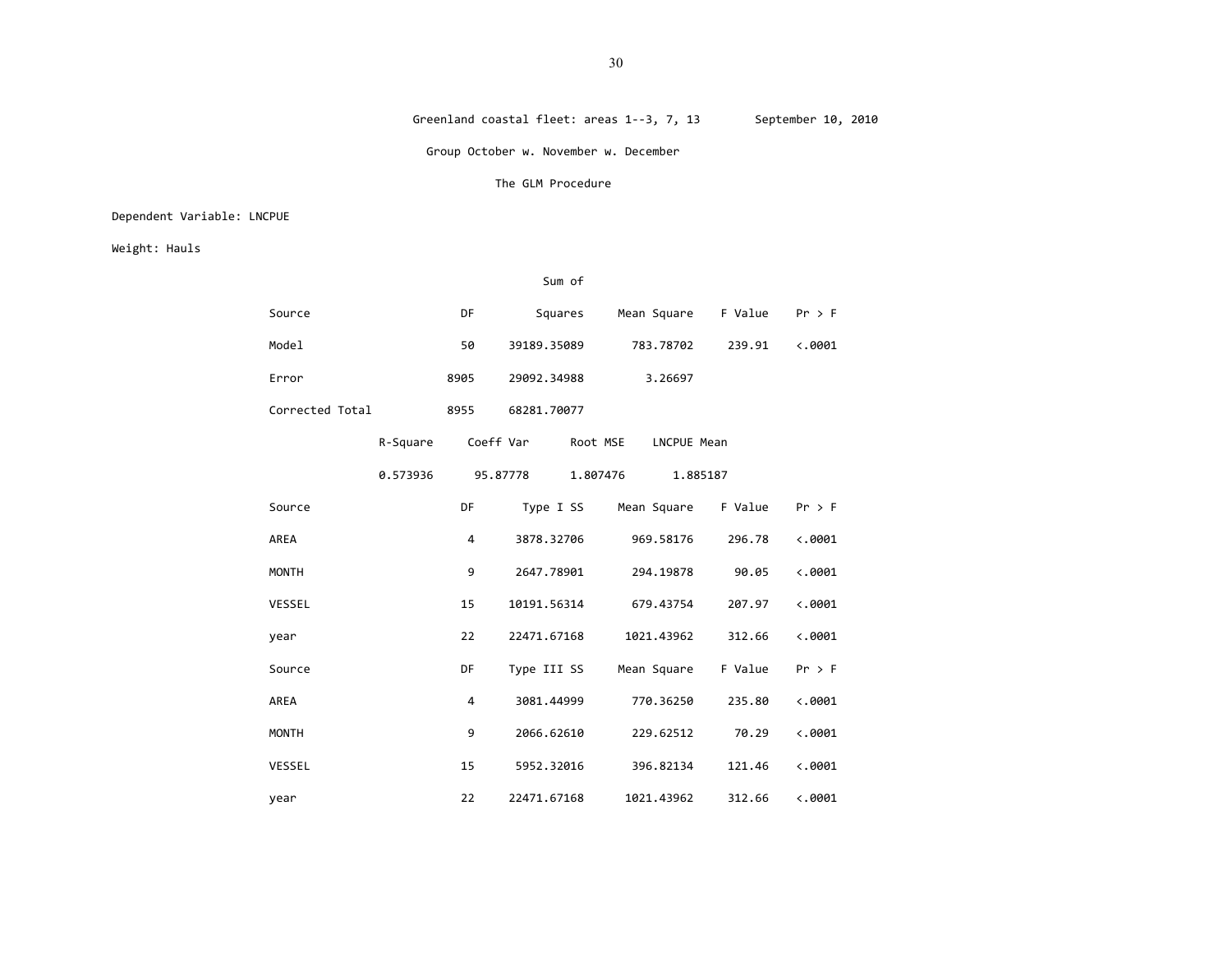| Contrast        | DF           | Contrast SS | Mean Square | F Value | Pr > F          |
|-----------------|--------------|-------------|-------------|---------|-----------------|
| cc01 v cc02     | $\mathbf{1}$ | 3.389486    | 3.389486    | 1.04    | 0.3084          |
| cc02 v cc05     | $\mathbf{1}$ | 6.847154    | 6.847154    | 2.10    | 0.1477          |
| cc05 v cc07     | $\mathbf{1}$ | 46.962532   | 46.962532   | 14.37   | 0.0002          |
| cc07 v cc10     | 1            | 10.524835   | 10.524835   | 3.22    | 0.0727          |
| cc10 v cc12     | $\mathbf 1$  | 32.395979   | 32.395979   | 9.92    | 0.0016          |
| $cc12$ v $cc16$ | $\mathbf 1$  | 74.953473   | 74.953473   | 22.94   | 0.0001          |
| cc16 v cc20     | $\mathbf 1$  | 68.345862   | 68.345862   | 20.92   | 0.0001          |
| cc20 v cc21     | $\mathbf{1}$ | 4.942445    | 4.942445    | 1.51    | 0.2187          |
| $cc21$ v $cc24$ | $\mathbf{1}$ | 22.590481   | 22.590481   | 6.91    | 0.0086          |
| $cc24$ v $cc28$ | $\mathbf{1}$ | 13.619032   | 13.619032   | 4.17    | 0.0412          |
| cc28 v cc30     | $\mathbf 1$  | 48.460636   | 48.460636   | 14.83   | 0.0001          |
| cc30 v cc34     | 1            | 31.993155   | 31.993155   | 9.79    | 0.0018          |
| cc34 v cc32     | $\mathbf 1$  | 43.803384   | 43.803384   | 13.41   | 0.0003          |
| $cc32$ v $cc29$ | $\mathbf 1$  | 261.716646  | 261.716646  | 80.11   | $\langle .0001$ |
| cc34 v cc35     | $\mathbf 1$  | 210.852219  | 210.852219  | 64.54   | $\ddotsc 0001$  |
| m01 v m02       | $\mathbf{1}$ | 5.772130    | 5.772130    | 1.77    | 0.1838          |
| m02 v m03       | $\mathbf 1$  | 107.172174  | 107.172174  | 32.80   | $\ddotsc 0001$  |
| m03 v m04       | $\mathbf{1}$ | 246.736743  | 246.736743  | 75.52   | $\langle .0001$ |
| m04 v m05       | $\mathbf 1$  | 203.656594  | 203.656594  | 62.34   | $\langle .0001$ |
| m05 v m06       | $\mathbf 1$  | 20.094104   | 20.094104   | 6.15    | 0.0132          |
| m06 v m07       | $\mathbf 1$  | 12.977467   | 12.977467   | 3.97    | 0.0463          |
| m07 v m08       | $\mathbf 1$  | 33.260619   | 33.260619   | 10.18   | 0.0014          |
| m09 v m12       | 1            | 85.852674   | 85.852674   | 26.28   | $\ddotsc 0001$  |
| m12 v m01       | $\mathbf 1$  | 54.303574   | 54.303574   | 16.62   | $\langle .0001$ |
| a01 v a02       | $\mathbf 1$  | 24.555096   | 24.555096   | 7.52    | 0.0061          |
| a02 v a03       | $\mathbf{1}$ | 1139.662590 | 1139.662590 | 348.84  | $\ddotsc 0001$  |
| a03 v a07       | $\mathbf{1}$ | 511.157216  | 511.157216  | 156.46  | $\langle .0001$ |
| $a07$ v $a13$   | 1            | 1515.821087 | 1515.821087 | 463.98  | $\langle .0001$ |

Greenland coastal fleet: areas 1--3, 7, 13 September 10, 2010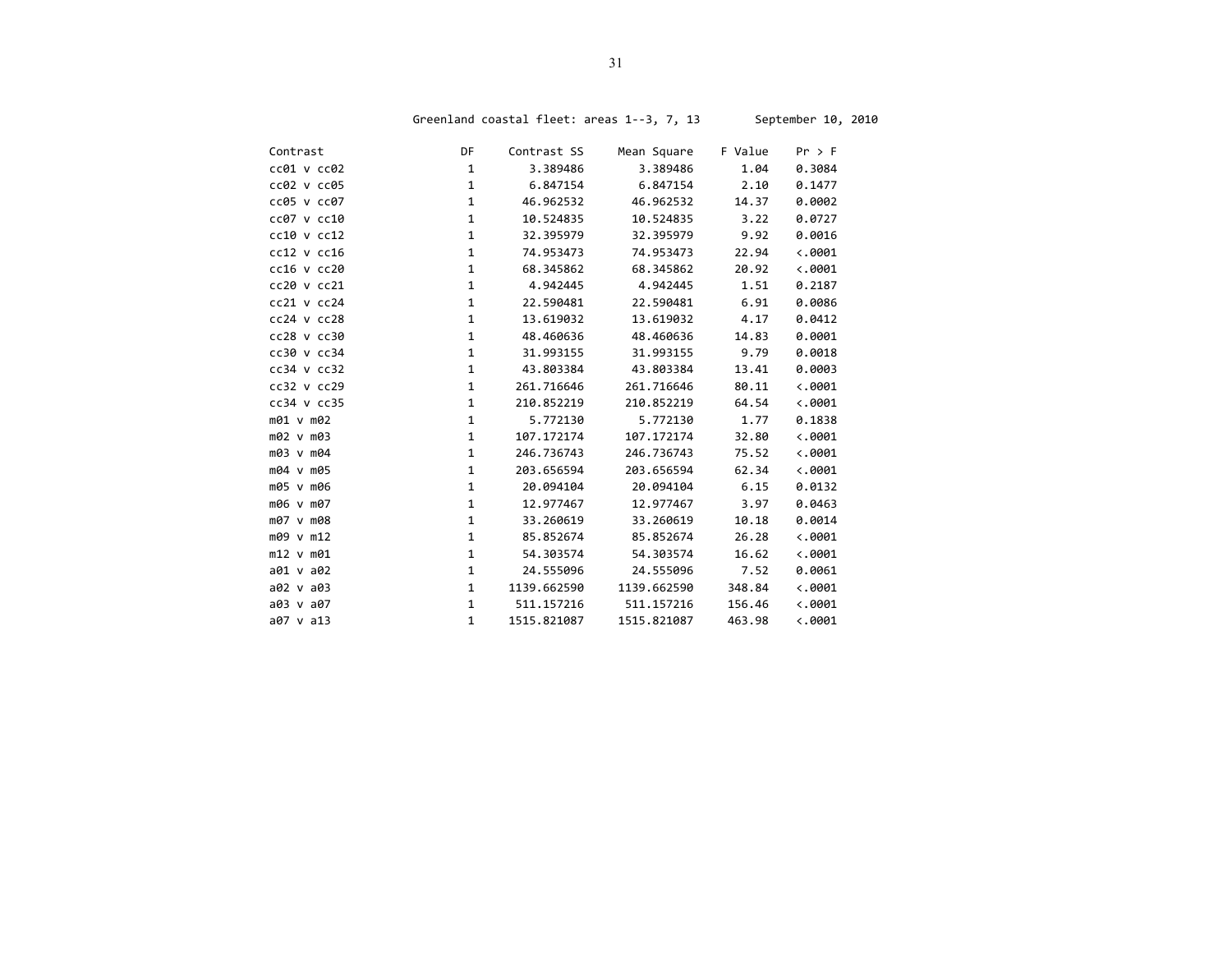Group October w. November w. December

#### The GLM Procedure

|              |                |                  |   | Standard   |          |                 |
|--------------|----------------|------------------|---|------------|----------|-----------------|
| Parameter    |                | Estimate         |   | Error      | t Value  | Pr >  t         |
| Intercept    |                | 1.825092095 B    |   | 0.04095696 | 44.56    | $\langle .0001$ |
| AREA         | 1              | -0.348530656     | В | 0.01598250 | $-21.81$ | $\langle .0001$ |
| AREA         | 2              | $-0.384518641$   | B | 0.01493755 | $-25.74$ | $\langle .0001$ |
| AREA         | 3              | $-0.166155944$   | В | 0.01415832 | $-11.74$ | $\langle .0001$ |
| AREA         | 7              | -0.327883536     | B | 0.01522187 | $-21.54$ | $\langle .0001$ |
| AREA         | 13             | 0.000000000 B    |   |            | ٠        | $\bullet$       |
| <b>MONTH</b> | $\mathbf{1}$   | $-0.062363244 B$ |   | 0.01754765 | $-3.55$  | 0.0004          |
| <b>MONTH</b> | $\overline{2}$ | -0.032554992 B   |   | 0.01911472 | $-1.70$  | 0.0886          |
| <b>MONTH</b> | 3              | 0.097637762 B    |   | 0.01824970 | 5.35     | $\langle .0001$ |
| <b>MONTH</b> | 4              | 0.280041838      | B | 0.01618591 | 17.30    | $\langle .0001$ |
| <b>MONTH</b> | 5              | 0.138520393      | B | 0.01418922 | 9.76     | $\langle .0001$ |
| <b>MONTH</b> | 6              | 0.179646855 B    |   | 0.01452129 | 12.37    | $-.0001$        |
| <b>MONTH</b> | $\overline{7}$ | 0.213843032 B    |   | 0.01482732 | 14.42    | $\langle .0001$ |
| <b>MONTH</b> | 8              | 0.156597064      | В | 0.01531873 | 10.22    | $\langle .0001$ |
| <b>MONTH</b> | 9              | 0.062031293      | B | 0.01521490 | 4.08     | $\langle .0001$ |
| <b>MONTH</b> | 12             | 0.000000000      | B |            |          |                 |
| VESSEL       | cc01           | -0.704227180 B   |   | 0.05097047 | $-13.82$ | $\langle .0001$ |
| VESSEL       | cc02           | $-0.635027214 B$ |   | 0.06763438 | $-9.39$  | $\langle .0001$ |
| VESSEL       | cc05           | -0.547494023     | B | 0.04134925 | $-13.24$ | $\langle .0001$ |
| VESSEL       | cc07           | $-0.442482878$ B |   | 0.03914895 | $-11.30$ | $-.0001$        |
| VESSEL       | cc10           | $-0.395985565$   | В | 0.04002781 | $-9.89$  | $-.0001$        |
| VESSEL       | cc12           | $-0.323821827$   | В | 0.03751441 | $-8.63$  | $-.0001$        |
| VESSEL       | cc16           | $-0.247111372$   | B | 0.03699357 | $-6.68$  | $\langle .0001$ |
| VESSEL       | cc20           | $-0.185185899$   | B | 0.03621014 | $-5.11$  | $\langle .0001$ |
| VESSEL       | cc21           | -0.157288854 B   |   | 0.04125927 | $-3.81$  | 0.0001          |
| VESSEL       | cc24           | $-0.096551458$ B |   | 0.03683764 | $-2.62$  | 0.0088          |
| VESSEL       | cc28           | $-0.062998927$   | в | 0.03804916 | $-1.66$  | 0.0978          |
| VESSEL       | cc29           | 0.121286445      | B | 0.05854734 | 2.07     | 0.0383          |
| VESSEL       | cc30           | -0.035594079     | B | 0.04047043 | $-0.88$  | 0.3791          |
| VESSEL       | cc32           | 0.056557648      | В | 0.03931560 | 1.44     | 0.1503          |
| VESSEL       | cc33           | 0.401076335      | В | 0.04992412 | 8.03     | $\langle .0001$ |
| VESSEL       | cc34           | 0.000000000      | B |            |          |                 |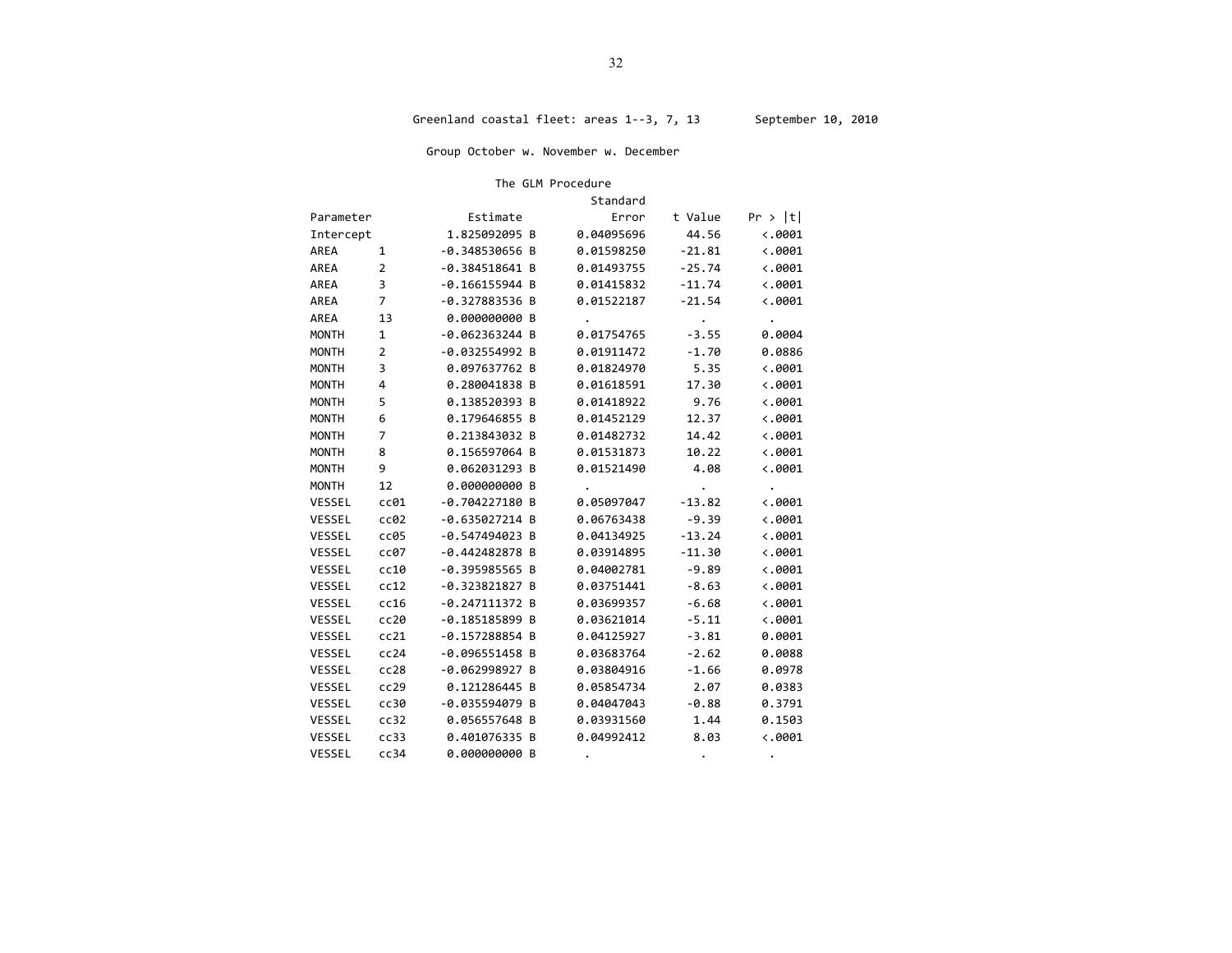### Group October w. November w. December

#### The GLM Procedure

Dependent Variable: LNCPUE

|           |      |                  | Standard   |         |                 |
|-----------|------|------------------|------------|---------|-----------------|
| Parameter |      | Estimate         | Error      | t Value | Pr >  t         |
| year      | 1988 | 0.165783680 B    | 0.04088865 | 4.05    | $\langle .0001$ |
| year      | 1989 | $-0.113345138$ B | 0.03061777 | $-3.70$ | 0.0002          |
| year      | 1991 | $-0.024105413$ B | 0.02755870 | $-0.87$ | 0.3818          |
| year      | 1992 | 0.068833652 B    | 0.02761558 | 2.49    | 0.0127          |
| year      | 1993 | 0.110869767 B    | 0.02741218 | 4.04    | $\langle .0001$ |
| year      | 1994 | 0.001409494 B    | 0.02674450 | 0.05    | 0.9580          |
| year      | 1995 | 0.014226911 B    | 0.02712125 | 0.52    | 0.5999          |
| year      | 1996 | 0.062610666 B    | 0.02820862 | 2.22    | 0.0265          |
| year      | 1997 | 0.077048139 B    | 0.02762608 | 2.79    | 0.0053          |
| year      | 1998 | 0.266975495 B    | 0.03051458 | 8.75    | $\langle .0001$ |
| year      | 1999 | 0.339779400 B    | 0.02718329 | 12.50   | $\langle .0001$ |
| year      | 2000 | 0.553453611 B    | 0.02740350 | 20.20   | $\langle .0001$ |
| year      | 2001 | 0.483008513 B    | 0.02694085 | 17.93   | $\langle .0001$ |
| year      | 2002 | 0.689432357 B    | 0.02713142 | 25.41   | $\langle .0001$ |
| year      | 2003 | 0.701540269 B    | 0.02781886 | 25.22   | $\langle .0001$ |
| year      | 2004 | 0.745319609 B    | 0.02691755 | 27.69   | $\langle .0001$ |
| year      | 2005 | 0.716298019 B    | 0.02722223 | 26.31   | $\langle .0001$ |
| year      | 2006 | 0.797714582 B    | 0.02804547 | 28.44   | $\langle .0001$ |
| year      | 2007 | 0.925505715<br>B | 0.02820090 | 32.82   | $\langle .0001$ |
| year      | 2008 | 0.933602706 B    | 0.02740037 | 34.07   | $\langle .0001$ |
| year      | 2009 | 0.778084087 B    | 0.02818747 | 27.60   | $\langle .0001$ |
| year      | 2010 | 0.695568186 B    | 0.03322356 | 20.94   | $\langle .0001$ |
| year      | 2090 | 0.000000000 B    |            |         |                 |

NOTE: The X'X matrix has been found to be singular, and <sup>a</sup> generalized inverse was used to solve the normal equations. Terms whose estimates are followed by the letter 'B' are not uniquely estimable.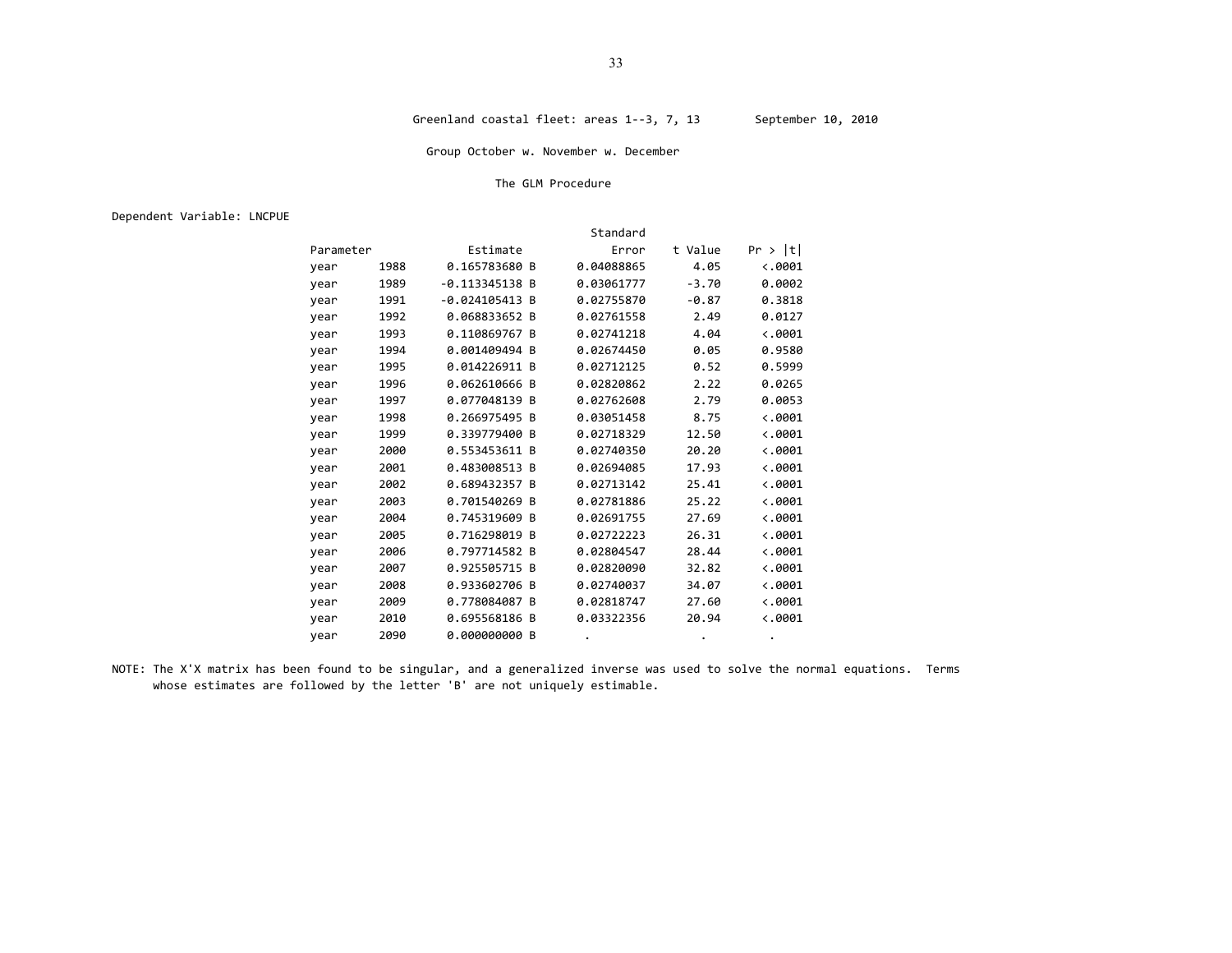# **Appendix III: A standardised CPUE series for the Canadian fleet fishing for shrimps in SFA1**

| 2008              |                | Canadian data for SFA1, nested within tonnage class                                            | October |
|-------------------|----------------|------------------------------------------------------------------------------------------------|---------|
|                   |                | Oct. and Nov. combined with Dec.                                                               |         |
|                   |                | The GLM Procedure                                                                              |         |
|                   |                | Class Level Information                                                                        |         |
| Class             | Levels         | Values                                                                                         |         |
| YEAR<br>2007 2090 | 21             | 1987 1988 1989 1991 1992 1993 1994 1995 1996 1997 1998 1999 2000 2001 2002 2003 2004 2005 2006 |         |
| MONTH             | 6              | 5 6 7 8 9 12                                                                                   |         |
| vessel            | 11             | $m01$ $m02$ $m04$ $m06$ $m08$ $m10$ $m11$ $m14$ $m15$ $m21$ $m22$                              |         |
| TCLASS            | $\mathbf{3}$   | 5 6 7                                                                                          |         |
| GEAR              | $\overline{2}$ | 2 91                                                                                           |         |
|                   |                | Number of Observations Read<br>616                                                             |         |
|                   |                | Number of Observations Used<br>616                                                             |         |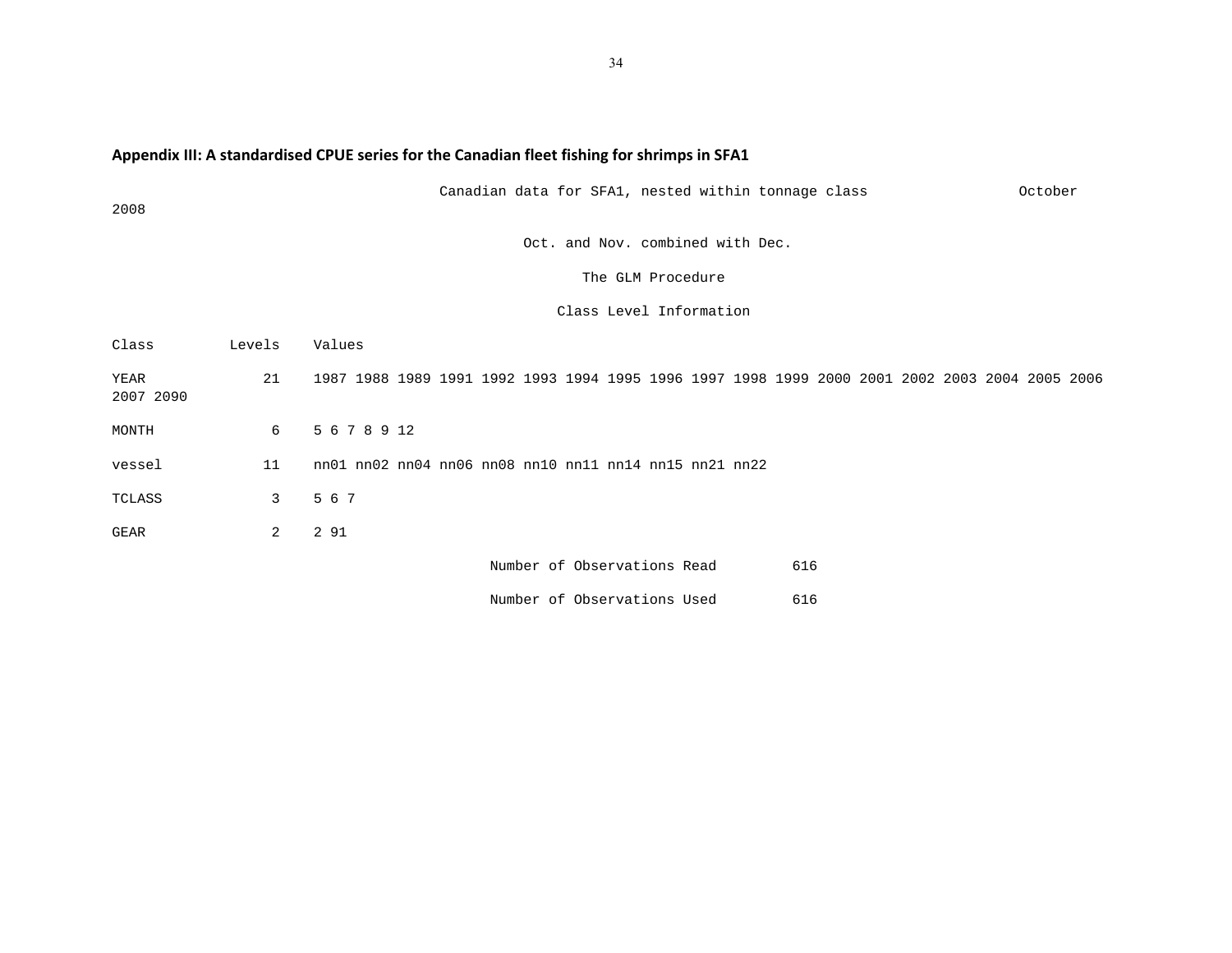## Canadian data for SFA1, nested within tonnage class October, 2008

Oct. and Nov. combined with Dec.

#### The GLM Procedure

Dependent Variable: log\_catch

## Sum of

| Source          |          | DF           | Squares     | Mean Square                | F Value  | Pr > F  |
|-----------------|----------|--------------|-------------|----------------------------|----------|---------|
| Model           |          | 37           | 1249.244585 | 33.763367                  | 271.28   | < .0001 |
| Error           |          | 578          | 71.937959   | 0.124460                   |          |         |
| Corrected Total |          | 615          | 1321.182544 |                            |          |         |
|                 | R-Square | Coeff Var    |             | Root MSE<br>log_catch Mean |          |         |
|                 | 0.945550 | 3.213654     |             | 0.352789                   | 10.97782 |         |
| Source          |          | DF           | Type I SS   | Mean Square                | F Value  | Pr > F  |
| log_effort      |          | 1            | 1095.301295 | 1095.301295                | 8800.42  | < .0001 |
| MONTH           |          | 5            | 15.271375   | 3.054275                   | 24.54    | < .0001 |
| TCLASS          |          | 2            | 36.753837   | 18.376919                  | 147.65   | < .0001 |
| vessel (TCLASS) |          | 8            | 40.288521   | 5.036065                   | 40.46    | < .0001 |
| YEAR            |          | 20           | 47.391240   | 2.369562                   | 19.04    | < .0001 |
| <b>GEAR</b>     |          | $\mathbf{1}$ | 14.238318   | 14.238318                  | 114.40   | < .0001 |
| Source          |          | DF           | Type III SS | Mean Square                | F Value  | Pr > F  |
| log_effort      |          | 1            | 845.4058710 | 845.4058710                | 6792.58  | < .0001 |
| MONTH           |          | 5            | 5.1434667   | 1.0286933                  | 8.27     | < .0001 |
| TCLASS          |          | 2            | 8.7830815   | 4.3915407                  | 35.28    | < .0001 |
| vessel (TCLASS) |          | 8            | 7.5568433   | 0.9446054                  | 7.59     | < .0001 |
| YEAR            |          | 20           | 30.0973031  | 1.5048652                  | 12.09    | < .0001 |
| <b>GEAR</b>     |          |              | 14.2383181  | 14.2383181                 | 114.40   | < .0001 |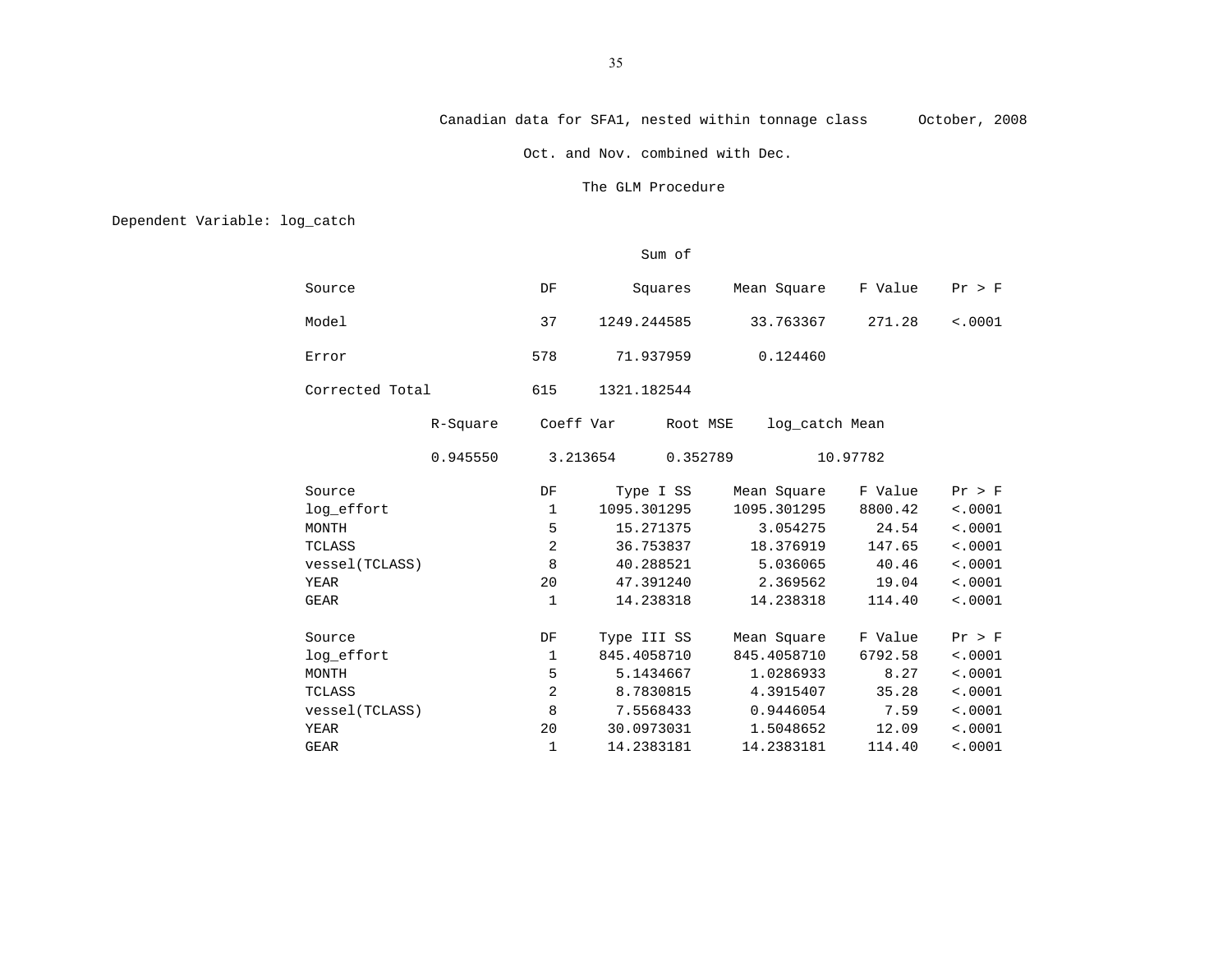Oct. and Nov. combined with Dec.

#### The GLM Procedure

| Contrast               | DF           | Contrast SS | Mean Square | F Value | Pr > F  |
|------------------------|--------------|-------------|-------------|---------|---------|
| $nn01$ v $nn02$        | $\mathbf{1}$ | 0.25708939  | 0.25708939  | 2.07    | 0.1512  |
| $nn04$ v $nn06$        | $\mathbf{1}$ | 0.88255914  | 0.88255914  | 7.09    | 0.0080  |
| $nn06 \text{ v } nn08$ | $\mathbf{1}$ | 0.13126107  | 0.13126107  | 1.05    | 0.3049  |
| $nn08$ v $nn10$        | $\mathbf{1}$ | 1.08535228  | 1.08535228  | 8.72    | 0.0033  |
| $nn10$ v $nn11$        | $\mathbf{1}$ | 0.16364050  | 0.16364050  | 1.31    | 0.2520  |
| $nn14$ v $nn15$        | $\mathbf{1}$ | 0.39375906  | 0.39375906  | 3.16    | 0.0758  |
| $nn15$ v $nn21$        | $\mathbf{1}$ | 0.55260179  | 0.55260179  | 4.44    | 0.0355  |
| $nn21$ v $nn22$        | $\mathbf{1}$ | 0.33384120  | 0.33384120  | 2.68    | 0.1020  |
| m05 v m06              | $\mathbf{1}$ | 3.78525261  | 3.78525261  | 30.41   | < .0001 |
| m06 v m07              | $\mathbf{1}$ | 0.29567456  | 0.29567456  | 2.38    | 0.1238  |
| m07 v m08              | $\mathbf{1}$ | 0.90037260  | 0.90037260  | 7.23    | 0.0074  |
| m08 v m09              | $\mathbf{1}$ | 0.41023284  | 0.41023284  | 3.30    | 0.0700  |
| m09 v m12              | $\mathbf{1}$ | 0.43344954  | 0.43344954  | 3.48    | 0.0625  |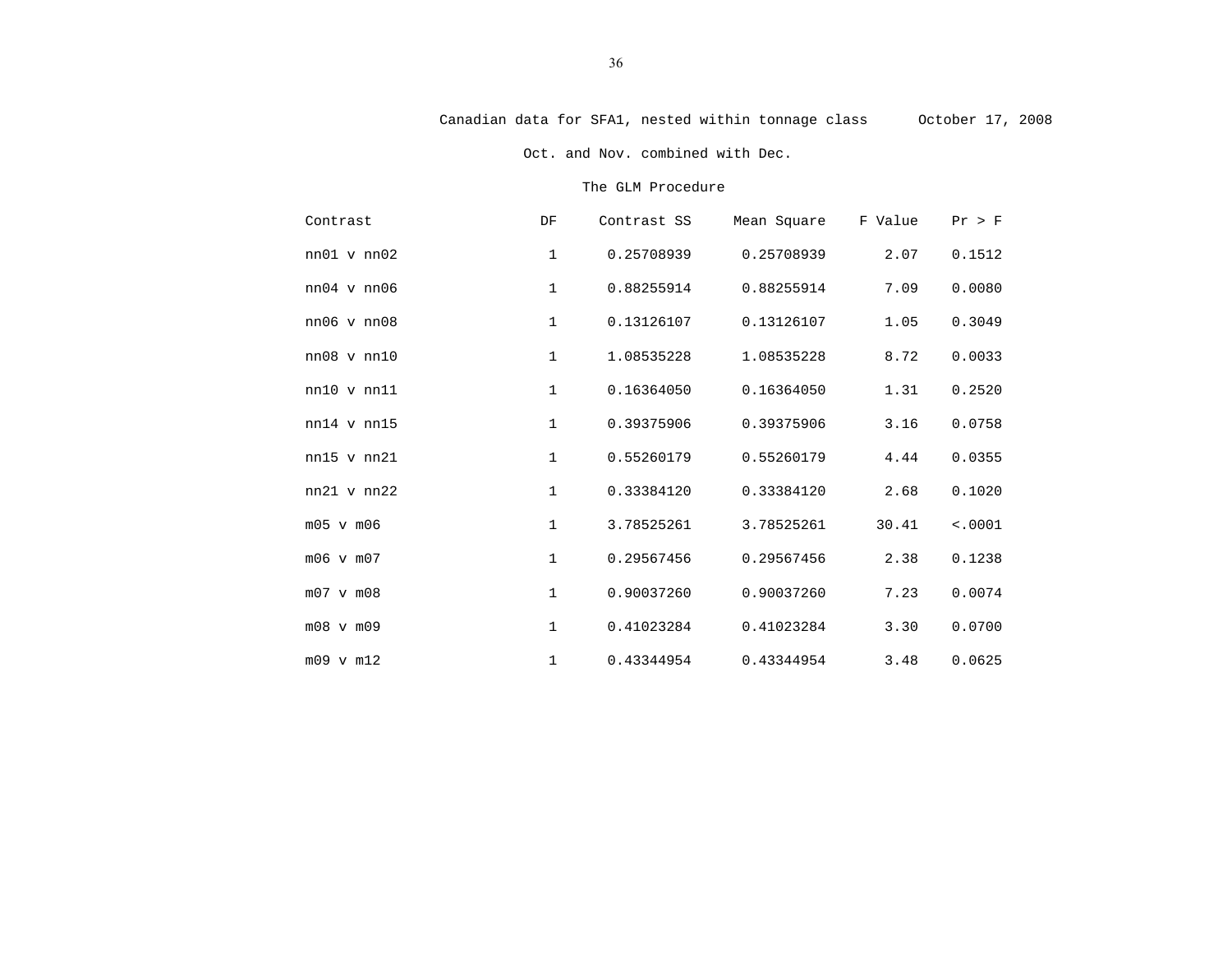## Dependent Variable: log\_catch

|            |                        |                  | Standard                     |                          |                          |
|------------|------------------------|------------------|------------------------------|--------------------------|--------------------------|
| Parameter  |                        | Estimate         | Error                        | t Value                  | Pr >  t                  |
| Intercept  |                        | 5.974469426 B    | 0.12400304                   | 48.18                    | < .0001                  |
| log_effort |                        | 1.083602751      | 0.01314779                   | 82.42                    | < .0001                  |
| MONTH      | 5                      | $-0.822562060 B$ | 0.18379765                   | $-4.48$                  | < .0001                  |
| MONTH      | 6                      | 0.258450472 B    | 0.08402937                   | 3.08                     | 0.0022                   |
| MONTH      | 7                      | 0.125045813 B    | 0.04650623                   | 2.69                     | 0.0074                   |
| MONTH      | 8                      | $-0.004112405 B$ | 0.04086668                   | $-0.10$                  | 0.9199                   |
| MONTH      | 9                      | 0.073633910 B    | 0.03945697                   | 1.87                     | 0.0625                   |
| MONTH      | 12                     | 0.000000000 B    | the company's company's com- | <b>Contract Contract</b> | <b>Contract Contract</b> |
| TCLASS     | 5 <sup>1</sup>         | $-0.684401180 B$ | 0.11365410                   | $-6.02$                  | < .0001                  |
| TCLASS     | 6                      | $-0.014834311 B$ | 0.17776534                   | $-0.08$                  | 0.9335                   |
| TCLASS     | $7^{\circ}$            | 0.000000000 B    |                              | <b>Contract Contract</b> | $\sim$ $\sim$            |
|            | vessel(TCLASS) nn01 5  | $-0.194933026$ B | 0.13563085                   | $-1.44$                  | 0.1512                   |
|            | vessel(TCLASS) nn02 5  | 0.000000000 B    | $\sim$                       | <b>Contract Contract</b> | <b>Contract Contract</b> |
|            | vessel(TCLASS) nn04 6  | $-0.709931815 B$ | 0.18195859                   | $-3.90$                  | 0.0001                   |
|            | vessel(TCLASS) nn06 6  | $-0.485941619 B$ | 0.16945565                   | $-2.87$                  | 0.0043                   |
|            | vessel(TCLASS) nn08 6  | $-0.426576744 B$ | 0.16925270                   | $-2.52$                  | 0.0120                   |
|            | vessel(TCLASS) nn10 6  | $-0.203581840 B$ | 0.17754513                   | $-1.15$                  | 0.2520                   |
|            | vessel(TCLASS) nn11 6  | 0.000000000 B    | $\sim$                       | <b>Contract Contract</b> | <b>Contract Contract</b> |
|            | vessel(TCLASS) nn14 7  | $-0.347845681 B$ | 0.08943900                   | $-3.89$                  | 0.0001                   |
|            | vessel(TCLASS) nn15 7  | $-0.240216943 B$ | 0.08760695                   | $-2.74$                  | 0.0063                   |
|            | vessel(TCLASS) nn21 7  | $-0.132810282 B$ | 0.08109179                   | $-1.64$                  | 0.1020                   |
|            | vessel (TCLASS) nn22 7 | 0.000000000 B    |                              |                          |                          |